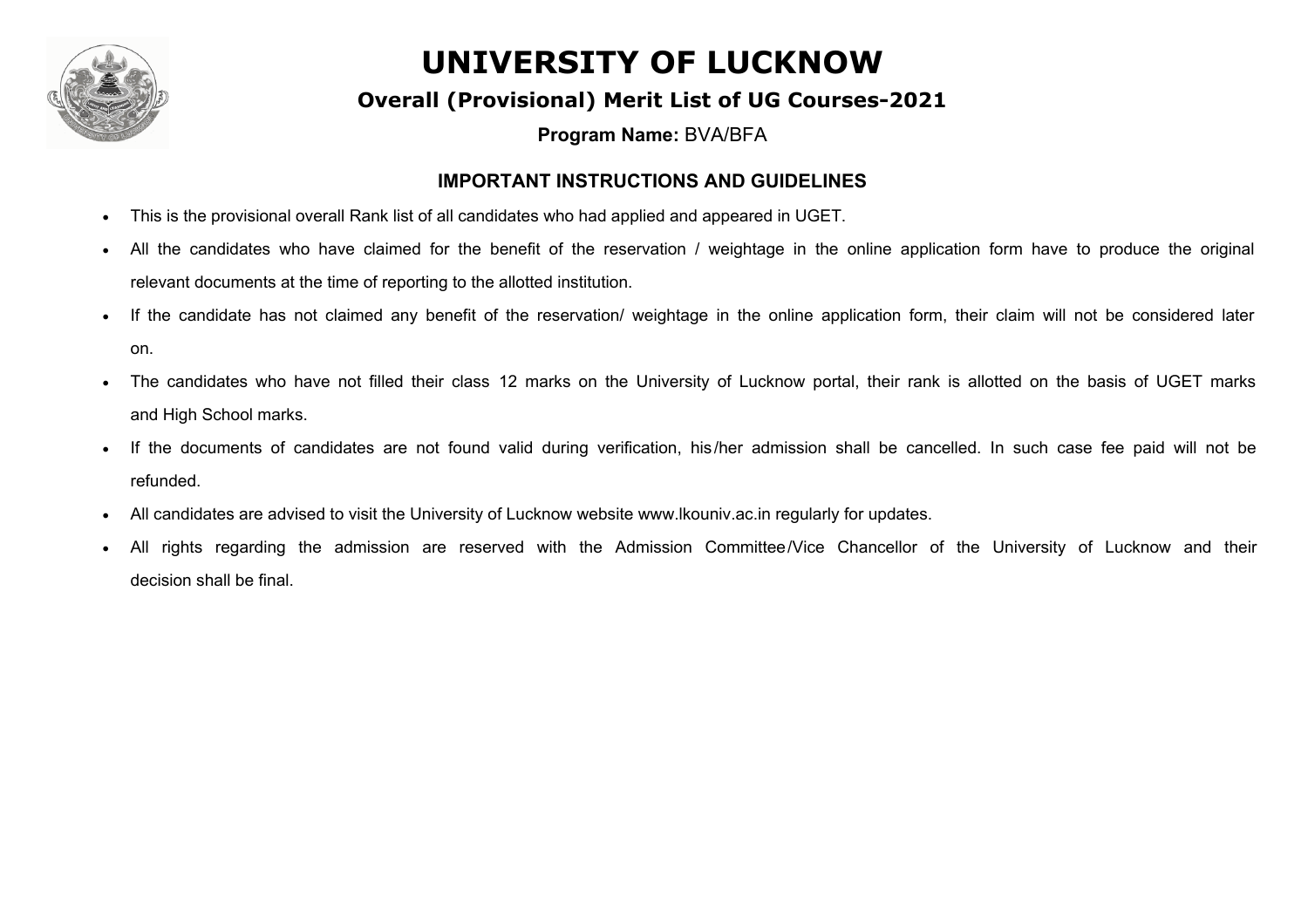

### **Overall (Provisional) Merit List of UG Courses-2021**

**Program Name: BVA/BFA**

| Roll No.   | <b>Student Name</b>        | <b>Father's Name</b>          | <b>DoB</b> | Gender | Cat.       | Sub Cat. | Hs.<br>(%) | Inter<br>(%) | <b>Entrance</b><br><b>Test</b><br>Marks | NCC 'B'<br><b>Marks</b> | <b>Sports</b><br><b>Marks</b> | Final<br>Index | Rank           | Cat.<br>Rank   | <b>EWS</b><br>Rank | PH<br>Rank | <b>FF</b><br>Rank   Rank | <b>DP</b> |
|------------|----------------------------|-------------------------------|------------|--------|------------|----------|------------|--------------|-----------------------------------------|-------------------------|-------------------------------|----------------|----------------|----------------|--------------------|------------|--------------------------|-----------|
| 2187600073 | ANCHAL SINGH               | <b>SANJAY PRATAP SINGH</b>    | 23/07/2002 | F.     |            |          | 56.50      | 64.00        | 170                                     |                         |                               | 170.000        | $\overline{1}$ |                |                    |            |                          |           |
| 2187600484 | <b>ROHIT KUMAR SINGH</b>   | <b>SURENDRA PRATAP SINGH</b>  | 01/02/2003 | M      | OBC        |          | 64.60      | 76.00        | 164                                     |                         |                               | 164.000        | $\overline{2}$ | <b>OBC - 1</b> |                    |            |                          |           |
| 2187600050 | <b>AKHAND PRATAP SINGH</b> | SANJAY SINGH                  | 02/07/2000 | M      |            |          | 85.33      | 71.80        | 164                                     |                         |                               | 164.000        | 3              |                | $\mathbf{1}$       |            |                          |           |
| 2187600007 | AASHI GOSWAMI              | GYANANAND GOSWAMI             | 03/07/2003 | M      |            |          | 77.40      | 87.00        | 162                                     |                         |                               | 162.000        | $\overline{4}$ |                |                    |            |                          |           |
| 2187600563 | SHREYANSH KUSHWAHA         | ARVIND KUSHWAHA               | 09/07/2002 | M      | <b>OBC</b> |          | 72.20      | 85.33        | 162                                     |                         |                               | 162.000        | 5              | $OBC - 2$      |                    |            |                          |           |
| 2187600367 | NEHA KESARWANI             | RISHI KESARWANI               | 04/11/2001 | F      |            |          | 73.17      | 69.60        | 162                                     |                         |                               | 162.000        | 6              |                |                    |            |                          |           |
| 2187600003 | AAKASH KUMAR               | NANAK CHAND                   | 18/11/2003 | M      | SC         |          | 72.50      | 62.00        | 162                                     |                         |                               | 162.000        | $\overline{7}$ | $SC - 1$       |                    |            |                          |           |
| 2187600481 | ROHAN DWIVEDI              | <b>ASHOK DWIVEDI</b>          | 28/05/2001 | M      |            |          | 78.67      | 78.20        | 160                                     |                         |                               | 160.000        | 8              |                |                    |            |                          |           |
| 2187600559 | ISHREYA RAGHUVANSHI        | ISANJAY KUMAR SINGH           | 15/08/2001 | F.     |            |          | 74.17      | 75.40        | 158                                     |                         |                               | 158.000        | 9              |                |                    |            |                          |           |
| 2187600326 | <b>MANSI MAURYA</b>        | LATE MAHENDRA KUMAR<br>MAURYA | 06/01/2002 | F.     | OBC        |          | 70.00      | 62.80        | 158                                     |                         |                               | 158.000        | 10             | $OBC - 3$      |                    |            |                          |           |
| 2187600147 | <b>AYUSH SINGH</b>         | <b>RAJENDRA SINGH RATHOR</b>  | 22/03/2002 | M      | <b>SC</b>  |          | 78.83      | 81.00        | 156                                     |                         |                               | 156.000        | 11             | $SC - 2$       |                    |            |                          |           |
| 2187600444 | <b>RAJ KUMAR KUSHWAHA</b>  | KRISHNA DAS KUSHWAHA          | 15/07/2002 | M      | <b>OBC</b> |          | 70.00      | 70.60        | 156                                     |                         |                               | 156.000        | 12             | OBC-4          |                    |            |                          |           |
| 2187600138 | <b>ASTHA JAISWAL</b>       | SANTOSH JAISWAL               | 18/03/2002 | F      | OBC        |          | 60.17      | 70.20        | 156                                     |                         |                               | 156.000        | 13             | $OBC - 5$      |                    |            |                          |           |
| 2187600001 | AADITI SHARMA              | SHAMBHU SHARMA                | 14/09/2002 | F      |            |          | 84.60      | 73.00        | 154                                     |                         |                               | 154.000        | 14             |                |                    |            |                          |           |
| 2187600440 | RAGINI MEHRA               | PURAN SINGH MEHRA             | 29/07/2001 | F.     |            |          | 58.00      | 71.80        | 154                                     |                         |                               | 154.000        | 15             |                | 2                  |            |                          |           |
| 2187600396 | POOJA PRAJAPATI            | RAMPATI PRAJAPATI             | 02/07/2003 | F.     | <b>OBC</b> |          | 80.83      | 71.40        | 154                                     |                         |                               | 154.000        | 16             | $OBC - 6$      |                    |            |                          |           |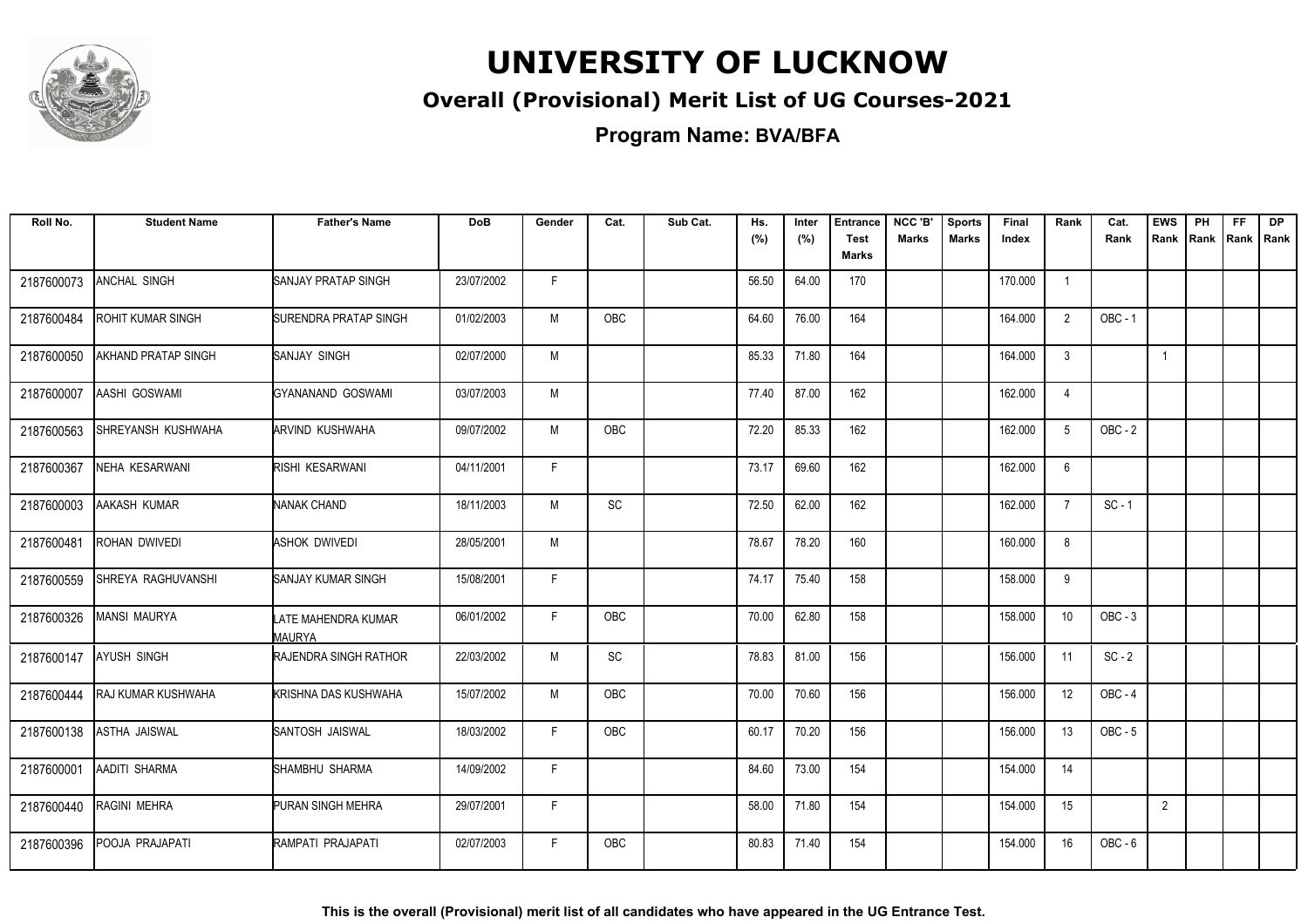

### **Overall (Provisional) Merit List of UG Courses-2021**

**Program Name: BVA/BFA**

| Roll No.   | <b>Student Name</b>   | <b>Father's Name</b>              | <b>DoB</b> | Gender | Cat.       | Sub Cat. | Hs.<br>(%) | Inter<br>(%) | <b>Entrance</b><br><b>Test</b> | NCC 'B'<br><b>Marks</b> | <b>Sports</b><br><b>Marks</b> | Final<br>Index | Rank | Cat.<br>Rank   | <b>EWS</b><br>Rank Rank | PH | <b>FF</b><br>Rank   Rank | <b>DP</b> |
|------------|-----------------------|-----------------------------------|------------|--------|------------|----------|------------|--------------|--------------------------------|-------------------------|-------------------------------|----------------|------|----------------|-------------------------|----|--------------------------|-----------|
|            |                       |                                   |            |        |            |          |            |              | Marks                          |                         |                               |                |      |                |                         |    |                          |           |
| 2187600112 | ANUSHKA YADAV         | SURESH YADAV                      | 19/07/2001 | F      | <b>OBC</b> |          | 75.00      | 69.40        | 154                            |                         |                               | 154.000        | 17   | <b>OBC - 7</b> |                         |    |                          |           |
| 2187600139 | <b>ASTHA SAXENA</b>   | ANIL KUMAR SAXENA                 | 13/07/2000 | F.     |            |          | 77.50      | 63.20        | 154                            |                         |                               | 154.000        | 18   |                |                         |    |                          |           |
| 2187600522 | SAURABH GUPTA         | VINOD KUMAR GUPTA                 | 01/01/2000 | M      |            |          | 73.50      | 53.20        | 154                            |                         |                               | 154.000        | 19   |                |                         |    |                          |           |
| 2187600193 | <b>DEVESH GUPTA</b>   | SHYAM JI GUPTA                    | 05/10/2002 | M      |            |          | 89.50      | 89.00        | 152                            |                         |                               | 152.000        | 20   |                |                         |    |                          |           |
| 2187600391 | PANKAJ MAURYA         | ICHANDRA PRAKASH                  | 10/04/2001 | M      | OBC        |          | 90.17      | 86.20        | 152                            |                         |                               | 152.000        | 21   | $OBC - 8$      |                         |    |                          |           |
| 2187600306 | KUMARI RIDDHI         | KUMAR RAJHANS                     | 09/10/2002 | F      |            |          | 67.00      | 77.60        | 152                            |                         |                               | 152.000        | 22   |                |                         |    |                          |           |
| 2187600610 | SUSHIL YADAV          | NANDU YADAV                       | 07/04/2001 | M      | OBC        |          | 77.33      | 60.80        | 152                            |                         |                               | 152.000        | 23   | $OBC - 9$      |                         |    |                          |           |
| 2187600474 | <b>RITIK KUMAR</b>    | <b>MJENDRA SINGH</b>              | 15/05/2003 | M      | SC         |          | 82.17      | 79.20        | 150                            |                         |                               | 150.000        | 24   | $SC - 3$       |                         |    |                          |           |
| 2187600599 | ISUHANA YADAV         | <b>SURESH YADAV</b>               | 13/04/2003 | F      | OBC        |          | 74.50      | 65.00        | 150                            |                         |                               | 150.000        | 25   | OBC - 10       |                         |    |                          |           |
| 2187600461 | <b>RENU YADAV</b>     | RAMESHWAR YADAV                   | 15/02/2001 | F      | OBC        |          | 76.00      | 64.60        | 150                            |                         |                               | 150.000        | 26   | OBC - 11       |                         |    |                          |           |
| 2187600337 | <b>MAYANK RASTOGI</b> | <b>MR. PAWAN KUMAR</b>            | 21/05/2001 | М      | OBC        |          | 74.50      | 63.33        | 150                            |                         |                               | 150.000        | 27   | OBC - 12       |                         |    |                          |           |
| 2187600263 | JYOTSANA THAREJA      | CHANDER PRAKASH<br><b>THAREJA</b> | 13/08/2000 | F.     |            |          | 93.00      | 95.80        | 148                            |                         |                               | 148.000        | 28   |                |                         |    |                          |           |
| 2187600405 | <b>PRAGYA SHARMA</b>  | <b>HEMANT SHARMA</b>              | 16/02/2002 | F      |            |          | 77.20      | 86.60        | 148                            |                         |                               | 148.000        | 29   |                |                         |    |                          |           |
| 2187600569 | SHUBHAM NISHAD        | RAM PRAKASH                       | 08/09/2002 | М      | OBC        |          | 70.50      | 61.60        | 148                            |                         |                               | 148.000        | 30   | OBC - 13       |                         |    |                          |           |
| 2187600176 | <b>DEEKSHA GUPTA</b>  | WIKASH KUMAR                      | 22/10/2003 | F.     | <b>OBC</b> |          | 88.20      | 96.50        | 146                            |                         |                               | 146.000        | 31   | OBC - 14       |                         |    |                          |           |
| 2187600177 | <b>DEEKSHA SHARMA</b> | NARENDRA KUMAR<br><b>SHARMA</b>   | 22/12/2003 | F.     |            |          | 83.83      | 78.80        | 146                            |                         |                               | 146.000        | 32   |                |                         |    |                          |           |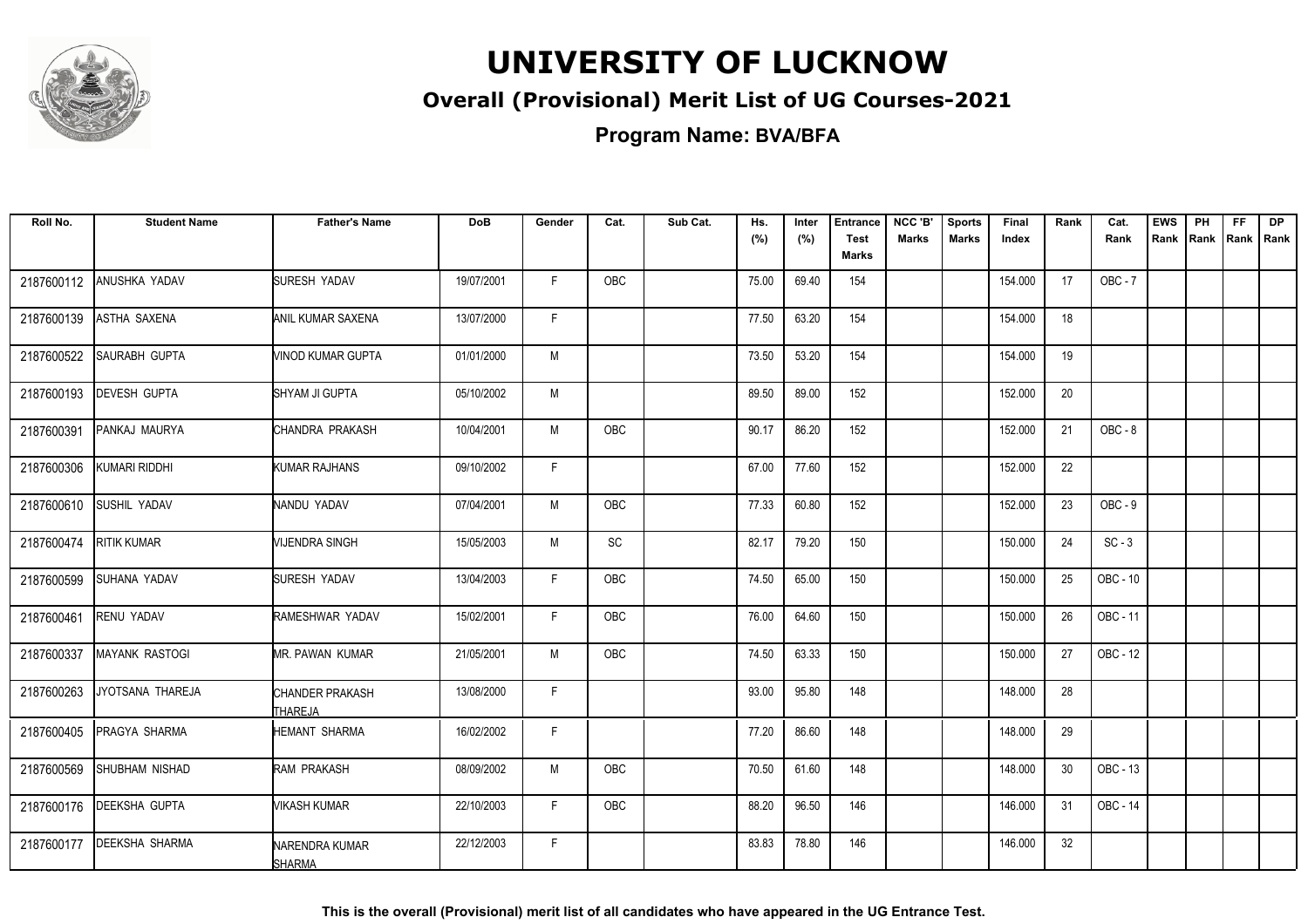

### **Overall (Provisional) Merit List of UG Courses-2021**

**Program Name: BVA/BFA**

| Roll No.   | <b>Student Name</b>       | <b>Father's Name</b>                | <b>DoB</b> | Gender | Cat.       | Sub Cat. | Hs.<br>(%) | Inter<br>(%) | <b>Entrance</b><br>Test<br>Marks | NCC 'B'<br><b>Marks</b> | <b>Sports</b><br><b>Marks</b> | Final<br>Index | Rank | Cat.<br>Rank | <b>EWS</b><br>Rank | PH<br>Rank | <b>FF</b><br>Rank   Rank | <b>DP</b> |
|------------|---------------------------|-------------------------------------|------------|--------|------------|----------|------------|--------------|----------------------------------|-------------------------|-------------------------------|----------------|------|--------------|--------------------|------------|--------------------------|-----------|
| 2187600110 | ANUSHKA VISHWAKARMA       | ASHOK KUMAR<br>VISHWAKARMA          | 26/09/2003 | F.     | OBC        |          | 82.50      | 78.60        | 146                              |                         |                               | 146.000        | 33   | OBC - 15     |                    |            |                          |           |
| 2187600221 | <b>GAURAV RATHORE</b>     | NARENDRA KUMAR<br>RATHORE           | 30/01/2004 | М      | OBC        |          | 88.00      | 77.20        | 146                              |                         |                               | 146.000        | 34   | OBC - 16     |                    |            |                          |           |
| 2187600448 | <b>RAJESH KUMAR VERMA</b> | RAM SAJAN VERMA                     | 03/08/2004 | M      | <b>OBC</b> |          | 70.00      | 72.00        | 146                              |                         |                               | 146.000        | 35   | OBC - 17     |                    |            |                          |           |
| 2187600348 | MOHIT YADAV               | <b>UANARDAN SINGH YADAV</b>         | 12/09/2002 | M      | <b>OBC</b> |          | 48.40      | 64.67        | 146                              |                         |                               | 146.000        | 36   | OBC - 18     |                    |            |                          |           |
| 2187600519 | SAUMYA VISHWAKARMA        | <b>PADAM PRAKASH</b><br>MISHWAKARMA | 30/10/2001 | F.     | <b>OBC</b> |          | 64.60      | 63.40        | 146                              |                         |                               | 146.000        | 37   | OBC - 19     |                    |            |                          |           |
| 2187600013 | <b>ABHA RASTOGI</b>       | JITENDRA RASTOGI                    | 27/04/2001 | F.     | OBC        |          | 69.33      | 61.00        | 146                              |                         |                               | 146.000        | 38   | OBC - 20     |                    |            |                          |           |
| 2187600220 | <b>GAURAV KUMAR</b>       | SANTOSH SINGH                       | 16/02/2004 | M      | SC         |          | 59.00      | 54.00        | 146                              |                         |                               | 146.000        | 39   | $SC - 4$     |                    |            |                          |           |
| 2187600496 | SAKSHI MISHRA             | SATYENDRA KUMAR<br><b>MISHRA</b>    | 24/10/2002 | F.     |            |          | 78.40      | 83.60        | 144                              |                         |                               | 144.000        | 40   |              |                    |            |                          |           |
| 2187600517 | SAUMYA TIWARI             | RAM PRAKASH TIWARI                  | 11/01/2002 | F      |            |          | 72.00      | 57.00        | 144                              |                         |                               | 144.000        | 41   |              |                    |            |                          |           |
| 2187600146 | <b>AYUSH RAI</b>          | AMAR NATH SHARMA                    | 16/07/2002 | M      |            |          | 70.00      | 55.80        | 144                              |                         |                               | 144.000        | 42   |              |                    |            |                          |           |
| 2187600101 | ANUJA                     | VIJAY KUMAR PANDEY                  | 19/05/2002 | F.     |            |          | 57.00      | 84.00        | 142                              |                         |                               | 142.000        | 43   |              | 3                  |            |                          |           |
| 2187600218 | <b>GARGIE BHARTIYA</b>    | INDU BHARTIYA                       | 17/01/2001 | F.     |            |          | 100.00     | 79.60        | 142                              |                         |                               | 142.000        | 44   |              |                    |            |                          |           |
| 2187600425 | PRIYANSHI SINGH           | <b>AJAY VIKRAM SINGH</b>            | 28/06/2004 | F.     |            |          | 86.17      | 76.60        | 142                              |                         |                               | 142.000        | 45   |              |                    |            |                          |           |
| 2187600029 | ADITI TRIPATHI            | <b>BRAJENDRA TRIPATHI</b>           | 23/04/2002 | F.     |            |          | 86.00      | 67.40        | 142                              |                         |                               | 142.000        | 46   |              |                    |            |                          |           |
| 2187600184 | <b>DESH DEEPAK YADAV</b>  | ANJANI KUMAR YADAV                  | 18/07/2005 | M      | OBC        |          | 82.83      | 0.00         | 142                              |                         |                               | 142.000        | 47   | OBC - 21     |                    |            |                          |           |
| 2187600506 | SANDHYA CHAURASIA         | RADHEY SHYAM                        | 25/01/2004 | F.     | OBC        |          | 79.67      | 78.60        | 140                              |                         |                               | 140.000        | 48   | OBC - 22     |                    |            |                          |           |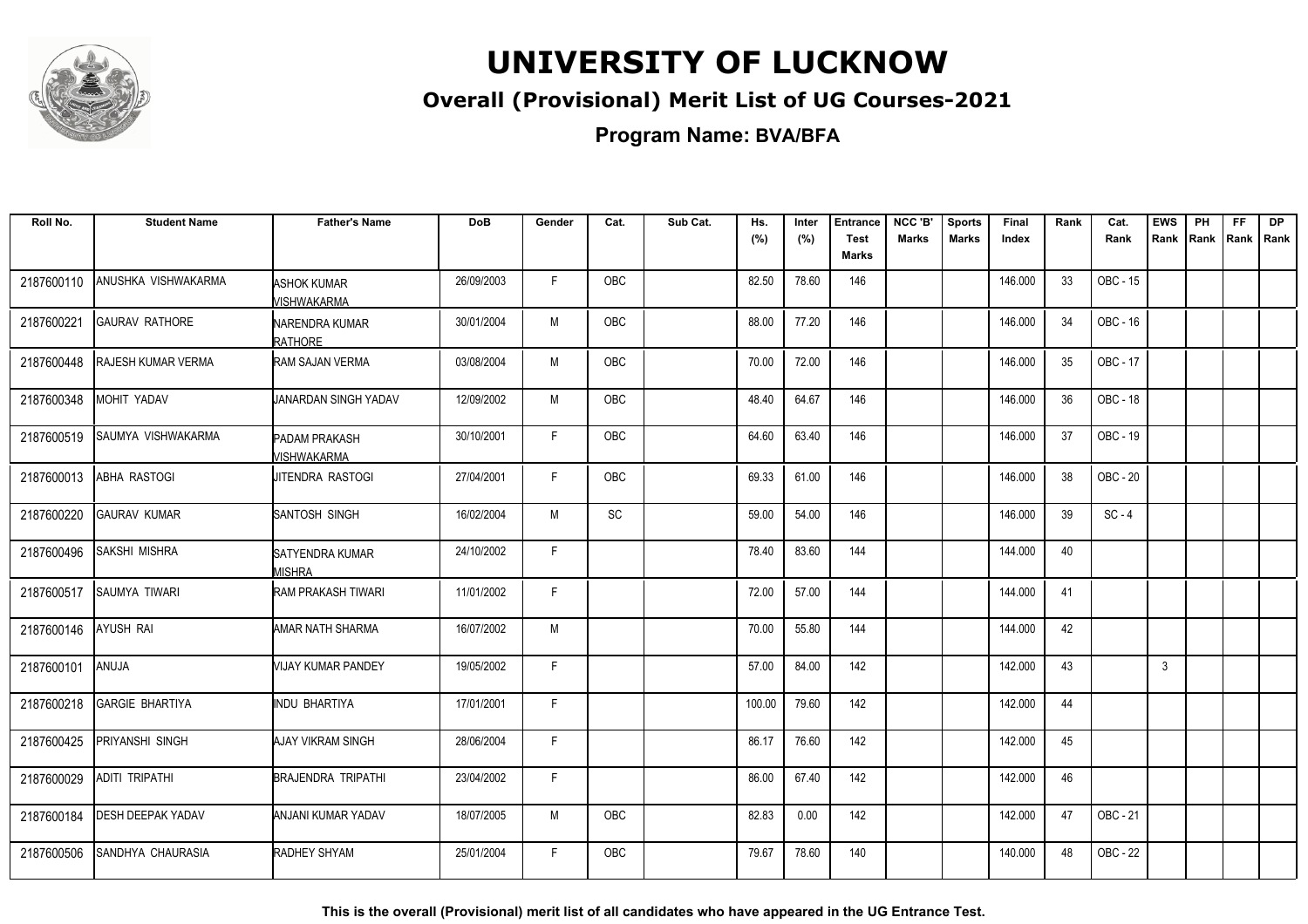

### **Overall (Provisional) Merit List of UG Courses-2021**

**Program Name: BVA/BFA**

| Roll No.   | <b>Student Name</b>                        | <b>Father's Name</b>               | <b>DoB</b> | Gender | Cat.       | Sub Cat. | Hs.<br>(%) | Inter<br>(%) | <b>Entrance</b><br><b>Test</b><br><b>Marks</b> | NCC 'B'<br><b>Marks</b> | <b>Sports</b><br><b>Marks</b> | Final<br>Index | Rank | Cat.<br>Rank | <b>EWS</b><br>Rank | PH<br>Rank | <b>FF</b><br>Rank   Rank | <b>DP</b> |
|------------|--------------------------------------------|------------------------------------|------------|--------|------------|----------|------------|--------------|------------------------------------------------|-------------------------|-------------------------------|----------------|------|--------------|--------------------|------------|--------------------------|-----------|
| 2187600586 | <b>SONIA PAL</b>                           | VINEET KUMAR PAL                   | 06/11/2003 | F.     | <b>OBC</b> |          | 86.67      | 76.40        | 140                                            |                         |                               | 140.000        | 49   | OBC - 23     |                    |            |                          |           |
| 2187600645 | UTKAL PANDEY                               | <b>SURESH KUMAR PANDEY</b>         | 05/02/2001 | M      |            |          | 79.17      | 66.60        | 140                                            |                         |                               | 140.000        | 50   |              |                    |            |                          |           |
| 2187600508 | SANTOSH                                    | UMESH SAHU                         | 15/03/2004 | M      |            |          | 90.20      | 95.33        | 138                                            |                         |                               | 138.000        | 51   |              |                    |            |                          |           |
| 2187600662 | <b>VATSAL TIWARI</b>                       | PRABHUNATH TIWARI                  | 07/02/2004 | М      |            |          | 80.00      | 92.20        | 138                                            |                         |                               | 138.000        | 52   |              |                    |            |                          |           |
| 2187600156 | <b>AYUSHI VERMA</b>                        | SUNEEL KUMAR VERMA                 | 20/12/2004 | F      | OBC        |          | 82.67      | 79.40        | 138                                            |                         |                               | 138.000        | 53   | OBC - 24     |                    |            |                          |           |
| 2187600380 | <b>NISHA</b>                               | DHARMENDRA KUMAR                   | 27/10/2002 | F.     | OBC        |          | 69.40      | 76.00        | 138                                            |                         |                               | 138.000        | 54   | OBC - 25     |                    |            |                          |           |
| 2187600552 | SHIVANI VERMA                              | ROOP KUMAR                         | 03/09/2003 | F      | OBC        |          | 78.00      | 71.80        | 138                                            |                         |                               | 138.000        | 55   | OBC - 26     |                    |            |                          |           |
| 2187600200 | <b>DIPTI KAMLA PRASAD</b><br><b>MAURYA</b> | KAMLA PRASAD SRIRAM<br>MAURYA      | 04/05/2003 | F.     | OBC        |          | 78.00      | 65.40        | 138                                            |                         |                               | 138.000        | 56   | OBC - 27     |                    |            |                          |           |
| 2187600223 | <b>GEETANJLI RAO</b>                       | <b>SANT AKHILESHWAR</b>            | 09/07/2000 | F      | SC         |          | 77.17      | 67.00        | 136                                            |                         |                               | 136.000        | 57   | $SC - 5$     |                    |            |                          |           |
| 2187600525 | SAURABH MAURYA                             | DAYASHANKAR MAURYA                 | 25/01/2001 | M      | OBC        |          | 68.40      | 53.00        | 136                                            |                         |                               | 136.000        | 58   | OBC - 28     |                    |            |                          |           |
| 2187600509 | <b>SAPNA VARMA</b>                         | UMESH PRASAD VARMA                 | 27/04/2003 | F      |            |          | 84.60      | 88.60        | 134                                            |                         |                               | 134.000        | 59   |              |                    |            |                          |           |
| 2187600091 | <b>ANMOL KUMAR</b><br><b>VISHWAKARMA</b>   | <b>BHARAT KUMAR</b><br>MISHWAKARMA | 15/05/2003 | M      |            |          | 84.60      | 84.60        | 134                                            |                         |                               | 134.000        | 60   |              |                    |            |                          |           |
| 2187600550 | SHIVANI AMLANI                             | RAVI PRAKASH AMLANI                | 01/11/2003 | F      |            |          | 69.00      | 79.30        | 134                                            |                         |                               | 134.000        | 61   |              |                    |            |                          |           |
| 2187600655 | <b>VANSHIKA TIWARI</b>                     | LALIT TIWARI                       | 14/01/2003 | F.     |            |          | 81.83      | 78.20        | 134                                            |                         |                               | 134.000        | 62   |              |                    |            |                          |           |
| 2187600524 | SAURABH KUMAR                              | ARUN KUMAR                         | 26/01/2001 | M      |            |          | 87.40      | 71.20        | 134                                            |                         |                               | 134.000        | 63   |              |                    |            |                          |           |
| 2187600424 | <b>PRIYANSHI JAIN</b>                      | SHOBHIT JAIN                       | 24/11/2003 | F      |            |          | 59.20      | 70.00        | 134                                            |                         |                               | 134.000        | 64   |              |                    |            |                          |           |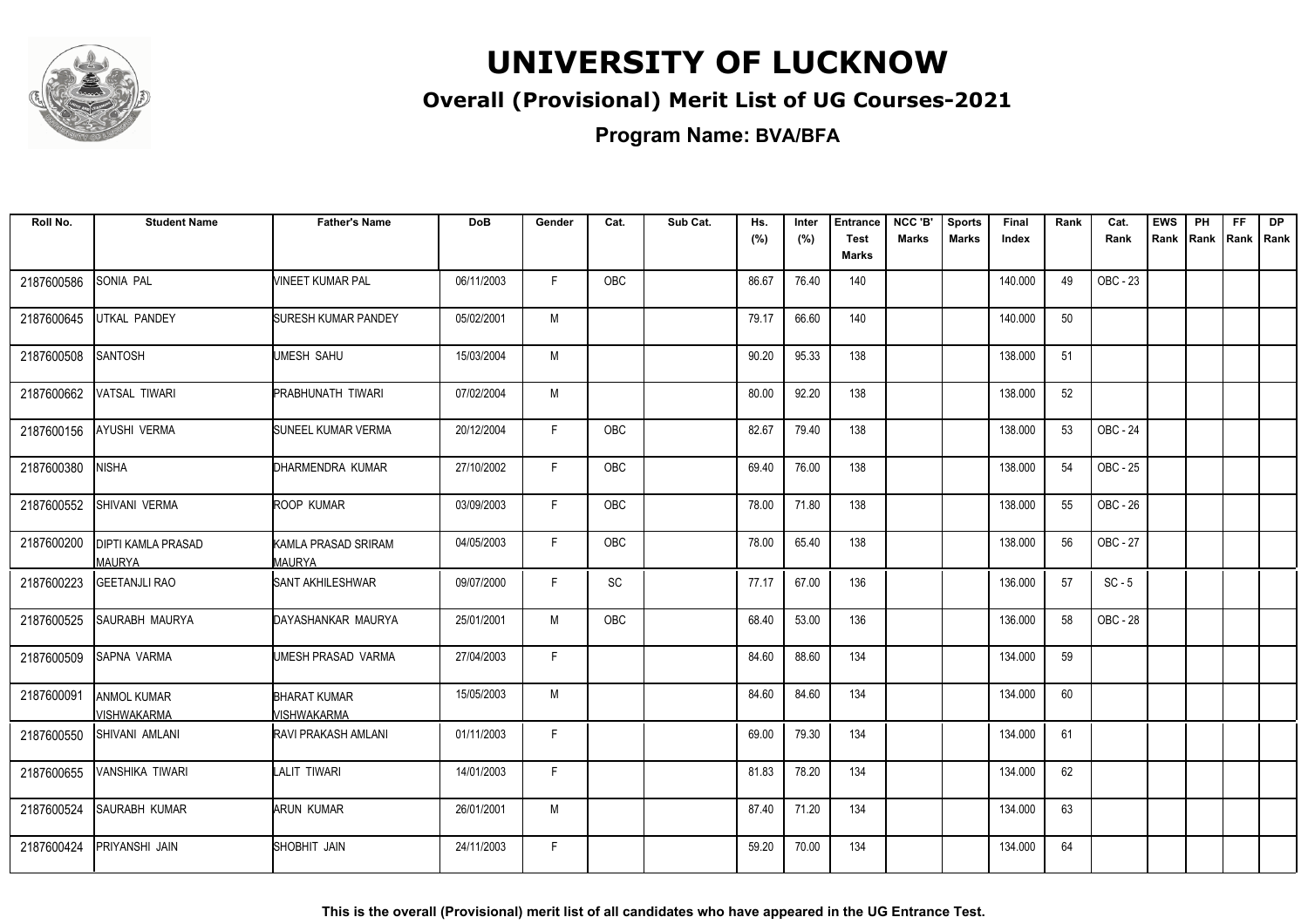

### **Overall (Provisional) Merit List of UG Courses-2021**

**Program Name: BVA/BFA**

| Roll No.   | <b>Student Name</b>                 | <b>Father's Name</b>                     | <b>DoB</b> | Gender       | Cat.       | Sub Cat. | Hs.<br>(%) | Inter<br>(%) | <b>Entrance</b><br><b>Test</b><br><b>Marks</b> | NCC 'B'<br><b>Marks</b> | <b>Sports</b><br><b>Marks</b> | Final<br>Index | Rank | Cat.<br>Rank | <b>EWS</b><br>Rank | PH<br>Rank | FF.<br> Rank   Rank | <b>DP</b> |
|------------|-------------------------------------|------------------------------------------|------------|--------------|------------|----------|------------|--------------|------------------------------------------------|-------------------------|-------------------------------|----------------|------|--------------|--------------------|------------|---------------------|-----------|
| 2187600087 | ANKITA KUMARI                       | ASHOK KUMAR THAKUR                       | 10/02/2001 | F.           |            |          | 83.60      | 67.00        | 134                                            |                         |                               | 134.000        | 65   |              |                    |            |                     |           |
| 2187600583 | SONALI KUMARI                       | AMAR NATH SINGH                          | 10/02/2002 | F            |            |          | 60.60      | 66.00        | 134                                            |                         |                               | 134.000        | 66   |              |                    |            |                     |           |
| 2187600334 | MARYAM FATIMA                       | IMTIYAZ AHMAD ABBASI                     | 30/08/2003 | F            |            |          | 76.33      | 63.80        | 134                                            |                         |                               | 134.000        | 67   |              |                    |            |                     |           |
| 2187600235 | <b>HARSHIT KUMAR</b><br>MADDHESHIYA | <b>VINOD KUMAR</b><br><b>MADDHESHIYA</b> | 05/03/2001 | M            |            |          | 81.60      | 62.00        | 134                                            |                         |                               | 134.000        | 68   |              |                    |            |                     |           |
| 2187600241 | <b>HIMANSHU GUPTA</b>               | <b>RAMSHARAN GUPTA</b>                   | 09/11/2004 | M            |            |          | 69.17      | 59.00        | 134                                            |                         |                               | 134.000        | 69   |              |                    |            |                     |           |
| 2187600408 | PRANJALI JAIN                       | <b>PRATEEK KUMAR JAIN</b>                | 08/01/2001 | F            |            |          | 89.60      | 88.00        | 132                                            |                         |                               | 132.000        | 70   |              |                    |            |                     |           |
| 2187600534 | SHALINI YADAV                       | <b>RAM SINGH YADAV</b>                   | 17/08/2000 | F            | <b>OBC</b> |          | 81.67      | 70.60        | 132                                            |                         |                               | 132.000        | 71   | OBC - 29     |                    |            |                     |           |
| 2187600472 | RISHIKA PANDEY                      | VISHNU KUMAR PANDEY                      | 01/06/2002 | F            |            |          | 73.00      | 61.00        | 132                                            |                         |                               | 132.000        | 72   |              |                    |            |                     |           |
| 2187600095 | ANSHIKA GUPTA                       | <b>ASHOK KUMAR</b>                       | 17/02/2004 | $\mathsf{F}$ |            |          | 76.00      | 86.67        | 130                                            |                         |                               | 130.000        | 73   |              |                    |            |                     |           |
| 2187600578 | SNEHA TIWARI                        | <b>MANOJ KUMAR</b>                       | 25/09/2003 | $\mathsf{F}$ |            |          | 76.00      | 85.40        | 130                                            |                         |                               | 130.000        | 74   |              |                    |            |                     |           |
| 2187600494 | SAEMA BATOOL ZAIDI                  | SAIYAF HAIDER ZAIDI                      | 23/07/2001 | F            |            |          | 70.83      | 73.17        | 130                                            |                         |                               | 130.000        | 75   |              |                    |            |                     |           |
| 2187600289 | <b>KM PRIYA SINGH</b>               | ASHOK SINGH                              | 18/12/2003 | F            |            |          | 81.17      | 66.40        | 130                                            |                         |                               | 130.000        | 76   |              | $\overline{4}$     |            |                     |           |
| 2187600329 | <b>MARIA KHATOON</b>                | MOHD SHAFEEQUE                           | 13/07/2003 | F            |            |          | 74.67      | 65.40        | 130                                            |                         |                               | 130.000        | 77   |              |                    |            |                     |           |
| 2187600442 | RAHUL RAJ                           | UPENDRA PRASAD                           | 25/09/2002 | M            |            |          | 57.40      | 62.00        | 130                                            |                         |                               | 130.000        | 78   |              |                    |            |                     |           |
| 2187600122 | <b>ARPIT VERMA</b>                  | SUNIL KUMAR VERMA                        | 20/12/2002 | М            | OBC        |          | 75.67      | 57.80        | 130                                            |                         |                               | 130.000        | 79   | OBC - 30     |                    |            |                     |           |
| 2187600624 | <b>TANNU</b>                        | PREM CHAND                               | 30/11/2002 | F.           |            |          | 68.00      | 52.80        | 130                                            |                         |                               | 130.000        | 80   |              |                    |            |                     |           |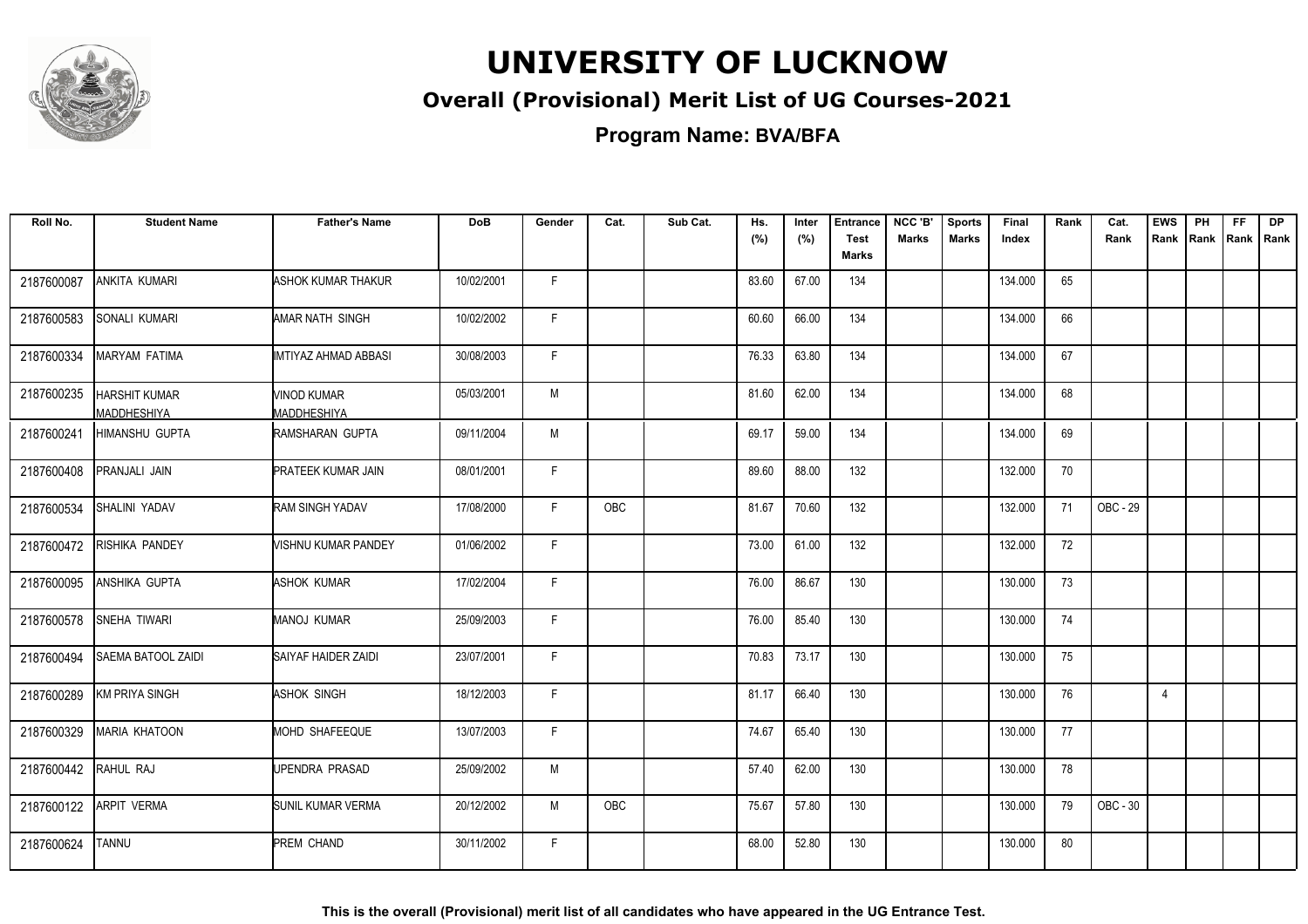

### **Overall (Provisional) Merit List of UG Courses-2021**

**Program Name: BVA/BFA**

| Roll No.   | <b>Student Name</b>                  | <b>Father's Name</b>              | <b>DoB</b> | Gender | Cat.       | Sub Cat. | Hs.<br>(%) | Inter<br>(%) | <b>Entrance</b><br><b>Test</b><br><b>Marks</b> | NCC 'B'<br><b>Marks</b> | <b>Sports</b><br><b>Marks</b> | Final<br>Index | Rank | Cat.<br>Rank | <b>EWS</b><br>Rank | PH<br>Rank | FF.<br> Rank   Rank | <b>DP</b> |
|------------|--------------------------------------|-----------------------------------|------------|--------|------------|----------|------------|--------------|------------------------------------------------|-------------------------|-------------------------------|----------------|------|--------------|--------------------|------------|---------------------|-----------|
| 2187600205 | <b>DIVYA DEVESH VIKRAM</b>           | <b>DEVESH VIKRAM</b>              | 04/01/2002 | F      | <b>OBC</b> |          | 79.83      | 87.40        | 128                                            |                         |                               | 128.000        | 81   | OBC - 31     |                    |            |                     |           |
| 2187600603 | SUPRIYA PANDEY                       | <b>SUMANT PANDEY</b>              | 03/03/2003 | F.     |            |          | 73.60      | 84.60        | 128                                            |                         |                               | 128.000        | 82   |              |                    |            |                     |           |
| 2187600130 | ARYAN VISHWAKARMA                    | RAJ BAHADUR                       | 19/10/2003 | M      | OBC        |          | 73.00      | 70.60        | 128                                            |                         |                               | 128.000        | 83   | OBC - 32     |                    |            |                     |           |
| 2187600503 | <b>SAMAR AHMAD</b>                   | TAUSIF AHMAD                      | 21/09/2002 | M      |            |          | 86.33      | 91.20        | 126                                            |                         |                               | 126.000        | 84   |              |                    |            |                     |           |
| 2187600520 | SAUMYA YADAV                         | PHOOL CHANDRA YADAV               | 27/07/2004 | F      | <b>OBC</b> |          | 72.20      | 85.80        | 126                                            |                         |                               | 126.000        | 85   | OBC - 33     |                    |            |                     |           |
| 2187600131 | ARYAN TRYAMBAKESHWAR<br><b>SINGH</b> | SURESH SINGH CHAUHAN              | 09/11/2003 | M      |            |          | 83.33      | 82.40        | 126                                            |                         |                               | 126.000        | 86   |              |                    |            |                     |           |
| 2187600500 | <b>SAKSHI SINGH</b>                  | <b>RAJENDRA PRATAP SINGH</b>      | 28/01/2003 | F      |            |          | 83.17      | 75.20        | 126                                            |                         |                               | 126.000        | 87   |              |                    |            |                     |           |
| 2187600361 | NAVNEET SHARMA                       | RAMANAND SHARMA                   | 25/08/2004 | M      |            |          | 77.00      | 74.40        | 126                                            |                         |                               | 126.000        | 88   |              |                    |            |                     |           |
| 2187600477 | <b>RITU KUSHWAHA</b>                 | DURGA PRASAD<br>KUSHWAHA          | 21/07/2003 | F      | <b>OBC</b> |          | 77.50      | 67.80        | 126                                            |                         |                               | 126.000        | 89   | OBC - 34     |                    |            |                     |           |
| 2187600046 | AKASH KUMAR                          | LAL BABU PRASAD                   | 21/08/2001 | M      |            |          | 70.20      | 65.60        | 126                                            |                         |                               | 126.000        | 90   |              |                    |            |                     |           |
| 2187600429 | PUNAM KUMARI                         | <b>GOPAL PRAJAPATI</b>            | 10/12/2002 | F.     |            |          | 81.40      | 60.60        | 126                                            |                         |                               | 126.000        | 91   |              |                    |            |                     |           |
| 2187600679 | YASHI SRIVASTAVA                     | <b>MANISH KUMAR</b><br>SRIVASTAVA | 25/10/1999 | F.     |            |          | 66.40      | 58.20        | 126                                            |                         |                               | 126.000        | 92   |              | 5                  |            |                     |           |
| 2187600036 | AGRIMA MISHRA                        | <b>SURYA KANT MISHRA</b>          | 13/02/2004 | F      |            |          | 81.00      | 95.40        | 124                                            |                         |                               | 124.000        | 93   |              |                    |            |                     |           |
| 2187600108 | ANUSHKA PUNDIR                       | VIKRAM SINGH PUNDIR               | 27/02/2003 | F.     |            |          | 77.20      | 95.20        | 124                                            |                         |                               | 124.000        | 94   |              |                    |            |                     |           |
| 2187600602 | SUNIDHI DUBEY                        | RAKESH DUBEY                      | 10/09/2000 | F.     |            |          | 79.17      | 80.40        | 124                                            |                         |                               | 124.000        | 95   |              |                    |            |                     |           |
| 2187600294 | <b>KRATIKA TIWARI</b>                | LALIT TIWARI                      | 05/03/2001 | F      |            |          | 85.67      | 75.20        | 124                                            |                         |                               | 124.000        | 96   |              |                    |            |                     |           |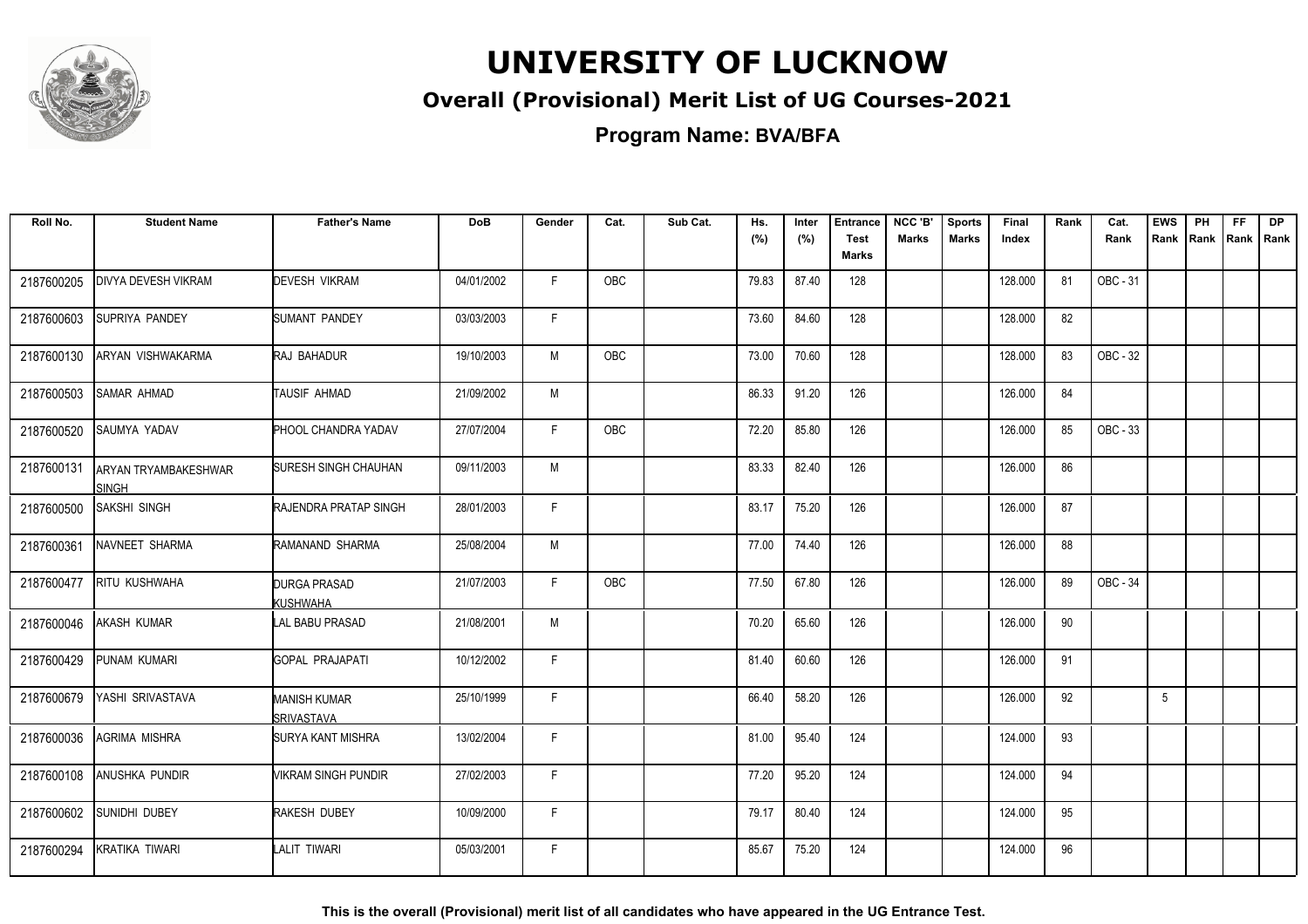

### **Overall (Provisional) Merit List of UG Courses-2021**

**Program Name: BVA/BFA**

| Roll No.   | <b>Student Name</b>                       | <b>Father's Name</b>        | <b>DoB</b> | Gender | Cat.          | Sub Cat. | Hs.<br>(%) | Inter<br>(%) | <b>Entrance</b><br><b>Test</b> | NCC 'B'<br>Marks | <b>Sports</b><br><b>Marks</b> | Final<br>Index | Rank | Cat.<br>Rank | <b>EWS</b><br>Rank | PH<br>Rank | <b>FF</b> | <b>DP</b><br>Rank   Rank |
|------------|-------------------------------------------|-----------------------------|------------|--------|---------------|----------|------------|--------------|--------------------------------|------------------|-------------------------------|----------------|------|--------------|--------------------|------------|-----------|--------------------------|
|            |                                           |                             |            |        |               |          |            |              | <b>Marks</b>                   |                  |                               |                |      |              |                    |            |           |                          |
| 2187600065 | ANAMIKA TIWARI                            | <b>DINESH KUMAR TIWARI</b>  | 10/07/2002 | F.     |               |          | 79.00      | 74.80        | 124                            |                  |                               | 124.000        | 97   |              |                    |            |           |                          |
| 2187600644 | <b>USHA MODI</b>                          | MUNNA MODI                  | 26/06/2003 | F.     | OBC           |          | 84.83      | 74.60        | 124                            |                  |                               | 124.000        | 98   | OBC - 35     |                    |            |           |                          |
| 2187600641 | <b>UMA NISHAD</b>                         | <b>THAKURDEEN</b>           | 20/10/2002 | F.     | <b>OBC</b>    |          | 76.67      | 73.67        | 124                            |                  |                               | 124.000        | 99   | OBC - 36     |                    |            |           |                          |
| 2187600445 | RAJAN PATEL                               | <b>KRISHNA PRATAP PATEL</b> | 16/07/2002 | M      | <b>OBC</b>    |          | 51.67      | 69.20        | 124                            |                  |                               | 124.000        | 100  | OBC - 37     |                    |            |           |                          |
| 2187600152 | <b>AYUSHI SINGH</b>                       | <b>BISRAJ SINGH</b>         | 08/08/2002 | F.     |               |          | 79.80      | 68.80        | 124                            |                  |                               | 124.000        | 101  |              |                    |            |           |                          |
| 2187600129 | <b>ARYA PRAKASH OM</b>                    | OM PRAKASH GUPTA            | 25/06/2003 | M      | OBC           |          | 75.83      | 83.40        | 122                            |                  |                               | 122.000        | 102  | OBC - 38     |                    |            |           |                          |
| 2187600680 | YASHIKA RANJAN SINGH                      | SHISHIR KUMAR SINGH         | 15/04/2003 | F      |               |          | 72.00      | 83.00        | 122                            |                  |                               | 122.000        | 103  |              |                    |            |           |                          |
| 2187600282 | KHUSHI SAHAY                              | lом                         | 30/12/2002 | F      |               |          | 80.00      | 79.50        | 122                            |                  |                               | 122.000        | 104  |              |                    |            |           |                          |
| 2187600261 | <b>JYOTSANA</b>                           | <b>GIRISH KUMAR</b>         | 13/03/2003 | F      | $\mathsf{SC}$ |          | 81.00      | 77.00        | 122                            |                  |                               | 122.000        | 105  | $SC - 6$     |                    |            |           |                          |
| 2187600257 | <b>JYOTI</b>                              | BAJRANGBALI                 | 04/03/2002 | E      | SC            |          | 58.00      | 74.20        | 122                            |                  |                               | 122.000        | 106  | $SC - 7$     |                    |            |           |                          |
| 2187600213 | <b>DRISHYA AGARWAL</b>                    | <b>DINESH KUMAR AGARWAL</b> | 07/03/2004 | F      |               |          | 75.00      | 73.60        | 122                            |                  |                               | 122.000        | 107  |              |                    |            |           |                          |
| 2187600284 | KHUSHI SINGH                              | NITIN KUMAR SINGH           | 24/04/2003 | F      |               |          | 73.20      | 72.00        | 122                            |                  |                               | 122.000        | 108  |              |                    |            |           |                          |
| 2187600438 | <b>RAGHUVANSH MANI</b><br><b>TRIPATHI</b> | SHASHI KANT TRIPATHI        | 25/12/2003 | M      |               |          | 66.00      | 69.20        | 122                            |                  |                               | 122.000        | 109  |              |                    |            |           |                          |
| 2187600269 | <b>KAMAL</b>                              | <b>DELEEP SINGH</b>         | 02/06/2003 | M      | OBC           |          | 72.67      | 62.80        | 122                            |                  |                               | 122.000        | 110  | OBC - 39     |                    |            |           |                          |
| 2187600469 | <b>RISHI KANT</b>                         | DHAIRYA KANT                | 10/11/2001 | M      |               |          | 61.67      | 60.80        | 122                            |                  |                               | 122.000        | 111  |              |                    |            |           |                          |
| 2187600042 | <b>AKANKSHA VERMA</b>                     | <b>BALRAJ VERMA</b>         | 27/07/2004 | F.     |               |          | 69.83      | 59.00        | 122                            |                  |                               | 122.000        | 112  |              |                    |            |           |                          |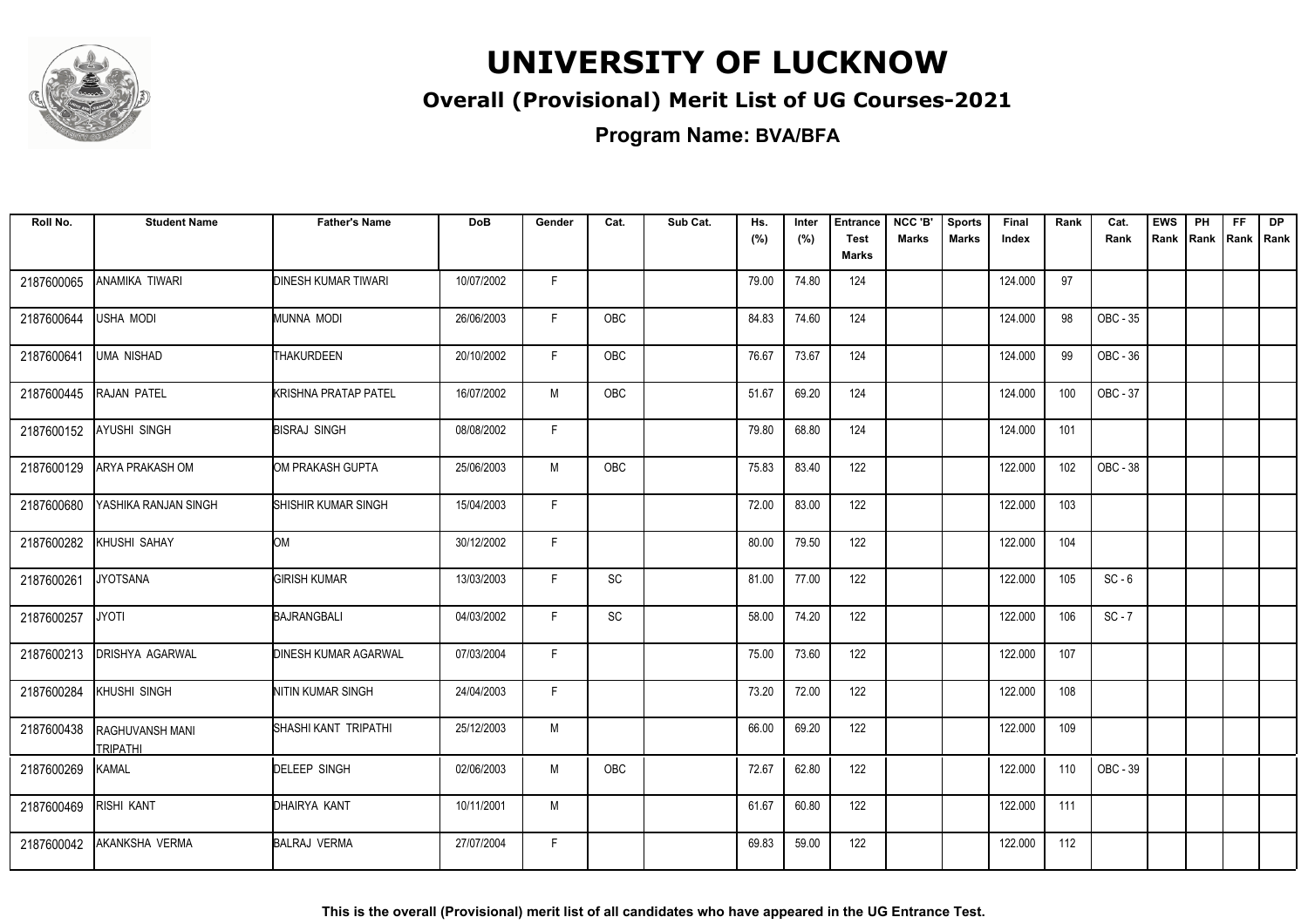

### **Overall (Provisional) Merit List of UG Courses-2021**

**Program Name: BVA/BFA**

| Roll No.   | <b>Student Name</b>    | <b>Father's Name</b>             | <b>DoB</b> | Gender | Cat.       | Sub Cat. | Hs.<br>(%) | Inter<br>(%) | <b>Entrance</b><br><b>Test</b><br><b>Marks</b> | NCC 'B'<br>Marks | <b>Sports</b><br><b>Marks</b> | Final<br>Index | Rank | Cat.<br>Rank    | <b>EWS</b><br>Rank | PH<br><b>Rank</b> | <b>FF</b> | <b>DP</b><br>Rank   Rank |
|------------|------------------------|----------------------------------|------------|--------|------------|----------|------------|--------------|------------------------------------------------|------------------|-------------------------------|----------------|------|-----------------|--------------------|-------------------|-----------|--------------------------|
|            |                        |                                  |            |        |            |          |            |              |                                                |                  |                               |                |      |                 |                    |                   |           |                          |
| 2187600551 | SHIVANI SINGH          | <b>SURENDRA KUMAR SINGH</b>      | 16/02/2000 | F      | OBC        |          | 74.00      | 53.20        | 122                                            |                  |                               | 122.000        | 113  | OBC - 40        |                    |                   |           |                          |
| 2187600093 | ANSHIKA CHAUDHARY      | <b>RAM SUNDER CHAUDHARY</b>      | 01/04/2003 | M      | OBC        |          | 76.00      | 0.00         | 122                                            |                  |                               | 122.000        | 114  | OBC - 41        |                    |                   |           |                          |
| 2187600118 | <b>ARCHANA SINGH</b>   | <b>RAM NIWAS SINGH</b>           | 16/12/2003 | M      |            |          | 87.33      | 84.40        | 120                                            |                  |                               | 120.000        | 115  |                 |                    |                   |           |                          |
| 2187600406 | <b>PRAKRATI SHAKYA</b> | <b>HARIOM SINGH</b>              | 24/03/2003 | E      | <b>OBC</b> |          | 82.20      | 81.40        | 120                                            |                  |                               | 120.000        | 116  | OBC - 42        |                    |                   |           |                          |
| 2187600324 | <b>MANSHI SINGH</b>    | SANTOSH KUMAR SINGH              | 13/07/2002 | F.     |            |          | 96.00      | 77.40        | 120                                            |                  |                               | 120.000        | 117  |                 |                    |                   |           |                          |
| 2187600082 | ANJALI YADAV           | <b>DILEEP KUMAR</b>              | 11/05/2001 | F.     | OBC        |          | 67.20      | 75.00        | 120                                            |                  |                               | 120.000        | 118  | OBC - 43        |                    |                   |           |                          |
| 2187600210 | <b>DIVYANSHU SINGH</b> | DHANESH SINGH                    | 09/04/2003 | M      |            |          | 62.50      | 72.17        | 120                                            |                  |                               | 120.000        | 119  |                 |                    |                   |           |                          |
| 2187600005 | AANISH DOGRA           | ASHWANI DOGRA                    | 06/07/2000 | M      |            |          | 80.00      | 69.20        | 120                                            |                  |                               | 120.000        | 120  |                 |                    |                   |           |                          |
| 2187600480 | RIYA YADAV             | DEV SHANKAR YADAV                | 14/10/2002 | F      | <b>OBC</b> |          | 62.40      | 67.00        | 120                                            |                  |                               | 120.000        | 121  | <b>OBC - 44</b> |                    |                   |           |                          |
| 2187600052 | ALEENA NOOR            | TAUQEER AHAMAD                   | 07/06/2003 | F      |            |          | 72.83      | 64.40        | 120                                            |                  |                               | 120.000        | 122  |                 |                    |                   |           |                          |
| 2187600582 | SONALI KESHRI          | <b>GANESH PRASAD KESHRI</b>      | 16/07/2002 | F      |            |          | 50.20      | 62.00        | 120                                            |                  |                               | 120.000        | 123  |                 |                    |                   |           |                          |
| 2187600672 | VYOM SINGH CHAUHAN     | SURENDRA BAHADUR<br><b>SINGH</b> | 28/07/2000 | M      |            |          | 96.00      | 59.40        | 120                                            |                  |                               | 120.000        | 124  |                 |                    |                   |           |                          |
| 2187600307 | KUNAL SRIVASTAVA       | AJEET KUMAR SRIVASTAVA           | 26/01/2003 | M      |            |          | 86.60      | 0.00         | 120                                            |                  |                               | 120.000        | 125  |                 |                    |                   |           |                          |
| 2187600409 | PRANJALI MODANWAL      | SHATRUGHAN MODANWAL              | 17/10/2003 | M      | OBC        |          | 69.00      | 0.00         | 120                                            |                  |                               | 120.000        | 126  | OBC - 45        |                    |                   |           |                          |
| 2187600587 | SOORAJ PRAKASH         | NEERAJ PRAKASH SINGH             | 09/03/2001 | M      | OBC        |          | 54.00      | 0.00         | 120                                            |                  |                               | 120.000        | 127  | OBC - 46        |                    |                   |           |                          |
| 2187600192 | <b>IDEVENDRA KUMAR</b> | PREM CHAND                       | 20/11/2001 | M      | SC         |          | 77.83      | 80.40        | 118                                            |                  |                               | 118.000        | 128  | $SC - 8$        |                    |                   |           |                          |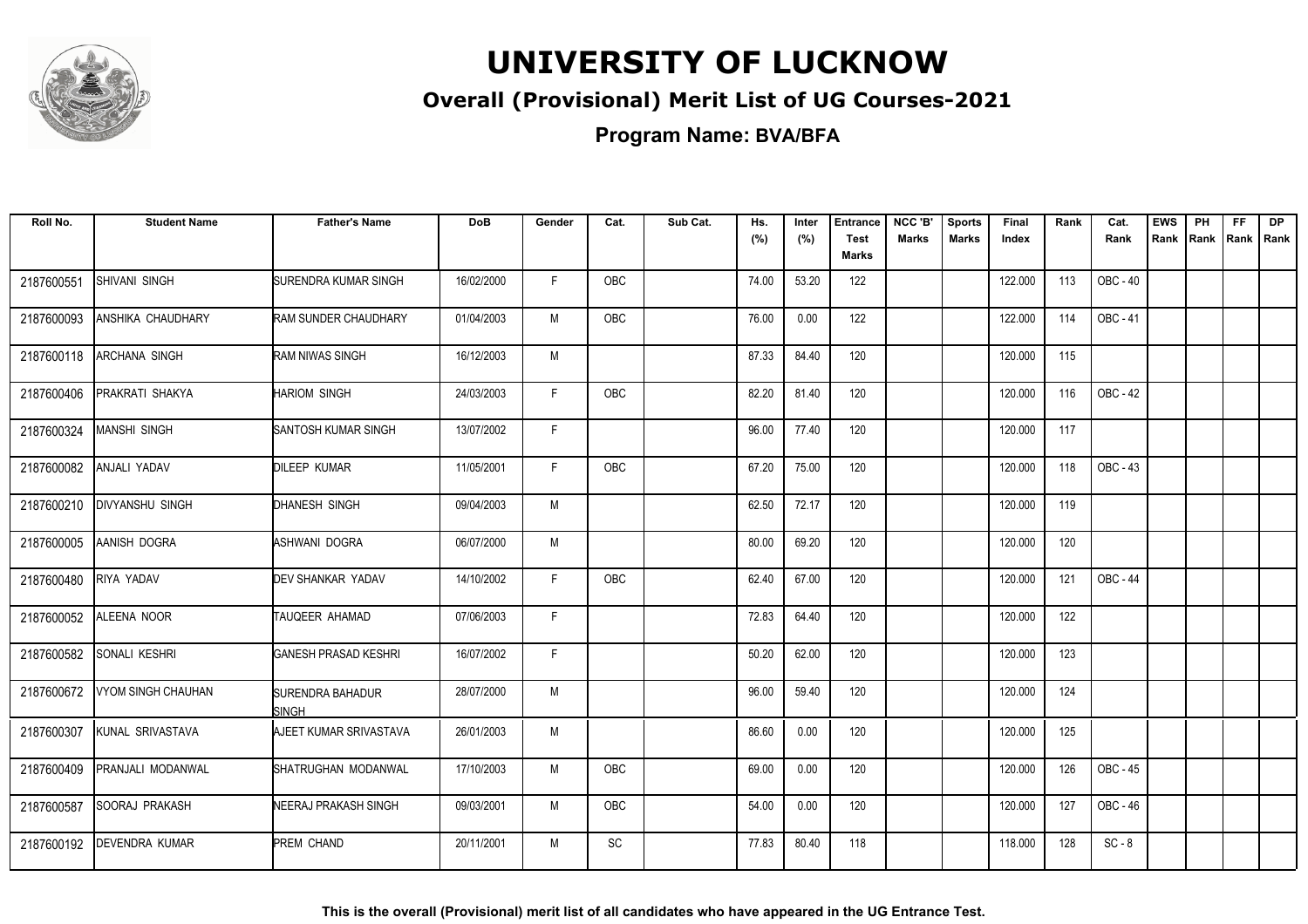

### **Overall (Provisional) Merit List of UG Courses-2021**

**Program Name: BVA/BFA**

| Roll No.   | <b>Student Name</b>      | <b>Father's Name</b>       | <b>DoB</b> | Gender | Cat.       | Sub Cat. | Hs.<br>(%) | Inter<br>(%) | <b>Entrance</b><br><b>Test</b><br><b>Marks</b> | NCC 'B'<br><b>Marks</b> | <b>Sports</b><br><b>Marks</b> | Final<br>Index | Rank | Cat.<br>Rank    | <b>EWS</b><br>Rank | PH<br>Rank | <b>FF</b><br>Rank   Rank | <b>DP</b> |
|------------|--------------------------|----------------------------|------------|--------|------------|----------|------------|--------------|------------------------------------------------|-------------------------|-------------------------------|----------------|------|-----------------|--------------------|------------|--------------------------|-----------|
| 2187600566 | SHRIYANSHEE YADAV        | OMPRAKASH YADAV            | 15/07/2001 | F      | <b>OBC</b> |          | 86.33      | 77.00        | 118                                            |                         |                               | 118.000        | 129  | <b>OBC - 47</b> |                    |            |                          |           |
| 2187600317 | <b>MAHEK GUPTA</b>       | KAMAL GUPTA                | 17/11/2001 | F      | OBC        |          | 77.83      | 62.40        | 118                                            |                         |                               | 118.000        | 130  | OBC - 48        |                    |            |                          |           |
| 2187600267 | <b>KALI CHARAN GUPTA</b> | MIJAY KUMAR GUPTA          | 01/12/2003 | M      | OBC        |          | 65.67      | 55.80        | 118                                            |                         |                               | 118.000        | 131  | OBC - 49        |                    |            |                          |           |
| 2187600006 | AARADHYA VERMA           | <b>RAVI SHANKER VERMA</b>  | 08/09/2004 | F.     | OBC        |          | 86.33      | 96.83        | 116                                            |                         |                               | 116.000        | 132  | OBC - 50        |                    |            |                          |           |
| 2187600030 | ADITI YADAV              | DINA NATH YADAV            | 12/06/2003 | F.     | <b>OBC</b> |          | 87.40      | 86.00        | 116                                            |                         |                               | 116.000        | 133  | OBC - 51        |                    |            |                          |           |
| 2187600121 | <b>ARJUN SINGH</b>       | JAY SINGH                  | 15/07/2003 | M      | OBC        |          | 81.50      | 85.20        | 116                                            |                         |                               | 116.000        | 134  | OBC - 52        |                    |            |                          |           |
| 2187600385 | NIVIDHA AGARWAL          | RITESH AGARWAL             | 22/12/2002 | F      |            |          | 82.00      | 85.00        | 116                                            |                         |                               | 116.000        | 135  |                 |                    |            |                          |           |
| 2187600657 | <b>VANSHIKHA SINGH</b>   | RAGHVENDRA SINGH           | 03/06/2004 | F.     |            |          | 79.00      | 76.60        | 116                                            |                         |                               | 116.000        | 136  |                 |                    |            |                          |           |
| 2187600620 | TAHREEM FATIMA           | SAJJAD MEHDI               | 29/08/2003 | F      |            |          | 77.67      | 76.17        | 116                                            |                         |                               | 116.000        | 137  |                 |                    |            |                          |           |
| 2187600208 | <b>DIVYANSHI KUMARI</b>  | VIRENDRA KUMAR             | 26/09/2002 | F      | SC         |          | 74.00      | 71.40        | 116                                            |                         |                               | 116.000        | 138  | $SC - 9$        |                    |            |                          |           |
| 2187600432 | PUSHPANJALI DHUSIA       | <b>DINESH KUMAR DHUSIA</b> | 03/03/2003 | E      | SC         |          | 57.60      | 67.67        | 116                                            |                         |                               | 116.000        | 139  | $SC - 10$       |                    |            |                          |           |
| 2187600069 | ANANYA TIWARI            | ARUN KUMAR TIWARI          | 25/09/2002 | F      |            |          | 76.17      | 67.60        | 116                                            |                         |                               | 116.000        | 140  |                 |                    |            |                          |           |
| 2187600153 | <b>AYUSHI SINGH</b>      | <b>BRIJESH SINGH</b>       | 08/04/2004 | F      |            |          | 71.83      | 62.60        | 116                                            |                         |                               | 116.000        | 141  |                 |                    |            |                          |           |
| 2187600158 | <b>BAHAAR RAWAT</b>      | MIRENDRA KUMAR             | 21/07/1999 | F.     | <b>SC</b>  |          | 60.80      | 61.80        | 116                                            |                         |                               | 116.000        | 142  | $SC - 11$       |                    |            |                          |           |
| 2187600338 | <b>MAYANK SHARAN</b>     | MANOJ KUMAR SINHA          | 11/10/2005 | M      |            |          | 77.20      | 0.00         | 116                                            |                         |                               | 116.000        | 143  |                 |                    |            |                          |           |
| 2187600362 | <b>NEELU MISHRA</b>      | SANJAY KUMAR MISHRA        | 16/07/2005 | F.     |            |          | 70.20      | 0.00         | 116                                            |                         |                               | 116.000        | 144  |                 |                    |            |                          |           |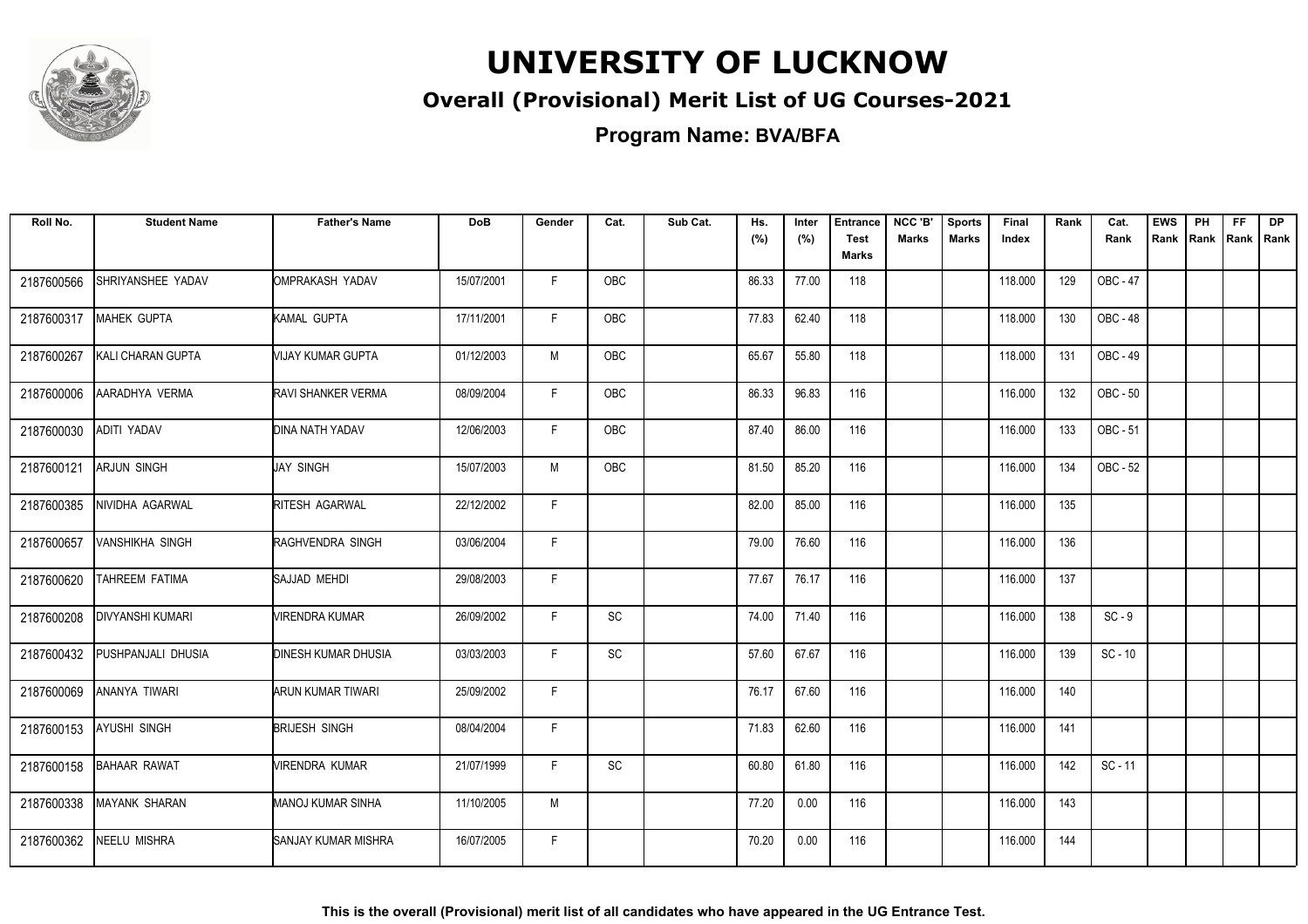

### **Overall (Provisional) Merit List of UG Courses-2021**

**Program Name: BVA/BFA**

| Roll No.   | <b>Student Name</b>        | <b>Father's Name</b>                        | <b>DoB</b> | Gender       | Cat.          | Sub Cat. | Hs.<br>(%) | Inter<br>(%) | <b>Entrance</b><br><b>Test</b><br>Marks | NCC 'B'<br><b>Marks</b> | <b>Sports</b><br><b>Marks</b> | <b>Final</b><br>Index | Rank | Cat.<br>Rank | <b>EWS</b><br>Rank | PH<br>Rank | FF.<br>Rank Rank | <b>DP</b> |
|------------|----------------------------|---------------------------------------------|------------|--------------|---------------|----------|------------|--------------|-----------------------------------------|-------------------------|-------------------------------|-----------------------|------|--------------|--------------------|------------|------------------|-----------|
| 2187600157 | AZIEN ABBAS ZAIDI          | SYED BAQAR ABBAS ZAIDI                      | 09/11/2001 | F            |               |          | 76.33      | 88.83        | 114                                     |                         |                               | 114.000               | 145  |              |                    |            |                  |           |
| 2187600416 | PRERNA BUBNA               | RAM KRISHNA BUBNA                           | 23/01/2003 | F            |               |          | 88.00      | 86.60        | 114                                     |                         |                               | 114.000               | 146  |              |                    |            |                  |           |
| 2187600667 | VIKASH MISHRA              | SHRAVAN KUMAR MISHRA                        | 21/03/2003 | M            |               |          | 59.50      | 83.00        | 114                                     |                         |                               | 114.000               | 147  |              |                    |            |                  |           |
| 2187600143 | AVANTIKA MAURYA            | RAM DEO MAURYA                              | 09/12/2004 | F            | OBC           |          | 76.50      | 81.40        | 114                                     |                         |                               | 114.000               | 148  | OBC - 53     |                    |            |                  |           |
| 2187600372 | NIDHI SRIVASTAVA           | ANAND SRIVASTAVA                            | 03/05/2003 | F            |               |          | 66.20      | 79.80        | 114                                     |                         |                               | 114.000               | 149  |              |                    |            |                  |           |
| 2187600421 | <b>PRIYANKA</b>            | RAMLAKHAN                                   | 14/03/2002 | F.           | $\mathsf{SC}$ |          | 71.00      | 78.20        | 114                                     |                         |                               | 114.000               | 150  | $SC - 12$    |                    |            |                  |           |
| 2187600187 | <b>DEVANSH AYUSH</b>       | AMBRISH KUMAR GUPTA                         | 05/01/2001 | M            |               |          | 60.67      | 74.00        | 114                                     |                         |                               | 114.000               | 151  |              |                    |            |                  |           |
| 2187600148 | AYUSH CHANDRA RASTOGI      | RAMESH CHANDRA<br><b>RASTOGI</b>            | 02/07/2003 | M            | <b>SC</b>     |          | 74.40      | 72.40        | 114                                     |                         |                               | 114.000               | 152  | $SC - 13$    |                    |            |                  |           |
| 2187600161 | <b>BHAIRAVI SRIVASTAVA</b> | <b>BISHAMBHAR NATH</b><br><b>SRIVASTAVA</b> | 10/11/2001 | F.           |               |          | 73.17      | 72.00        | 114                                     |                         |                               | 114.000               | 153  |              |                    |            |                  |           |
| 2187600678 | YASHFEEN NOOR              | CHAUDHARI NOORUDDIN<br>Siddiqui             | 04/12/2004 | $\mathsf{F}$ |               |          | 72.50      | 70.80        | 114                                     |                         |                               | 114.000               | 154  |              |                    |            |                  |           |
| 2187600228 | <b>HABIBA ARIF</b>         | SYED MOHAMMAD ARIF                          | 12/02/2002 | E            |               |          | 60.40      | 69.20        | 114                                     |                         |                               | 114.000               | 155  |              |                    |            |                  |           |
| 2187600437 | RADHIKA SHARMA             | <b>GIRISH SHARMA</b>                        | 15/07/2005 | F            | <b>OBC</b>    |          | 72.67      | 68.60        | 114                                     |                         |                               | 114.000               | 156  | OBC - 54     |                    |            |                  |           |
| 2187600154 | <b>AYUSHI SINGH</b>        | <b>RAVI SHANKAR SINGH</b>                   | 31/10/2004 | F            |               |          | 78.67      | 67.40        | 114                                     |                         |                               | 114.000               | 157  |              |                    |            |                  |           |
| 2187600526 | <b>SAYYEDA QAMAR KHAN</b>  | <b>BAZRUL QAMAR KHAN</b>                    | 16/09/1999 | F            |               |          | 69.00      | 66.00        | 114                                     |                         |                               | 114.000               | 158  |              |                    |            |                  |           |
| 2187600321 | MANISHA DEVI               | <b>RAM KUMAR</b>                            | 15/12/2003 | F.           | SC            |          | 71.00      | 60.80        | 114                                     |                         |                               | 114.000               | 159  | SC - 14      |                    |            |                  |           |
| 2187600038 | AJEET KUMAR                | VIJAY KUMAR                                 | 13/08/2004 | M            | SC            |          | 54.80      | 60.60        | 114                                     |                         |                               | 114.000               | 160  | $SC - 15$    |                    |            |                  |           |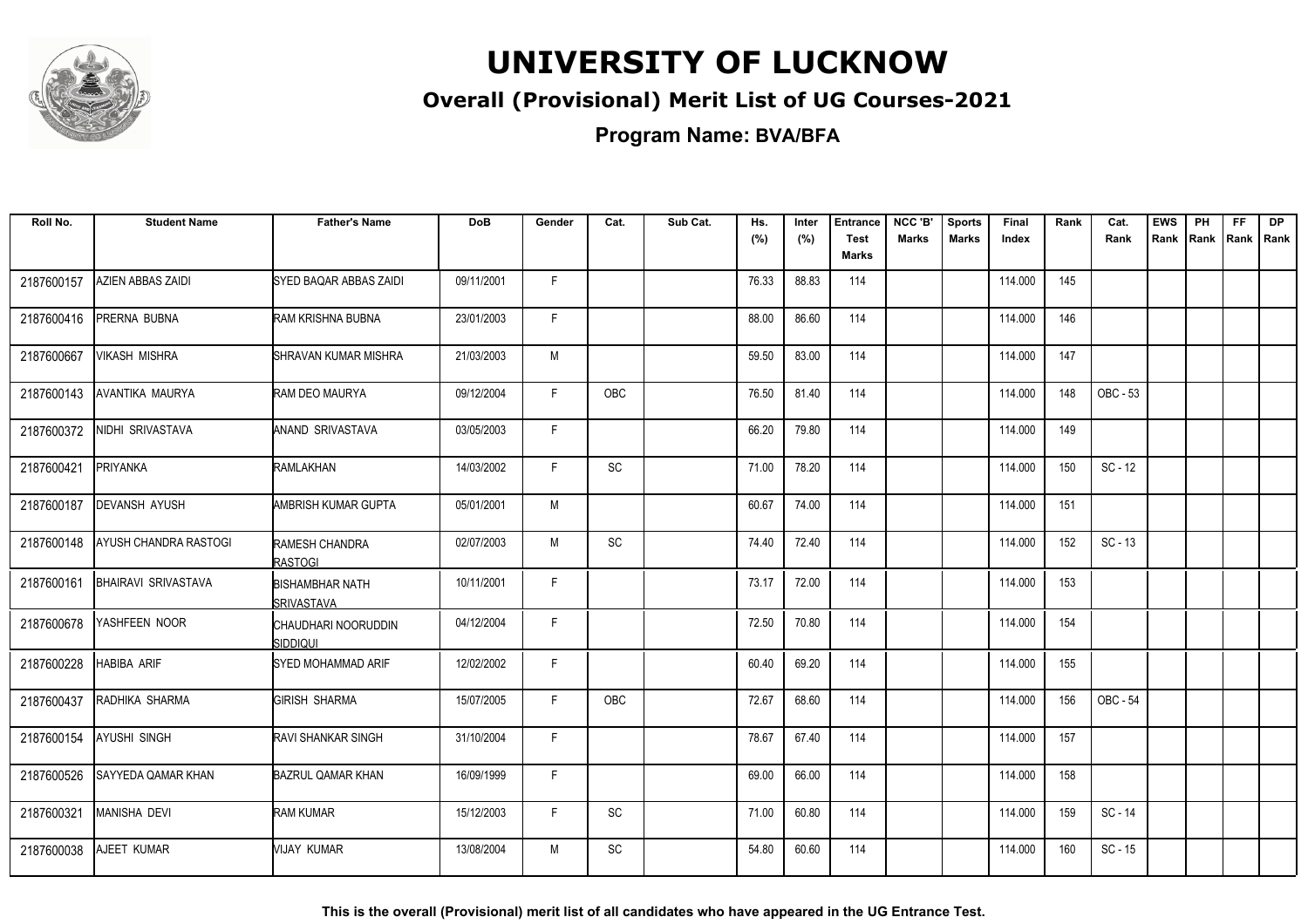

### **Overall (Provisional) Merit List of UG Courses-2021**

**Program Name: BVA/BFA**

| Roll No.   | <b>Student Name</b>    | <b>Father's Name</b>        | <b>DoB</b> | Gender | Cat.                         | Sub Cat. | Hs.<br>(%) | Inter<br>(%) | <b>Entrance</b><br><b>Test</b><br><b>Marks</b> | NCC 'B'<br><b>Marks</b> | <b>Sports</b><br><b>Marks</b> | Final<br>Index | Rank | Cat.<br>Rank | <b>EWS</b><br>Rank | PH<br>Rank | <b>FF</b> | <b>DP</b><br>Rank   Rank |
|------------|------------------------|-----------------------------|------------|--------|------------------------------|----------|------------|--------------|------------------------------------------------|-------------------------|-------------------------------|----------------|------|--------------|--------------------|------------|-----------|--------------------------|
| 2187600094 | ANSHIKA GAUTAM         | KHUSHIRAM                   | 20/10/2004 | F.     | SC                           |          | 72.83      | 0.00         | 114                                            |                         |                               | 114.000        | 161  | $SC - 16$    |                    |            |           |                          |
| 2187600268 | KALPANA VERMA          | <b>SALIK RAM</b>            | 08/05/2002 | F.     | SC                           |          | 57.83      | 81.80        | 112                                            |                         |                               | 112.000        | 162  | $SC - 17$    |                    |            |           |                          |
| 2187600127 | <b>ARUNDHATI SINGH</b> | <b>AJAY KUMAR SINGH</b>     | 14/05/2004 | F      |                              |          | 74.17      | 81.00        | 112                                            |                         |                               | 112.000        | 163  |              |                    |            |           |                          |
| 2187600325 | <b>MANSI GAUTAM</b>    | RAM NARAYAN                 | 02/01/2003 | F      | <b>SC</b>                    |          | 75.83      | 79.50        | 112                                            |                         |                               | 112.000        | 164  | SC-18        |                    |            |           |                          |
| 2187600172 | <b>DARSHAN JAIN</b>    | ISANJAY JAIN                | 19/02/2003 | M      |                              |          | 78.17      | 79.40        | 112                                            |                         |                               | 112.000        | 165  |              |                    |            |           |                          |
| 2187600287 | KM ANJALI SINGH        | NIRBHAY SINGH               | 10/09/1999 | F      |                              |          | 80.33      | 76.60        | 112                                            |                         |                               | 112.000        | 166  |              | 6                  |            |           |                          |
| 2187600609 | <b>SUSHAMA PATEL</b>   | PARAS NATH PATEL            | 29/08/2003 | F.     | OBC                          |          | 87.67      | 74.60        | 112                                            |                         |                               | 112.000        | 167  | OBC - 55     |                    |            |           |                          |
| 2187600411 | <b>PRATIBHA SINGH</b>  | ANOOP SINGH                 | 09/09/2002 | F.     |                              |          | 72.00      | 71.00        | 112                                            |                         |                               | 112.000        | 168  |              |                    |            |           |                          |
| 2187600175 | <b>DEEKSHA GUPTA</b>   | <b>RAM KUMAR GUPTA</b>      | 04/06/2002 | F.     |                              |          | 74.67      | 68.60        | 112                                            |                         |                               | 112.000        | 169  |              |                    |            |           |                          |
| 2187600055 | <b>AMAN KUMAR</b>      | SHESH RAM                   | 20/04/2001 | M      | $\operatorname{\textsf{SC}}$ |          | 85.33      | 64.40        | 112                                            |                         |                               | 112.000        | 170  | SC - 19      |                    |            |           |                          |
| 2187600318 | MANASI NARAYAN         | MEHANDRA NARAYAN            | 14/01/2001 | F.     | <b>SC</b>                    |          | 64.00      | 64.40        | 112                                            |                         |                               | 112.000        | 171  | $SC - 20$    |                    |            |           |                          |
| 2187600275 | KAUSHIKI DWIWEDI       | DHANANJAY DUBEY             | 13/02/2000 | F      |                              |          | 60.00      | 64.20        | 112                                            |                         |                               | 112.000        | 172  |              |                    |            |           |                          |
| 2187600379 | <b>NIKKY SINGH</b>     | SURENDRA SINGH              | 24/02/2002 | F      |                              |          | 83.20      | 63.80        | 112                                            |                         |                               | 112.000        | 173  |              |                    |            |           |                          |
| 2187600384 | <b>NITESH KUMAR</b>    | <b>ANIL KUMAR</b>           | 29/08/2000 | М      | OBC                          |          | 64.67      | 59.33        | 112                                            |                         |                               | 112.000        | 174  | OBC - 56     |                    |            |           |                          |
| 2187600643 | UNNATI JAISWAL         | <b>PREM CHANDRA JAISWAL</b> | 06/01/2003 | F.     | OBC                          |          | 73.17      | 57.40        | 112                                            |                         |                               | 112.000        | 175  | OBC - 57     |                    |            |           |                          |
| 2187600514 | <b>SATVIK SHARMA</b>   | RAJNEESH SHARMA             | 02/10/2003 | M      |                              |          | 78.80      | 95.60        | 110                                            |                         |                               | 110.000        | 176  |              |                    |            |           |                          |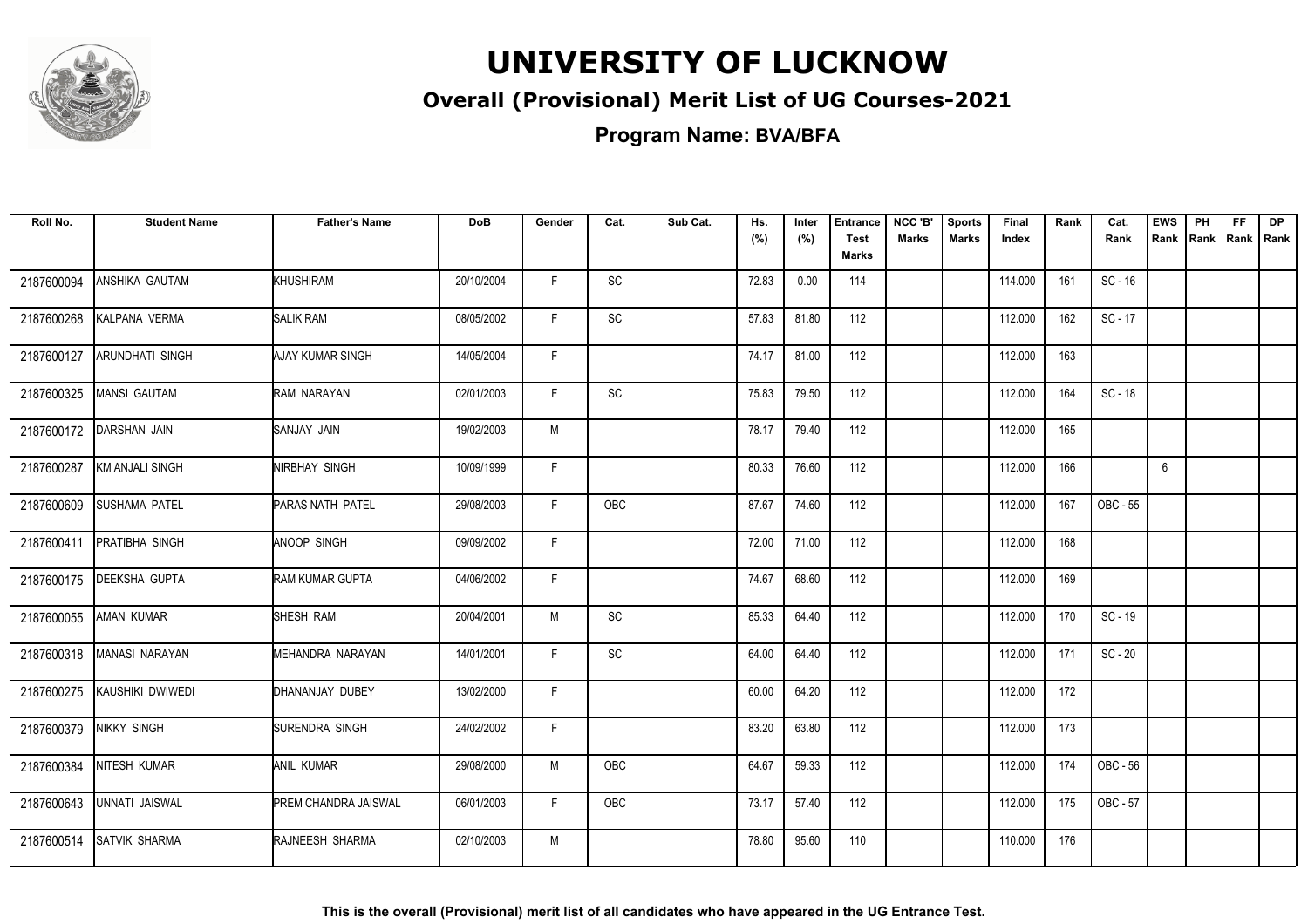

### **Overall (Provisional) Merit List of UG Courses-2021**

**Program Name: BVA/BFA**

| Roll No.   | <b>Student Name</b>     | <b>Father's Name</b>     | <b>DoB</b> | Gender | Cat.      | Sub Cat. | Hs.<br>(%) | Inter<br>(%) | <b>Entrance</b><br><b>Test</b><br><b>Marks</b> | NCC 'B'<br><b>Marks</b> | <b>Sports</b><br><b>Marks</b> | Final<br>Index | Rank | Cat.<br>Rank | <b>EWS</b><br>Rank | PH<br>Rank | FF.<br>Rank   Rank | <b>DP</b> |
|------------|-------------------------|--------------------------|------------|--------|-----------|----------|------------|--------------|------------------------------------------------|-------------------------|-------------------------------|----------------|------|--------------|--------------------|------------|--------------------|-----------|
| 2187600606 | SURABHI SINGH           | <b>AJAY KUMAR SINGH</b>  | 15/08/2005 | F      |           |          | 75.17      | 81.00        | 110                                            |                         |                               | 110.000        | 177  |              |                    |            |                    |           |
| 2187600239 | HEMANT KUMAR            | RAM GOPAL                | 20/03/2004 | М      | OBC       |          | 77.00      | 75.80        | 110                                            |                         |                               | 110.000        | 178  | OBC - 58     |                    |            |                    |           |
| 2187600399 | PRACHI PATEL            | NARESH KUMAR             | 15/03/2003 | F      | OBC       |          | 80.17      | 72.80        | 110                                            |                         |                               | 110.000        | 179  | OBC - 59     |                    |            |                    |           |
| 2187600252 | JAGRATI MISHRA          | SHUBHASH MISHRA          | 07/12/2001 | F      |           |          | 80.67      | 72.40        | 110                                            |                         |                               | 110.000        | 180  |              |                    |            |                    |           |
| 2187600088 | ANKITA SINGH            | VIRENDRA KUMAR SINGH     | 13/11/2004 | F      |           |          | 83.83      | 70.60        | 110                                            |                         |                               | 110.000        | 181  |              |                    |            |                    |           |
| 2187600466 | RIDHIMA GAUR            | <b>RAVI PRAKASH</b>      | 11/04/2002 | F.     | OBC       |          | 74.67      | 70.20        | 110                                            |                         |                               | 110.000        | 182  | OBC - 60     |                    |            |                    |           |
| 2187600217 | FALAK NAAZ              | <b>MOHD NASEEM</b>       | 21/11/2003 | F      |           |          | 66.60      | 67.60        | 110                                            |                         |                               | 110.000        | 183  |              |                    |            |                    |           |
| 2187600097 | ANSHIKA SAROJ           | JAGPAL SAROJ             | 28/09/2001 | F.     | SC        |          | 70.17      | 63.60        | 110                                            |                         |                               | 110.000        | 184  | $SC - 21$    |                    |            |                    |           |
| 2187600605 | <b>SURABHI JAISWAL</b>  | SANJAY JAISWAL           | 01/01/2002 | F      | OBC       |          | 60.67      | 63.40        | 110                                            |                         |                               | 110.000        | 185  | OBC - 61     |                    |            |                    |           |
| 2187600160 | <b>BELAL AHMAD</b>      | MD SHAKIL AHMAD          | 17/03/2003 | M      |           |          | 64.60      | 61.00        | 110                                            |                         |                               | 110.000        | 186  |              |                    |            |                    |           |
| 2187600063 | ANAMIKA RANJAN          | RAM KUMAR SONKAR         | 23/03/2003 | F      | <b>SC</b> |          | 79.00      | 60.00        | 110                                            |                         |                               | 110.000        | 187  | $SC - 22$    |                    |            |                    |           |
| 2187600034 | ADRIKA SINGH            | VINEET KUMAR SINGH       | 10/08/2004 | F      |           |          | 64.60      | 0.00         | 110                                            |                         |                               | 110.000        | 188  |              |                    |            |                    |           |
| 2187600649 | <b>VAISHALI GAUR</b>    | VIJAY KUMAR GAUR         | 24/09/2002 | F.     | OBC       |          | 77.00      | 84.00        | 108                                            |                         |                               | 108.000        | 189  | OBC - 62     |                    |            |                    |           |
| 2187600316 | <b>MADHVENDRA SINGH</b> | VINAI KUMAR SINGH        | 16/12/2002 | M      |           |          | 84.80      | 82.20        | 108                                            |                         |                               | 108.000        | 190  |              |                    |            |                    |           |
| 2187600051 | AKRITI GUPTA            | VIBHUTI PRASAD GUPTA     | 03/12/2003 | F      |           |          | 70.60      | 78.40        | 108                                            |                         |                               | 108.000        | 191  |              |                    |            |                    |           |
| 2187600119 | ARIJEET DHAR            | <b>BHASKAR JOTI DHAR</b> | 23/10/2002 | M      |           |          | 67.20      | 75.60        | 108                                            |                         |                               | 108.000        | 192  |              |                    |            |                    |           |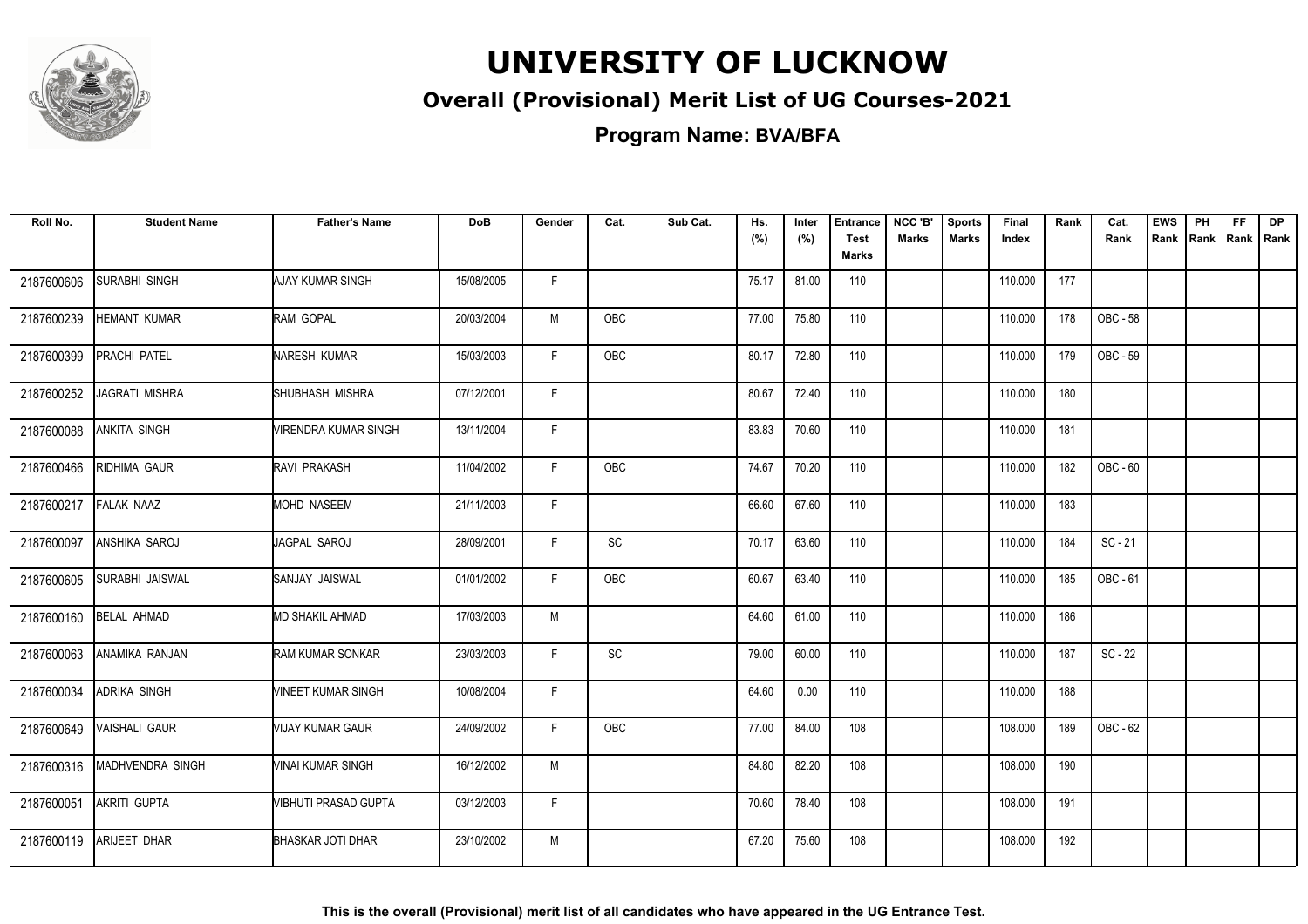

### **Overall (Provisional) Merit List of UG Courses-2021**

**Program Name: BVA/BFA**

| Roll No.   | <b>Student Name</b>                  | <b>Father's Name</b>      | <b>DoB</b> | Gender       | Cat.       | Sub Cat.  | Hs.<br>(%) | Inter<br>(%) | <b>Entrance</b><br><b>Test</b><br>Marks | NCC 'B'<br><b>Marks</b> | <b>Sports</b><br><b>Marks</b> | <b>Final</b><br>Index | Rank | Cat.<br>Rank    | <b>EWS</b><br>Rank | PH<br>Rank | FF.<br>Rank   Rank | <b>DP</b>      |
|------------|--------------------------------------|---------------------------|------------|--------------|------------|-----------|------------|--------------|-----------------------------------------|-------------------------|-------------------------------|-----------------------|------|-----------------|--------------------|------------|--------------------|----------------|
| 2187600666 | VIKAS SINGH                          | <b>BAL KUMAR SINGH</b>    | 23/02/2003 | M            |            |           | 95.60      | 75.40        | 108                                     |                         |                               | 108.000               | 193  |                 |                    |            |                    |                |
| 2187600663 | VIDUSHI TIWARI                       | ANIL TIWARI               | 12/12/2002 | F            |            |           | 69.67      | 73.60        | 108                                     |                         |                               | 108.000               | 194  |                 |                    |            |                    |                |
| 2187600400 | PRACHI VERMA                         | <b>HARIDAS VERMA</b>      | 04/04/2004 | $\mathsf{F}$ | <b>OBC</b> |           | 78.33      | 72.80        | 108                                     |                         |                               | 108.000               | 195  | OBC - 63        |                    |            |                    |                |
| 2187600426 | PRIYANSHU SHARMA                     | SANTOSHI PRASAD           | 18/01/2002 | M            | OBC        |           | 85.50      | 72.20        | 108                                     |                         |                               | 108.000               | 196  | OBC - 64        |                    |            |                    |                |
| 2187600222 | <b>GAURAV SINGH</b>                  | KAMLESH SINGH             | 05/04/2001 | M            |            | <b>DP</b> | 68.40      | 69.20        | 108                                     |                         |                               | 108.000               | 197  |                 |                    |            |                    | $\overline{1}$ |
| 2187600485 | RUCHI MALL                           | <b>SUGRIV MALL</b>        | 15/07/2003 | F            | <b>OBC</b> |           | 73.17      | 67.40        | 108                                     |                         |                               | 108.000               | 198  | OBC - 65        |                    |            |                    |                |
| 2187600468 | RISHABH SHUKLA                       | <b>PRADIP SHUKLA</b>      | 24/03/2004 | M            |            |           | 74.67      | 0.00         | 108                                     |                         |                               | 108.000               | 199  |                 |                    |            |                    |                |
| 2187600394 | <b>PIYUSH KUMAR</b>                  | <b>RAM DULAR</b>          | 26/08/2002 | M            | <b>ST</b>  |           | 74.00      | 0.00         | 108                                     |                         |                               | 108.000               | 200  | ST <sub>1</sub> |                    |            |                    |                |
| 2187600677 | YASHASHVI RATAN<br><b>SRIVASTAVA</b> | RATAN JI SRIVASTAVA       | 22/05/2003 | F.           |            |           | 65.20      | 0.00         | 108                                     |                         |                               | 108.000               | 201  |                 |                    |            |                    |                |
| 2187600392 | PANKHUDI AGARWAL                     | RAJESH AGARWAL            | 02/08/2002 | F            |            |           | 55.33      | 0.00         | 108                                     |                         |                               | 108.000               | 202  |                 |                    |            |                    |                |
| 2187600611 | <b>SWASTIKA KUSHWAHA</b>             | SANTOSH KUSHWAHA          | 11/06/2004 | F.           | <b>OBC</b> |           | 71.20      | 79.60        | 106                                     |                         |                               | 106.000               | 203  | OBC - 66        |                    |            |                    |                |
| 2187600647 | <b>UTKARSH TIWARI</b>                | <b>PRABHAKAR TIWARI</b>   | 01/11/2003 | M            |            |           | 66.40      | 75.60        | 106                                     |                         |                               | 106.000               | 204  |                 |                    |            |                    |                |
| 2187600023 | <b>ADITI</b>                         | RAVI KUMAR JHA            | 14/06/2004 | M            |            |           | 61.40      | 75.40        | 106                                     |                         |                               | 106.000               | 205  |                 |                    |            |                    |                |
| 2187600107 | ANUSHKA NANDI                        | TUSHAR NANDI              | 18/10/2002 | F            | OBC        |           | 53.80      | 68.40        | 106                                     |                         |                               | 106.000               | 206  | OBC - 67        |                    |            |                    |                |
| 2187600328 | MANVI VERMA                          | <b>BIRESH KUMAR VERMA</b> | 02/11/2001 | F.           |            |           | 49.00      | 66.40        | 106                                     |                         |                               | 106.000               | 207  |                 |                    |            |                    |                |
| 2187600195 | <b>DHRUV SHARMA</b>                  | <b>RAJ KUMAR SHARMA</b>   | 26/07/2002 | M            | OBC        |           | 50.00      | 64.80        | 106                                     |                         |                               | 106.000               | 208  | OBC - 68        |                    |            |                    |                |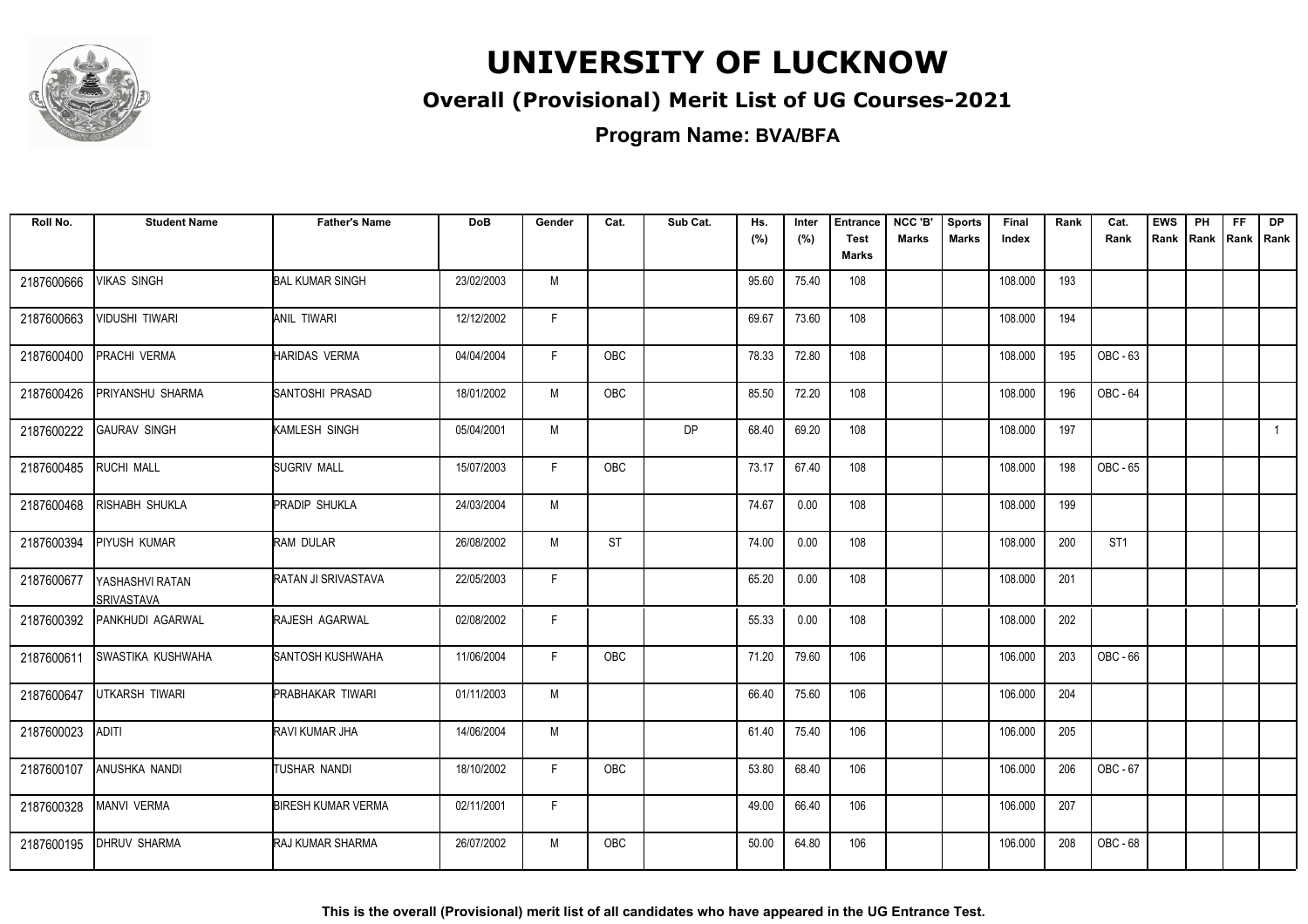

### **Overall (Provisional) Merit List of UG Courses-2021**

**Program Name: BVA/BFA**

| Roll No.   | <b>Student Name</b>     | <b>Father's Name</b>                  | <b>DoB</b> | Gender | Cat.       | Sub Cat. | Hs.<br>(%) | Inter<br>(%) | <b>Entrance</b><br><b>Test</b><br><b>Marks</b> | NCC 'B'<br><b>Marks</b> | <b>Sports</b><br><b>Marks</b> | Final<br>Index | Rank | Cat.<br>Rank | <b>EWS</b><br>Rank | PH<br>Rank | <b>FF</b> | <b>DP</b><br>Rank   Rank |
|------------|-------------------------|---------------------------------------|------------|--------|------------|----------|------------|--------------|------------------------------------------------|-------------------------|-------------------------------|----------------|------|--------------|--------------------|------------|-----------|--------------------------|
| 2187600083 | ANJANI KUMAR VERMA      | SURENDRA NATH VERMA                   | 25/05/2001 | M      | OBC        |          | 77.80      | 63.80        | 106                                            |                         |                               | 106.000        | 209  | OBC - 69     |                    |            |           |                          |
| 2187600423 | PRIYANSHI ADHIKARI      | GOVIND ADHIKARI                       | 29/11/2002 | F.     |            |          | 62.00      | 60.00        | 106                                            |                         |                               | 106.000        | 210  |              |                    |            |           |                          |
| 2187600189 | <b>DEVANSH SAXENA</b>   | ATUL SAXENA                           | 16/07/2004 | M      |            |          | 76.50      | 92.80        | 104                                            |                         |                               | 104.000        | 211  |              |                    |            |           |                          |
| 2187600194 | DHRUV DUBEY             | <b>PREM NARAYAN SHARMA</b>            | 30/06/2000 | M      |            |          | 73.80      | 80.20        | 104                                            |                         |                               | 104.000        | 212  |              |                    |            |           |                          |
| 2187600507 | <b>SANIA MIRZA</b>      | ZAFAR HUSAIN                          | 13/09/2003 | F      |            |          | 79.33      | 78.20        | 104                                            |                         |                               | 104.000        | 213  |              |                    |            |           |                          |
| 2187600463 | RICHA VERMA             | SHAILENDRA KUMAR<br><b>VERMA</b>      | 30/06/2001 | F.     | OBC        |          | 87.50      | 78.00        | 104                                            |                         |                               | 104.000        | 214  | OBC - 70     |                    |            |           |                          |
| 2187600487 | RUKHSAR NISHA           | SUJAN ALI                             | 05/10/2001 | F.     |            |          | 72.17      | 77.17        | 104                                            |                         |                               | 104.000        | 215  |              |                    |            |           |                          |
| 2187600436 | RADHIKA MISHRA          | SANDEEP MISHRA                        | 06/09/2003 | F      |            |          | 77.67      | 73.80        | 104                                            |                         |                               | 104.000        | 216  |              |                    |            |           |                          |
| 2187600303 | KUMAR UTKARSH           | INDRA MOHAN SRIVASTAVA                | 02/04/2004 | M      |            |          | 74.67      | 73.60        | 104                                            |                         |                               | 104.000        | 217  |              |                    |            |           |                          |
| 2187600201 | <b>DIPTY BAGHEL</b>     | BHUPENDRA SINGH                       | 16/11/2000 | F      |            |          | 70.00      | 66.40        | 104                                            |                         |                               | 104.000        | 218  |              |                    |            |           |                          |
| 2187600020 | <b>ADARSH SHANDILYA</b> | <b>I</b> KAMAL KISHOR MISHRA          | 13/12/2003 | M      |            |          | 69.33      | 64.20        | 104                                            |                         |                               | 104.000        | 219  |              |                    |            |           |                          |
| 2187600651 | <b>VAISHNAVI</b>        | <b>SUNEEL KUMAR</b>                   | 01/01/2004 | F.     | <b>OBC</b> |          | 74.33      | 63.80        | 104                                            |                         |                               | 104.000        | 220  | OBC - 71     |                    |            |           |                          |
| 2187600577 | SNEHA SRIVASTAVA        | DHEERENDRA KUMAR<br><b>SRIVASTAVA</b> | 15/01/2004 | F      |            |          | 73.00      | 63.60        | 104                                            |                         |                               | 104.000        | 221  |              |                    |            |           |                          |
| 2187600314 | LAXMI                   | <b>UMASHANKAR</b>                     | 07/03/2003 | F.     | SC         |          | 47.00      | 62.83        | 104                                            |                         |                               | 104.000        | 222  | $SC - 23$    |                    |            |           |                          |
| 2187600642 | UNNATI                  | RAVI KUMAR                            | 24/02/2002 | F.     |            | UE       | 79.67      | 61.80        | 104                                            |                         |                               | 104.000        | 223  |              |                    |            |           |                          |
| 2187600242 | <b>HIMANSHU GUPTA</b>   | MINOD KUMAR GUPTA                     | 23/04/2004 | M      |            |          | 69.33      | 76.20        | 102                                            |                         |                               | 102.000        | 224  |              |                    |            |           |                          |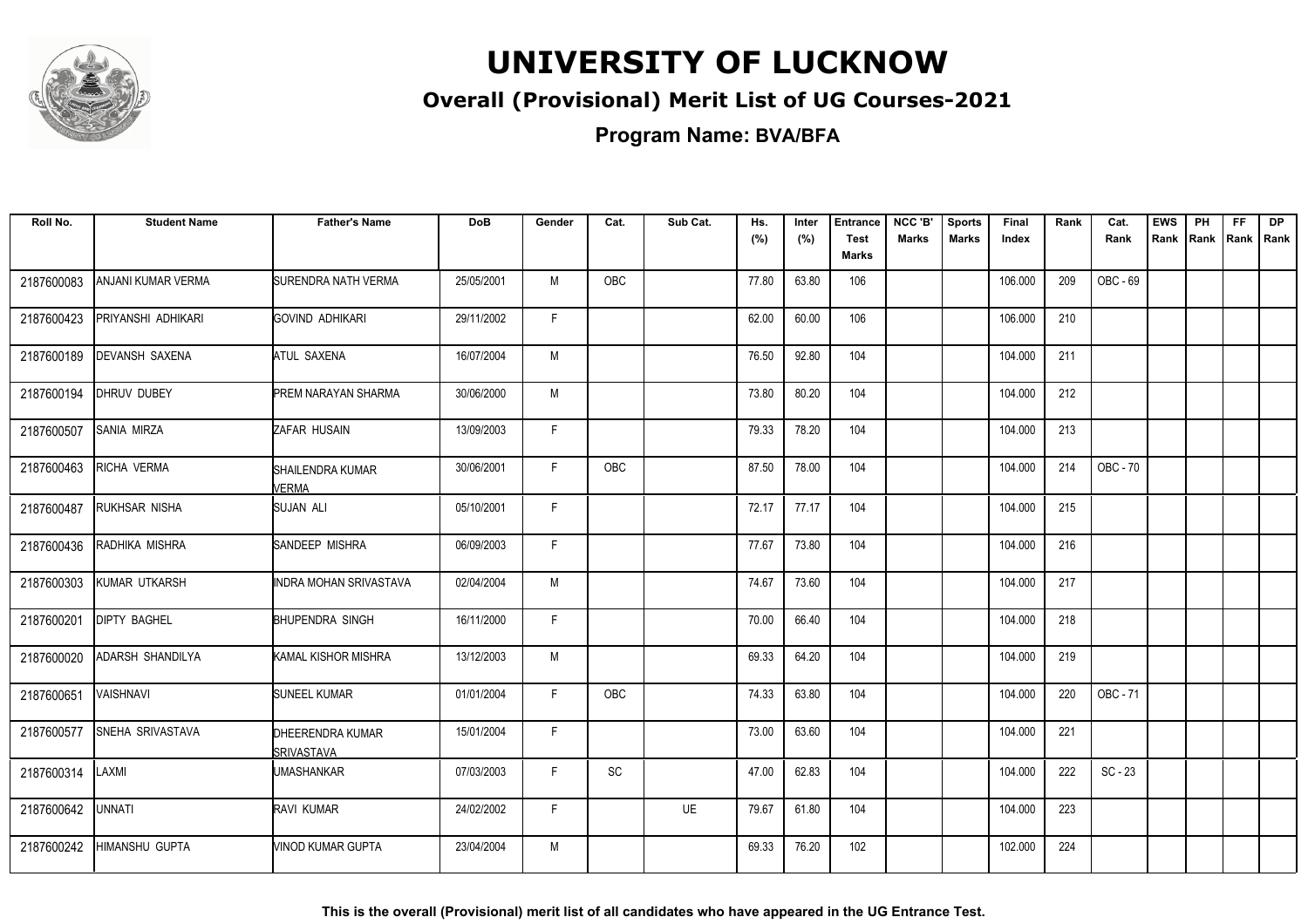

### **Overall (Provisional) Merit List of UG Courses-2021**

**Program Name: BVA/BFA**

| Roll No.   | <b>Student Name</b>   | <b>Father's Name</b>              | <b>DoB</b> | Gender | Cat.       | Sub Cat. | Hs.<br>(%) | Inter<br>(%) | <b>Entrance</b><br><b>Test</b><br><b>Marks</b> | NCC 'B'<br><b>Marks</b> | <b>Sports</b><br><b>Marks</b> | Final<br>Index | Rank | Cat.<br>Rank | <b>EWS</b><br>Rank | PH<br>Rank | <b>FF</b><br>Rank   Rank | <b>DP</b> |
|------------|-----------------------|-----------------------------------|------------|--------|------------|----------|------------|--------------|------------------------------------------------|-------------------------|-------------------------------|----------------|------|--------------|--------------------|------------|--------------------------|-----------|
| 2187600027 | <b>ADITI MAURYA</b>   | ANIL KUMAR MAURYA                 | 23/03/2002 | F.     | OBC        |          | 77.20      | 74.80        | 102                                            |                         |                               | 102.000        | 225  | OBC - 72     |                    |            |                          |           |
| 2187600415 | PREETI KANAUJIA       | AJAY KUMAR                        | 31/10/2002 | F.     | SC         |          | 79.67      | 74.20        | 102                                            |                         |                               | 102.000        | 226  | $SC - 24$    |                    |            |                          |           |
| 2187600178 | DEEPANJALI            | JANAK SINGH                       | 30/11/2003 | F      | OBC        |          | 68.67      | 72.60        | 102                                            |                         |                               | 102.000        | 227  | OBC - 73     |                    |            |                          |           |
| 2187600086 | <b>ANKIT SHARMA</b>   | SURESH SHARMA                     | 19/07/2005 | M      | <b>OBC</b> |          | 71.00      | 71.80        | 102                                            |                         |                               | 102.000        | 228  | OBC - 74     |                    |            |                          |           |
| 2187600570 | <b>ISHWETA PANDEY</b> | <b>DINESH KUMAR PANDEY</b>        | 21/03/2004 | M      |            |          | 75.83      | 70.60        | 102                                            |                         |                               | 102.000        | 229  |              |                    |            |                          |           |
| 2187600601 | SUNANYA MISHRA        | MUNNU MISHRA                      | 08/07/2002 | F.     |            |          | 69.67      | 68.80        | 102                                            |                         |                               | 102.000        | 230  |              |                    |            |                          |           |
| 2187600010 | AAYUSHI SINGH         | <b>BIRJU SINGH</b>                | 19/11/2004 | F      | <b>OBC</b> |          | 60.00      | 66.20        | 102                                            |                         |                               | 102.000        | 231  | OBC - 75     |                    |            |                          |           |
| 2187600548 | <b>SHIVANGI GUPTA</b> | IJAIGOVIND GUPTA                  | 04/09/1999 | F      | <b>OBC</b> |          | 72.50      | 63.60        | 102                                            |                         |                               | 102.000        | 232  | OBC - 76     |                    |            |                          |           |
| 2187600273 | KASHISH JAISWAL       | SATYA PRAKASH JAISWAL             | 29/09/2001 | F.     | <b>OBC</b> |          | 69.40      | 62.80        | 102                                            |                         |                               | 102.000        | 233  | OBC - 77     |                    |            |                          |           |
| 2187600441 | RAHUL CHAURASIA       | SHAMBHU NATH<br><b>CHAURASIA</b>  | 09/11/2003 | M      | OBC        |          | 52.60      | 62.40        | 102                                            |                         |                               | 102.000        | 234  | OBC - 78     |                    |            |                          |           |
| 2187600673 | YAMAN SINGH           | <b>SHYAM SINGH</b>                | 23/12/2000 | M      | <b>SC</b>  |          | 84.67      | 60.80        | 102                                            |                         |                               | 102.000        | 235  | $SC - 25$    |                    |            |                          |           |
| 2187600593 | SRISHTI VISHWAKARMA   | SANTOSH VISHWAKARMA               | 06/05/2002 | F.     | <b>OBC</b> |          | 80.00      | 60.00        | 102                                            |                         |                               | 102.000        | 236  | OBC - 79     |                    |            |                          |           |
| 2187600142 | IATUL VISHWAKARMA     | <b>SURAJ KUMAR</b><br>MISHWAKARMA | 17/03/2003 | M      | <b>OBC</b> |          | 73.00      | 58.00        | 102                                            |                         |                               | 102.000        | 237  | OBC - 80     |                    |            |                          |           |
| 2187600473 | RISHIKA SHARMA        | SHIVAJEET SHARMA                  | 03/07/2002 | F.     |            |          | 72.80      | 0.00         | 102                                            |                         |                               | 102.000        | 238  |              |                    |            |                          |           |
| 2187600102 | ANUKRITI RAI          | LATE VINOD KUMAR RAI              | 24/07/2004 | M      |            |          | 71.80      | 0.00         | 102                                            |                         |                               | 102.000        | 239  |              |                    |            |                          |           |
| 2187600277 | KAVYA VERMA           | SURENDRA KUMAR                    | 12/10/2003 | F.     | <b>OBC</b> |          | 87.60      | 85.40        | 100                                            |                         |                               | 100.000        | 240  | OBC - 81     |                    |            |                          |           |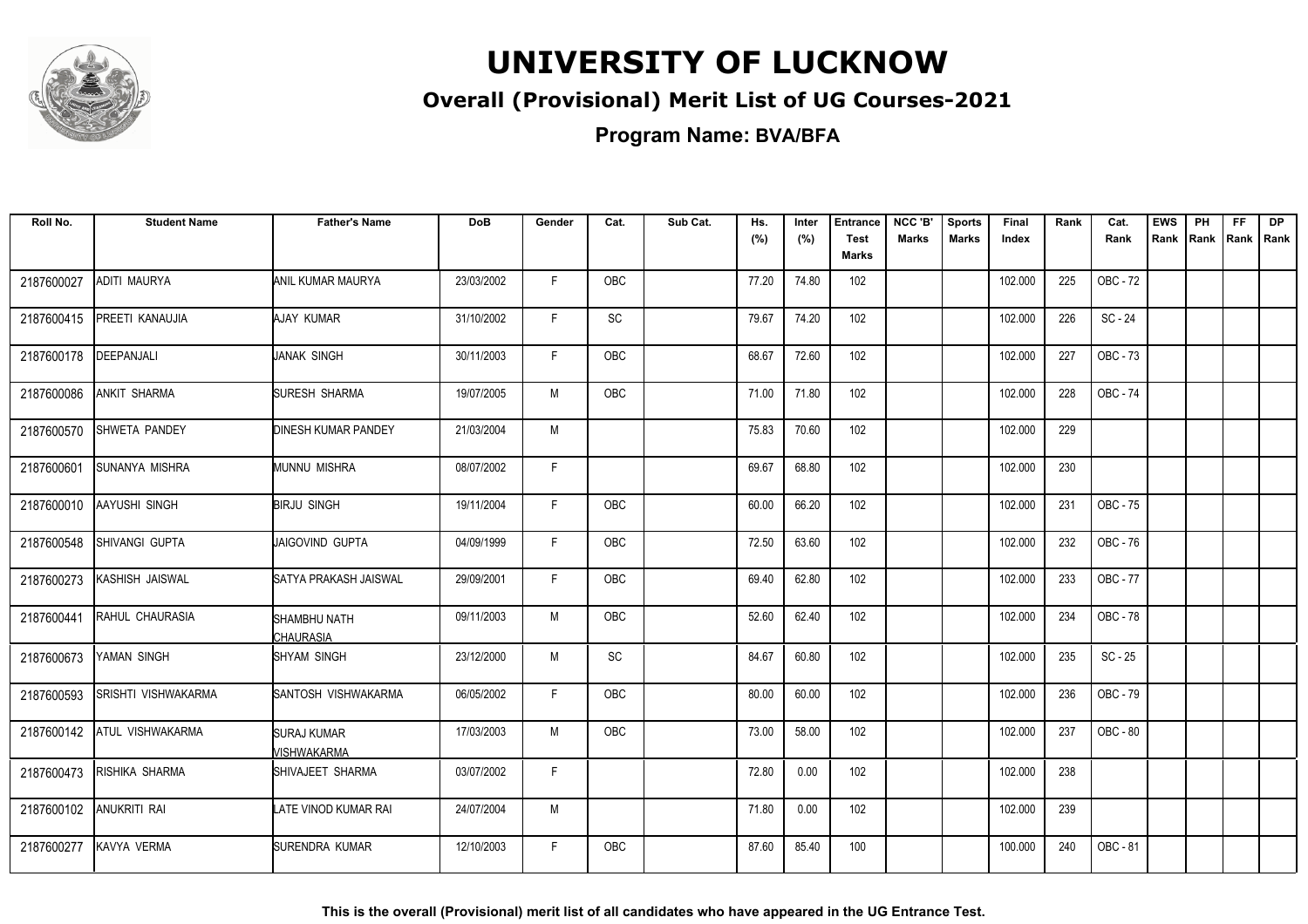

### **Overall (Provisional) Merit List of UG Courses-2021**

**Program Name: BVA/BFA**

| Roll No.   | <b>Student Name</b>  | <b>Father's Name</b>    | <b>DoB</b> | Gender | Cat.       | Sub Cat. | Hs.<br>(%) | Inter<br>(%) | Entrance<br><b>Test</b><br><b>Marks</b> | NCC 'B'<br><b>Marks</b> | <b>Sports</b><br><b>Marks</b> | <b>Final</b><br>Index | Rank | Cat.<br>Rank | <b>EWS</b><br>Rank | PH<br>Rank | FF.<br>Rank   Rank | <b>DP</b> |
|------------|----------------------|-------------------------|------------|--------|------------|----------|------------|--------------|-----------------------------------------|-------------------------|-------------------------------|-----------------------|------|--------------|--------------------|------------|--------------------|-----------|
| 2187600431 | PUSHPA KUMARI        | DASHRATH SINGH          | 01/01/2002 | F.     |            |          | 57.60      | 81.20        | 100                                     |                         |                               | 100.000               | 241  |              |                    |            |                    |           |
| 2187600623 | TANIYA KUMARI        | JAIRAM PRASAD           | 21/01/2004 | F.     |            |          | 70.20      | 79.80        | 100                                     |                         |                               | 100.000               | 242  |              |                    |            |                    |           |
| 2187600259 | JYOTI SINGH          | SANJAY SINGH            | 13/11/2001 | F      |            |          | 54.50      | 77.80        | 100                                     |                         |                               | 100.000               | 243  |              |                    |            |                    |           |
| 2187600060 | AMISHA RAWAT         | <b>RAJESH RAWAT</b>     | 01/07/2000 | F      | <b>SC</b>  |          | 79.67      | 76.60        | 100                                     |                         |                               | 100.000               | 244  | $SC - 26$    |                    |            |                    |           |
| 2187600417 | PRINCE KUMAR         | RAM KRISHNA SINGH       | 20/08/2000 | M      |            |          | 88.00      | 63.83        | 100                                     |                         |                               | 100.000               | 245  |              |                    |            |                    |           |
| 2187600106 | ANUSHKA DUBEY        | SHAILESH KUMAR DUBEY    | 17/10/2003 | F      |            |          | 54.20      | 57.00        | 100                                     |                         |                               | 100.000               | 246  |              |                    |            |                    |           |
| 2187600363 | NEERAJ BIND          | <b>AMARNATH BIND</b>    | 23/09/2000 | M      | <b>OBC</b> |          | 71.67      | 51.80        | 100                                     |                         |                               | 100.000               | 247  | OBC - 82     |                    |            |                    |           |
| 2187600109 | ANUSHKA SHREE        | <b>MANOJ KUMAR</b>      | 05/12/2003 | F.     |            |          | 56.83      | 84.20        | 98                                      |                         |                               | 98.000                | 248  |              |                    |            |                    |           |
| 2187600044 | AKARSH SRIVASTAVA    | NAVAL KISHOR SRIVASTAVA | 03/03/2004 | M      |            |          | 72.33      | 81.00        | 98                                      |                         |                               | 98.000                | 249  |              |                    |            |                    |           |
| 2187600443 | <b>RAJ SINGH</b>     | GHOORAHU SINGH          | 02/03/2003 | M      | <b>OBC</b> |          | 75.00      | 77.60        | 98                                      |                         |                               | 98.000                | 250  | OBC - 83     |                    |            |                    |           |
| 2187600045 | AKARSHITA SONI       | <b>SHYAM SONI</b>       | 25/08/2003 | F      | <b>OBC</b> |          | 68.50      | 76.80        | 98                                      |                         |                               | 98.000                | 251  | OBC - 84     |                    |            |                    |           |
| 2187600459 | RAVIT KUMAR          | <b>NARENDAR KUMAR</b>   | 26/10/2004 | M      | <b>OBC</b> |          | 78.67      | 75.40        | 98                                      |                         |                               | 98.000                | 252  | OBC - 85     |                    |            |                    |           |
| 2187600234 | <b>HARSHIT SINGH</b> | <b>ARJUN SINGH</b>      | 11/11/2002 | M      | <b>SC</b>  |          | 73.67      | 74.80        | 98                                      |                         |                               | 98.000                | 253  | $SC - 27$    |                    |            |                    |           |
| 2187600572 | SIDRAT MUGHIES       | SHAFQAT MUGHIES         | 31/05/2003 | F      |            |          | 74.83      | 64.50        | 98                                      |                         |                               | 98.000                | 254  |              |                    |            |                    |           |
| 2187600342 | MEHVISH NADEEM       | NADEEM AKHTAR           | 24/07/2003 | F.     |            |          | 68.83      | 61.20        | 98                                      |                         |                               | 98.000                | 255  |              |                    |            |                    |           |
| 2187600084 | <b>ANKIT KUMAR</b>   | ARUN KUMAR              | 07/06/2002 | M      | OBC        |          | 55.17      | 44.00        | 98                                      |                         |                               | 98.000                | 256  | OBC - 86     |                    |            |                    |           |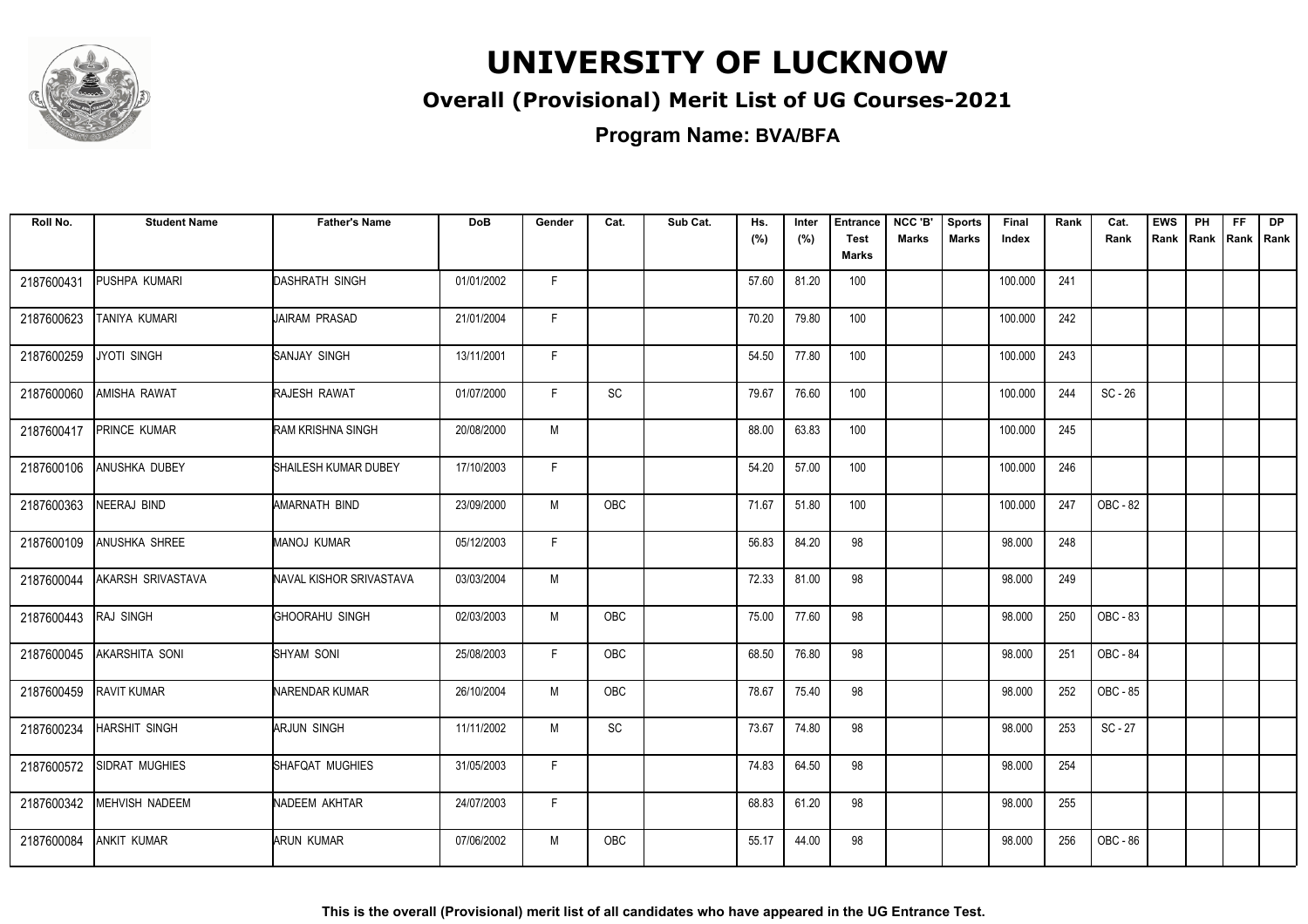

### **Overall (Provisional) Merit List of UG Courses-2021**

**Program Name: BVA/BFA**

| Roll No.   | <b>Student Name</b>  | <b>Father's Name</b>  | <b>DoB</b> | Gender | Cat.       | Sub Cat. | Hs.<br>(%) | Inter<br>(%) | <b>Entrance</b><br><b>Test</b><br><b>Marks</b> | NCC 'B'<br><b>Marks</b> | <b>Sports</b><br><b>Marks</b> | Final<br>Index | Rank | Cat.<br>Rank | <b>EWS</b><br>Rank | PH<br>Rank | <b>FF</b><br>Rank   Rank | <b>DP</b> |
|------------|----------------------|-----------------------|------------|--------|------------|----------|------------|--------------|------------------------------------------------|-------------------------|-------------------------------|----------------|------|--------------|--------------------|------------|--------------------------|-----------|
| 2187600366 | NEHA GUPTA           | SHIV KUMAR GUPTA      | 03/01/2004 | F.     |            |          | 68.33      | 33.00        | 98                                             |                         |                               | 98.000         | 257  |              |                    |            |                          |           |
| 2187600266 | KAJAL SRIVASTAVA     | RAVI KUMAR SRIVASTAVA | 26/06/2001 | F.     |            |          | 94.00      | 0.00         | 98                                             |                         |                               | 98.000         | 258  |              |                    |            |                          |           |
| 2187600554 | <b>SHIVLI VIKRAM</b> | SANTOSH OJHA          | 02/02/2000 | F      |            |          | 57.00      | 0.00         | 98                                             |                         |                               | 98.000         | 259  |              |                    |            |                          |           |
| 2187600670 | VISHNU SINGH         | PEETAM SINGH          | 06/09/2002 | M      | <b>SC</b>  |          | 90.83      | 90.40        | 96                                             |                         |                               | 96.000         | 260  | $SC - 28$    |                    |            |                          |           |
| 2187600600 | <b>SUMIT SHARMA</b>  | <b>BISHWAR SHARMA</b> | 28/01/2003 | M      | OBC        |          | 68.80      | 85.80        | 96                                             |                         |                               | 96.000         | 261  | OBC - 87     |                    |            |                          |           |
| 2187600236 | HARSHITA PANDEY      | DEVENDRA PANDEY       | 17/02/2004 | F      |            |          | 81.00      | 85.00        | 96                                             |                         |                               | 96.000         | 262  |              |                    |            |                          |           |
| 2187600492 | SABIKA REHANA        | SAYED ZAKI HUSSAIN    | 25/07/2003 | F      |            |          | 74.00      | 83.80        | 96                                             |                         |                               | 96.000         | 263  |              |                    |            |                          |           |
| 2187600615 | <b>SWETA</b>         | SATISH KUMAR          | 27/11/2002 | F.     | SC         |          | 61.60      | 82.60        | 96                                             |                         |                               | 96.000         | 264  | $SC - 29$    |                    |            |                          |           |
| 2187600309 | LAIBA SIDDIQUI       | MOHD IRSHAD SIDDIQUI  | 25/07/2002 | F      | OBC        |          | 65.00      | 76.80        | 96                                             |                         |                               | 96.000         | 265  | OBC - 88     |                    |            |                          |           |
| 2187600625 | TANU SHREE           | AJAY KUMAR VERMA      | 30/06/2002 | F      |            |          | 83.17      | 76.17        | 96                                             |                         |                               | 96.000         | 266  |              |                    |            |                          |           |
| 2187600430 | PURVI PANDEY         | <b>PC PANDEY</b>      | 01/11/2002 | F      |            |          | 67.67      | 76.00        | 96                                             |                         |                               | 96.000         | 267  |              |                    |            |                          |           |
| 2187600449 | RAJNANDANI KUMARI    | RAMAJEE SINGH         | 13/04/2002 | F      |            |          | 65.80      | 73.40        | 96                                             |                         |                               | 96.000         | 268  |              |                    |            |                          |           |
| 2187600451 | <b>RAKHI RAJPUT</b>  | HANSRAJ RAJPUT        | 15/08/2002 | F.     | <b>OBC</b> |          | 52.00      | 70.60        | 96                                             |                         |                               | 96.000         | 269  | OBC - 89     |                    |            |                          |           |
| 2187600467 | <b>RIFAT RAHMANI</b> | KHALID NADIM RAHMANI  | 04/02/2000 | F.     |            |          | 70.00      | 69.60        | 96                                             |                         |                               | 96.000         | 270  |              |                    |            |                          |           |
| 2187600476 | RITU ANAND           | ANIL KUMAR            | 22/01/2001 | F.     | SC         |          | 74.00      | 64.40        | 96                                             |                         |                               | 96.000         | 271  | $SC - 30$    |                    |            |                          |           |
| 2187600545 | SHIVAM PRAJAPATI     | SATYAVRAT NARAYAN     | 25/07/2002 | M      | OBC        |          | 54.80      | 59.40        | 96                                             |                         |                               | 96.000         | 272  | OBC - 90     |                    |            |                          |           |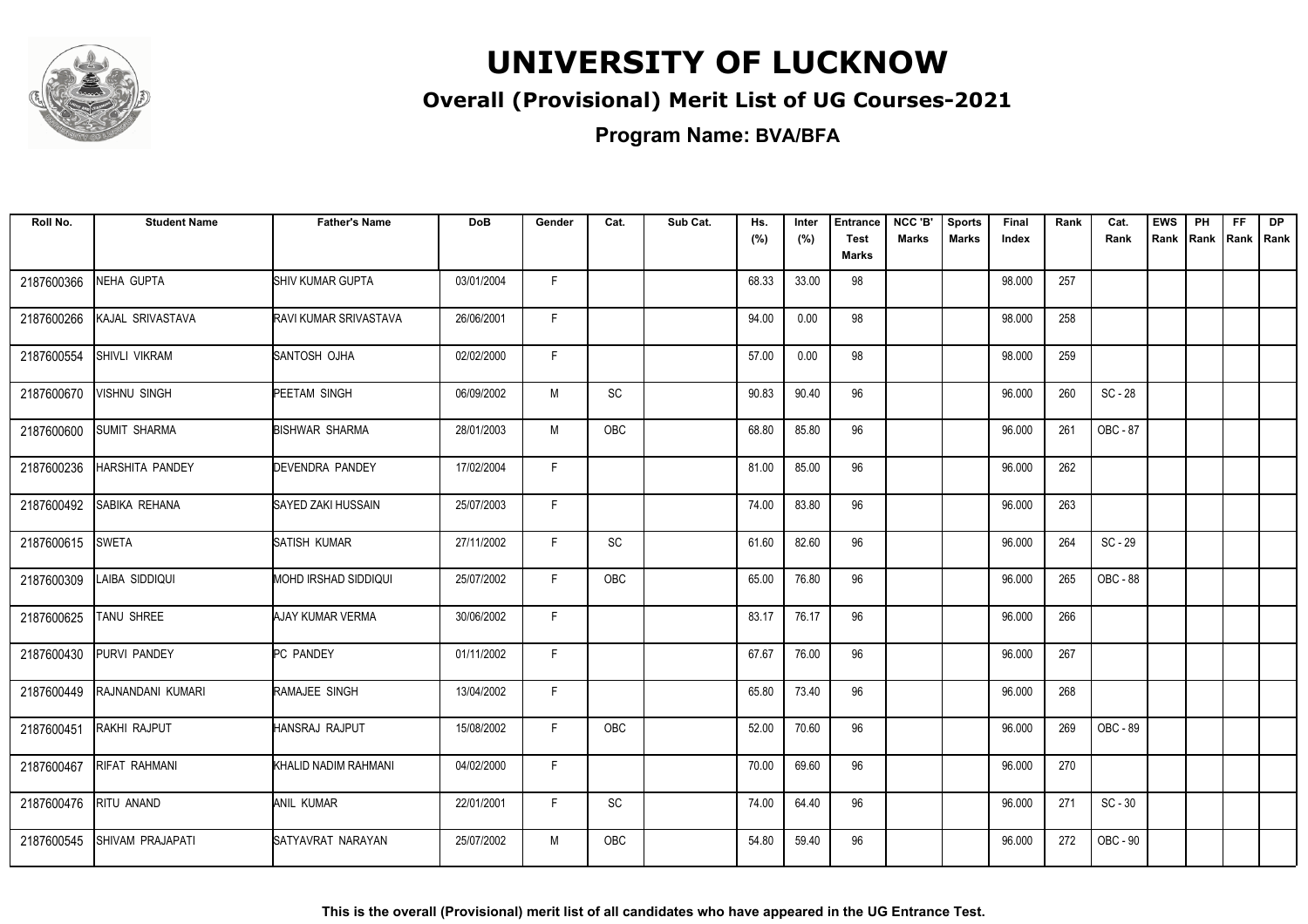

### **Overall (Provisional) Merit List of UG Courses-2021**

**Program Name: BVA/BFA**

| Roll No.   | <b>Student Name</b>      | <b>Father's Name</b>            | <b>DoB</b> | Gender       | Cat.       | Sub Cat. | Hs.<br>(%) | Inter<br>(%) | <b>Entrance</b><br>Test<br><b>Marks</b> | NCC 'B'<br>Marks | <b>Sports</b><br>Marks | Final<br>Index | Rank | Cat.<br>Rank | <b>EWS</b><br>Rank | PH<br>Rank | FF.<br>Rank   Rank | <b>DP</b> |
|------------|--------------------------|---------------------------------|------------|--------------|------------|----------|------------|--------------|-----------------------------------------|------------------|------------------------|----------------|------|--------------|--------------------|------------|--------------------|-----------|
| 2187600159 | <b>BASKAR JASRAI</b>     | MANISH JASRAI                   | 07/12/2001 | M            |            |          | 80.50      | 59.00        | 96                                      |                  |                        | 96.000         | 273  |              |                    |            |                    |           |
| 2187600636 | <b>TUSHITA OJHA</b>      | SATYAJEET KUMAR OJHA            | 12/06/2003 | F.           |            |          | 67.17      | 58.60        | 96                                      |                  |                        | 96.000         | 274  |              |                    |            |                    |           |
| 2187600016 | <b>ABHISHEK</b>          | AJAY PATEL                      | 11/10/2003 | M            | <b>OBC</b> |          | 71.50      | 57.80        | 96                                      |                  |                        | 96.000         | 275  | OBC - 91     |                    |            |                    |           |
| 2187600470 | RISHI VERMA              | JANKI PRASAD                    | 05/04/2003 | M            | <b>OBC</b> |          | 78.00      | 0.00         | 96                                      |                  |                        | 96.000         | 276  | OBC - 92     |                    |            |                    |           |
| 2187600271 | KARTIK SHARMA            | LATE RAJESH SHARMA              | 20/07/2001 | M            |            |          | 71.83      | 0.00         | 96                                      |                  |                        | 96.000         | 277  |              |                    |            |                    |           |
| 2187600561 | SHREYA SINGH             | SUNEEL SINGH                    | 04/07/2001 | F            |            |          | 86.33      | 79.80        | 94                                      |                  |                        | 94.000         | 278  |              |                    |            |                    |           |
| 2187600395 | POOJA CHAUHAN            | <b>MR.DEWARI PRASAD</b>         | 16/10/2000 | F            | OBC        |          | 62.00      | 79.60        | 94                                      |                  |                        | 94.000         | 279  | OBC - 93     |                    |            |                    |           |
| 2187600229 | <b>HANSIKA MANI</b>      | <b>DEVENDRA MANI</b>            | 24/05/2004 | F.           | SC         |          | 80.00      | 78.80        | 94                                      |                  |                        | 94.000         | 280  | $SC - 31$    |                    |            |                    |           |
| 2187600447 | RAJAT PANCHAL            | SUDHIR KUMAR PANCHAL            | 26/10/2004 | M            | <b>OBC</b> |          | 79.67      | 75.80        | 94                                      |                  |                        | 94.000         | 281  | OBC - 94     |                    |            |                    |           |
| 2187600302 | KULSUM FATIMA            | SYED SIRAJ AHMAD                | 23/12/2003 | F            |            |          | 66.80      | 73.20        | 94                                      |                  |                        | 94.000         | 282  |              |                    |            |                    |           |
| 2187600040 | AKANKSHA MAURYA          | VIJAY KUMAR MAURYA              | 23/01/2003 | F            | OBC        |          | 64.80      | 73.20        | 94                                      |                  |                        | 94.000         | 283  | OBC - 95     |                    |            |                    |           |
| 2187600462 | REYAZ FATIMA             | MOHAMMAD ARIF                   | 27/01/2001 | F            |            |          | 75.50      | 65.00        | 94                                      |                  |                        | 94.000         | 284  |              |                    |            |                    |           |
| 2187600017 | <b>ABHISHEK MAHARANA</b> | <b>DURGA CHARAN</b><br>MAHARANA | 15/11/2002 | M            | OBC        |          | 63.20      | 63.40        | 94                                      |                  |                        | 94.000         | 285  | OBC - 96     |                    |            |                    |           |
| 2187600365 | <b>NEHA</b>              | <b>BALI RAM</b>                 | 05/07/2003 | $\mathsf{F}$ | SC         |          | 77.83      | 60.80        | 94                                      |                  |                        | 94.000         | 286  | $SC - 32$    |                    |            |                    |           |
| 2187600402 | PRADUMN TIWARI           | KAUSHAL KUMAR TIWARI            | 07/06/2002 | M            |            |          | 79.67      | 59.00        | 94                                      |                  |                        | 94.000         | 287  |              |                    |            |                    |           |
| 2187600368 | <b>NEHA SINGH</b>        | RAVINDRA SINGH                  | 07/06/2000 | F.           |            |          | 66.50      | 50.80        | 94                                      |                  |                        | 94.000         | 288  |              |                    |            |                    |           |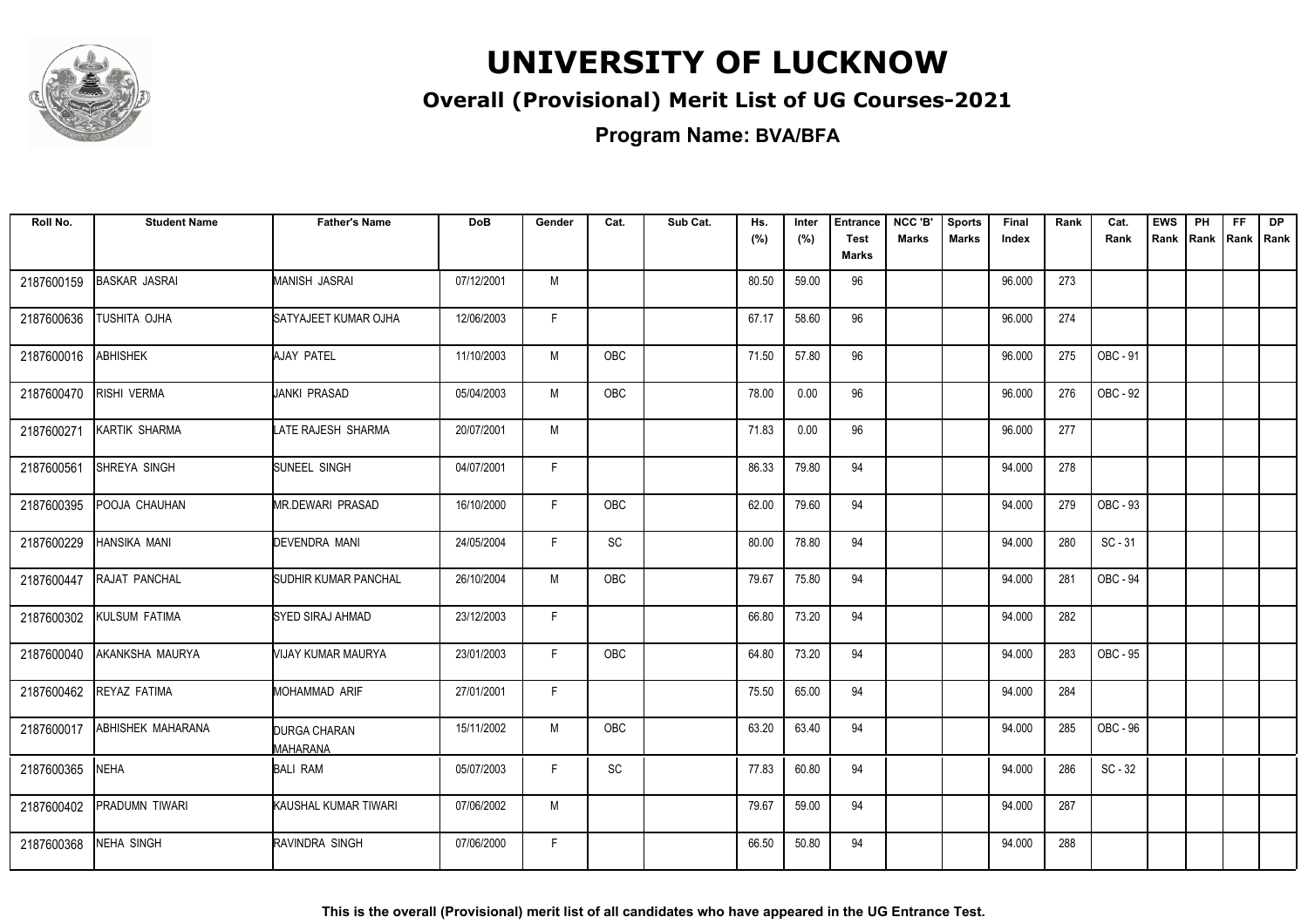

### **Overall (Provisional) Merit List of UG Courses-2021**

**Program Name: BVA/BFA**

| Roll No.   | <b>Student Name</b>             | <b>Father's Name</b>      | <b>DoB</b> | Gender | Cat.       | Sub Cat. | Hs.<br>(%) | Inter<br>(%) | <b>Entrance</b><br><b>Test</b><br><b>Marks</b> | NCC 'B'<br>Marks | <b>Sports</b><br><b>Marks</b> | Final<br>Index | Rank | Cat.<br>Rank    | <b>EWS</b><br>Rank | PH<br>Rank | <b>FF</b><br>Rank   Rank | <b>DP</b> |
|------------|---------------------------------|---------------------------|------------|--------|------------|----------|------------|--------------|------------------------------------------------|------------------|-------------------------------|----------------|------|-----------------|--------------------|------------|--------------------------|-----------|
| 2187600576 | SNEHA BHARDWAJ                  | <b>SHREEKANTRAM</b>       | 20/11/2003 | F      | OBC        |          | 74.50      | 0.00         | 94                                             |                  |                               | 94.000         | 289  | OBC - 97        |                    |            |                          |           |
| 2187600656 | <b>VANSHIKA VERMA</b>           | V.N VERMA                 | 12/09/2003 | F.     | OBC        |          | 78.14      | 86.00        | 92                                             |                  |                               | 92.000         | 290  | OBC - 98        |                    |            |                          |           |
| 2187600280 | KHUSHI MAURYA                   | MANOJ KUMAR MAURYA        | 07/02/2002 | F.     | <b>OBC</b> |          | 77.80      | 78.80        | 92                                             |                  |                               | 92.000         | 291  | OBC - 99        |                    |            |                          |           |
| 2187600483 | ROHIT SINGH                     | <b>HARIRAM YADAV</b>      | 10/05/2001 | M      |            |          | 48.14      | 72.80        | 92                                             |                  |                               | 92.000         | 292  |                 |                    |            |                          |           |
| 2187600169 | CHANDRAMUKHI<br><b>KUSHWAHA</b> | ANIL KUMAR KUSHWAHA       | 10/02/2004 | F.     | OBC        |          | 63.00      | 71.00        | 92                                             |                  |                               | 92.000         | 293  | OBC - 100       |                    |            |                          |           |
| 2187600418 | <b>PRINCE MAYANK RAWAT</b>      | ALOK KUMAR RAWAT          | 23/11/2003 | M      | <b>SC</b>  |          | 69.20      | 66.40        | 92                                             |                  |                               | 92.000         | 294  | $SC - 33$       |                    |            |                          |           |
| 2187600541 | SHILPI PANDEY                   | <b>ASHOK KUMAR PANDEY</b> | 10/07/2001 | F      |            |          | 63.50      | 62.60        | 92                                             |                  |                               | 92.000         | 295  |                 |                    |            |                          |           |
| 2187600237 | <b>HARSHITA VAISH</b>           | <b>DINESH KUMAR VAISH</b> | 06/02/2002 | F.     |            |          | 63.20      | 62.20        | 92                                             |                  |                               | 92.000         | 296  |                 |                    |            |                          |           |
| 2187600589 | SOUMYA VERMA                    | VINOD KUMAR VERMA         | 12/07/2003 | F      | <b>OBC</b> |          | 70.17      | 60.20        | 92                                             |                  |                               | 92.000         | 297  | OBC - 101       |                    |            |                          |           |
| 2187600435 | RADHA TRIPATHI                  | IJITENDRA TRIPATHI        | 23/07/2003 | F      |            |          | 76.33      | 57.80        | 92                                             |                  |                               | 92.000         | 298  |                 |                    |            |                          |           |
| 2187600613 | <b>SWATI JHA</b>                | LOKESH JHA                | 10/04/2004 | F      |            |          | 58.80      | 57.00        | 92                                             |                  |                               | 92.000         | 299  |                 |                    |            |                          |           |
| 2187600661 | VARSHA YADAV                    | OM PRAKASH YADAV          | 29/09/1999 | F.     | <b>OBC</b> |          | 52.83      | 46.20        | 92                                             |                  |                               | 92.000         | 300  | OBC - 102       |                    |            |                          |           |
| 2187600488 | <b>RUMAN HASAN</b>              | FEEROZ HASAN              | 16/07/2002 | M      |            |          | 83.60      | 0.00         | 92                                             |                  |                               | 92.000         | 301  |                 |                    |            |                          |           |
| 2187600199 | <b>DIPTI VERMA</b>              | <b>GYAN CHANDRA</b>       | 06/02/2003 | F.     | <b>SC</b>  |          | 66.33      | 0.00         | 92                                             |                  |                               | 92.000         | 302  | $SC - 34$       |                    |            |                          |           |
| 2187600047 | AKASH SHAH                      | CHUNMUN PRASAD            | 12/02/2002 | М      | <b>ST</b>  |          | 60.80      | 0.00         | 92                                             |                  |                               | 92.000         | 303  | ST <sub>2</sub> |                    |            |                          |           |
| 2187600454 | <b>RANI AWASTHI</b>             | AMIT KUMAR                | 19/02/2002 | F.     |            |          | 79.17      | 76.60        | 90                                             |                  |                               | 90.000         | 304  |                 | $\overline{7}$     |            |                          |           |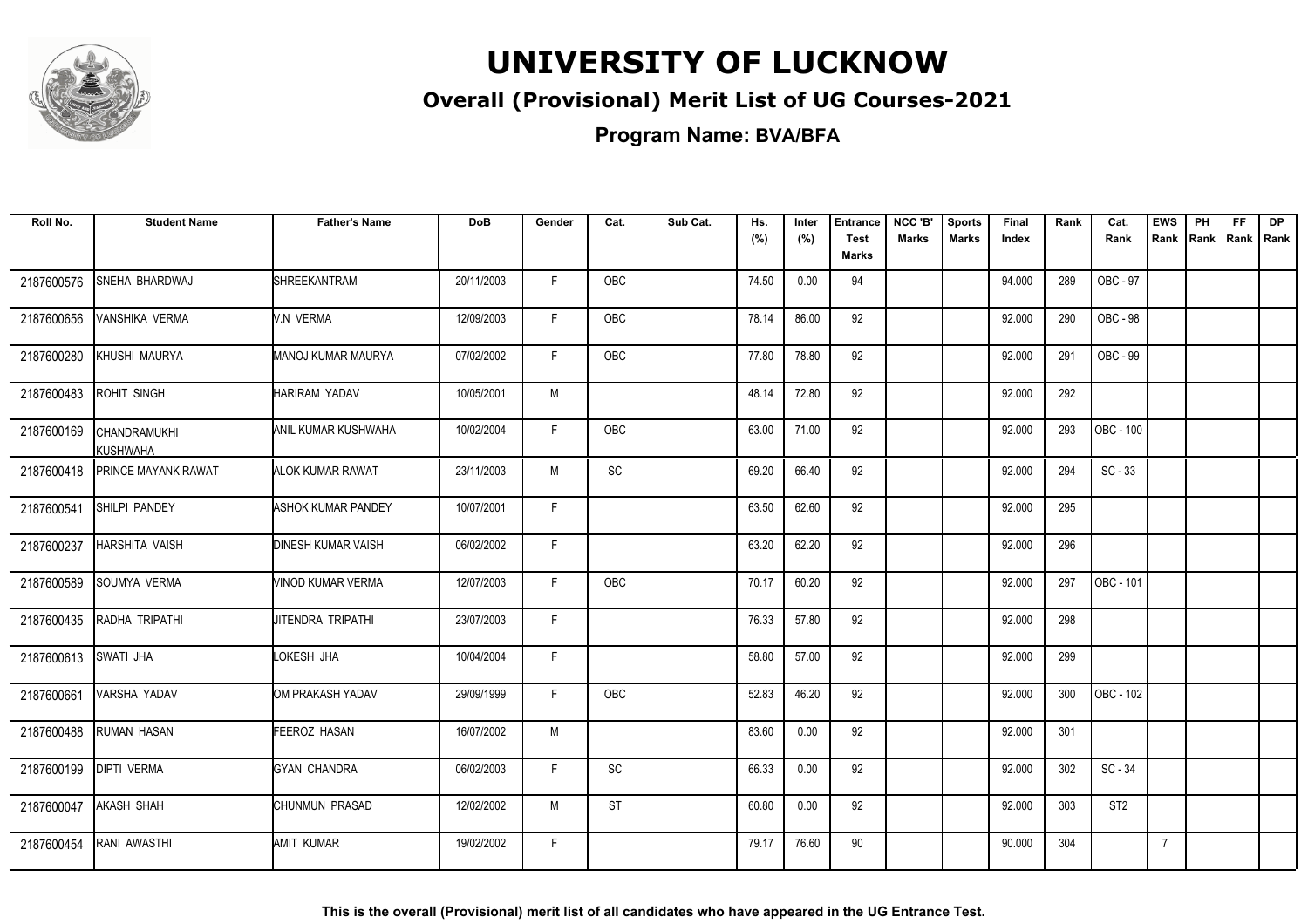

### **Overall (Provisional) Merit List of UG Courses-2021**

**Program Name: BVA/BFA**

| Roll No.   | <b>Student Name</b>      | <b>Father's Name</b>        | <b>DoB</b> | Gender | Cat.          | Sub Cat. | Hs.<br>(%) | Inter<br>(%) | <b>Entrance</b><br><b>Test</b> | NCC 'B'<br><b>Marks</b> | <b>Sports</b><br><b>Marks</b> | <b>Final</b><br>Index | Rank | Cat.<br>Rank     | <b>EWS</b><br>Rank | PH<br>Rank Rank Rank | FF. | DP |
|------------|--------------------------|-----------------------------|------------|--------|---------------|----------|------------|--------------|--------------------------------|-------------------------|-------------------------------|-----------------------|------|------------------|--------------------|----------------------|-----|----|
|            |                          |                             |            |        |               |          |            |              | <b>Marks</b>                   |                         |                               |                       |      |                  |                    |                      |     |    |
| 2187600096 | <b>ANSHIKA GUPTA</b>     | PAVAN KUMAR GUPTA           | 01/07/2004 | F      |               |          | 76.00      | 75.20        | 90                             |                         |                               | 90.000                | 305  |                  |                    |                      |     |    |
| 2187600295 | KRISHAN GOPAL SINGH      | KAMLESH SINGH               | 23/09/2001 | М      | OBC           |          | 73.50      | 73.20        | 90                             |                         |                               | 90.000                | 306  | OBC - 103        |                    |                      |     |    |
| 2187600150 | AYUSHI                   | <b>BHARAT LAL</b>           | 22/06/2005 | F.     | OBC           |          | 78.00      | 72.80        | 90                             |                         |                               | 90.000                | 307  | OBC - 104        |                    |                      |     |    |
| 2187600621 | <b>TAIBA</b>             | TAUSEEF BEG                 | 08/07/2004 | F.     |               |          | 81.83      | 70.80        | 90                             |                         |                               | 90.000                | 308  |                  |                    |                      |     |    |
| 2187600009 | <b>AAYUSH SINGH</b>      | <b>TEJ NARAYAN SINGH</b>    | 25/12/2003 | M      | <b>SC</b>     |          | 60.00      | 70.80        | 90                             |                         |                               | 90.000                | 309  | $SC - 35$        |                    |                      |     |    |
| 2187600574 | <b>SMITA MISHRA</b>      | RAMASHANKAR MISHRA          | 04/01/2002 | F.     |               |          | 81.33      | 70.00        | 90                             |                         |                               | 90.000                | 310  |                  |                    |                      |     |    |
| 2187600243 | <b>HIMANSHU UPADHYAY</b> | SURENDRA UPADHYAY           | 06/07/2005 | M      |               |          | 81.83      | 67.40        | 90                             |                         |                               | 90.000                | 311  |                  | 8                  |                      |     |    |
| 2187600581 | SOMIYA MUSKAN            | ABHAY KUMAR                 | 27/10/2003 | F.     |               |          | 50.00      | 60.80        | 90                             |                         |                               | 90.000                | 312  |                  |                    |                      |     |    |
| 2187600580 | <b>SNEHLATA</b>          | UMESH CHANDRA               | 06/07/2004 | F.     | OBC           |          | 74.33      | 60.20        | 90                             |                         |                               | 90.000                | 313  | OBC - 105        |                    |                      |     |    |
| 2187600665 | <b>VIJIT KUMAR</b>       | RAJESH PRASAD               | 17/03/2000 | M      | <b>OBC</b>    |          | 76.00      | 59.50        | 90                             |                         |                               | 90.000                | 314  | <b>OBC - 106</b> |                    |                      |     |    |
| 2187600125 | <b>ARTI SONKER</b>       | <b>DILEEP SONKER</b>        | 16/10/1999 | F.     | $\mathsf{SC}$ |          | 50.33      | 56.80        | 90                             |                         |                               | 90.000                | 315  | $SC - 36$        |                    |                      |     |    |
| 2187600128 | <b>ARUSHI SINGH</b>      | <b>I</b> MUKESH KUMAR SINGH | 26/03/2003 | F.     |               |          | 67.00      | 54.75        | 90                             |                         |                               | 90.000                | 316  |                  |                    |                      |     |    |
| 2187600428 | <b>PRIYANSHU VERMA</b>   | IGOVIND NARAYAN VERMA       | 26/11/2004 | M      | SC            |          | 70.00      | 91.80        | 88                             |                         |                               | 88.000                | 317  | $SC - 37$        |                    |                      |     |    |
| 2187600151 | AYUSHI                   | SANTOSH KUMAR VERMA         | 10/01/2006 | F.     | OBC           |          | 57.83      | 76.80        | 88                             |                         |                               | 88.000                | 318  | OBC - 107        |                    |                      |     |    |
| 2187600114 | APURVA RAJE              | RAJKUMAR SINGH BISEN        | 11/02/2003 | F.     |               |          | 75.60      | 72.20        | 88                             |                         |                               | 88.000                | 319  |                  |                    |                      |     |    |
| 2187600398 | POONAM KHANDELWAL        | NARENDRA KHANDELWAL         | 16/07/2000 | F.     |               |          | 60.83      | 71.80        | 88                             |                         |                               | 88.000                | 320  |                  |                    |                      |     |    |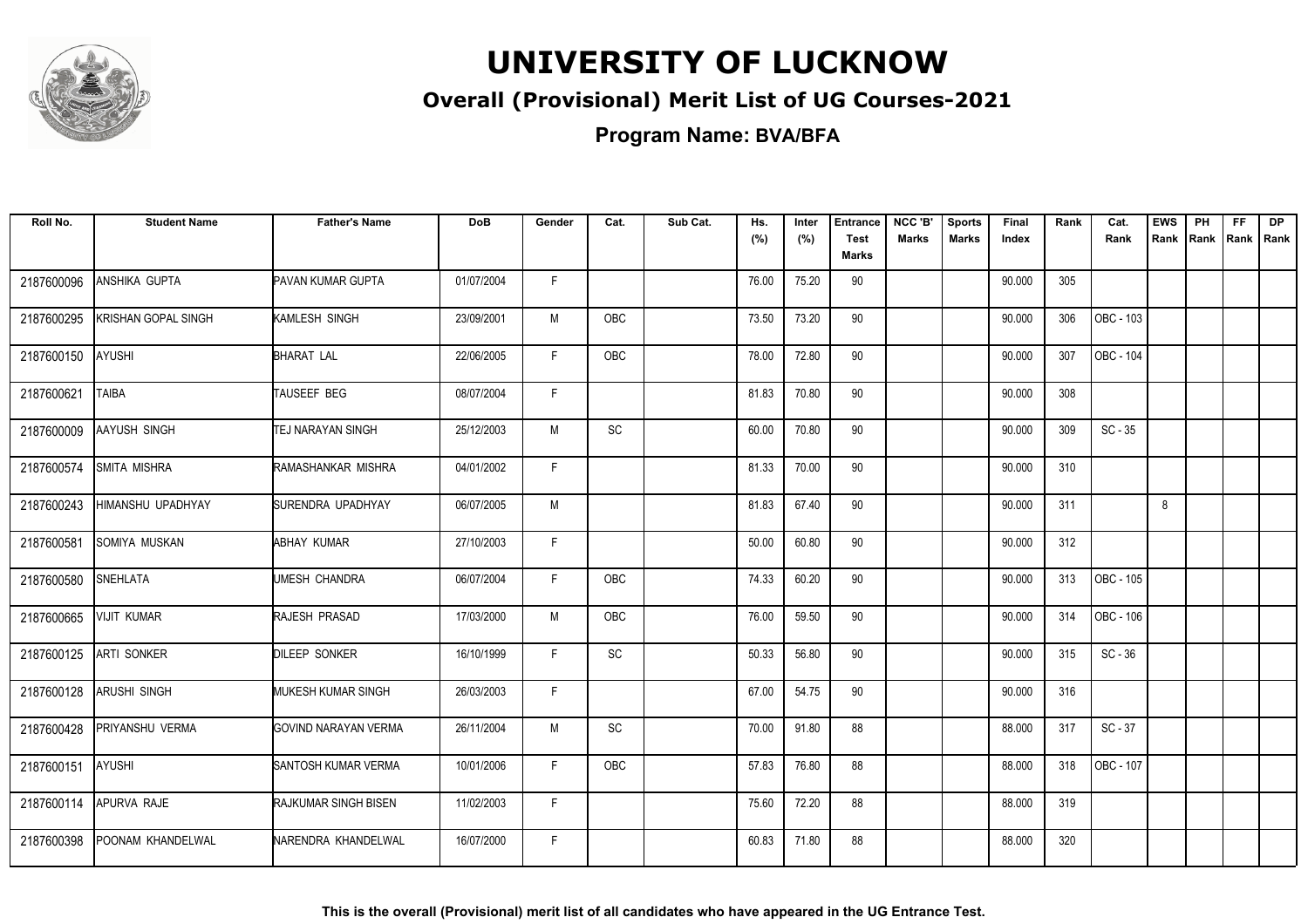

### **Overall (Provisional) Merit List of UG Courses-2021**

**Program Name: BVA/BFA**

| Roll No.   | <b>Student Name</b>     | <b>Father's Name</b>                | <b>DoB</b> | Gender | Cat.       | Sub Cat. | Hs.<br>(%) | Inter<br>(%) | <b>Entrance</b><br><b>Test</b><br>Marks | NCC 'B'<br><b>Marks</b> | <b>Sports</b><br><b>Marks</b> | Final<br>Index | Rank | Cat.<br>Rank | <b>EWS</b><br>Rank | PH<br>Rank | <b>FF</b><br>Rank   Rank | <b>DP</b> |
|------------|-------------------------|-------------------------------------|------------|--------|------------|----------|------------|--------------|-----------------------------------------|-------------------------|-------------------------------|----------------|------|--------------|--------------------|------------|--------------------------|-----------|
| 2187600547 | SHIVANGI DEVI           | GHANSHYAM                           | 15/07/2004 | F.     | SC         |          | 79.83      | 71.00        | 88                                      |                         |                               | 88.000         | 321  | $SC - 38$    |                    |            |                          |           |
| 2187600681 | YASHWIKA SRIVASTAVA     | AKHILESH KUMAR<br><b>SRIVASTAVA</b> | 16/09/2003 | F.     |            |          | 57.00      | 69.00        | 88                                      |                         |                               | 88.000         | 322  |              |                    |            |                          |           |
| 2187600230 | <b>HARSH GUPTA</b>      | MANOJ KUMAR GUPTA                   | 15/11/2002 | M      | <b>OBC</b> |          | 49.80      | 66.60        | 88                                      |                         |                               | 88.000         | 323  | OBC - 108    |                    |            |                          |           |
| 2187600660 | IVARSHA SHARMA          | AYODHAYA SHARMA                     | 15/08/2002 | M      | OBC        |          | 69.83      | 63.60        | 88                                      |                         |                               | 88.000         | 324  | OBC - 109    |                    |            |                          |           |
| 2187600186 | <b>DEVANCHAL MISHRA</b> | ROSHAN PREMYOGI                     | 12/10/2003 | M      |            |          | 53.60      | 63.40        | 88                                      |                         |                               | 88.000         | 325  |              |                    |            |                          |           |
| 2187600319 | MANEESH CHAUHAN         | PREM CHAND CHAUHAN                  | 02/07/2002 | M      | <b>OBC</b> |          | 82.83      | 61.00        | 88                                      |                         |                               | 88.000         | 326  | OBC - 110    |                    |            |                          |           |
| 2187600374 | NIDHI VERMA             | <b>I</b> UMESH KUMAR                | 29/08/2004 | F      | OBC        |          | 71.83      | 58.80        | 88                                      |                         |                               | 88.000         | 327  | OBC - 111    |                    |            |                          |           |
| 2187600460 | <b>REETU GUPTA</b>      | <b>DEVDATT GUPTA</b>                | 12/07/2004 | F.     |            |          | 70.00      | 50.40        | 88                                      |                         |                               | 88.000         | 328  |              |                    |            |                          |           |
| 2187600471 | RISHIKA GIHAR           | RAM SHANKAR                         | 26/08/2004 | F.     | SC         |          | 86.60      | 0.00         | 88                                      |                         |                               | 88.000         | 329  | $SC - 39$    |                    |            |                          |           |
| 2187600652 | <b>VAISHNAVI SONI</b>   | RAJ KARAN SONI                      | 30/06/2004 | F.     | OBC        |          | 71.67      | 0.00         | 88                                      |                         |                               | 88.000         | 330  | OBC - 112    |                    |            |                          |           |
| 2187600164 | <b>BHASKAR KUMAR</b>    | AMARJEET JHA                        | 16/02/2003 | M      |            |          | 36.14      | 0.00         | 88                                      |                         |                               | 88.000         | 331  |              |                    |            |                          |           |
| 2187600113 | <b>APOORVA DUBEY</b>    | SANJAY KISHOR DUBEY                 | 05/02/2003 | F.     |            |          | 68.00      | 85.20        | 86                                      |                         |                               | 86.000         | 332  |              |                    |            |                          |           |
| 2187600669 | <b>VISHAL GUPTA</b>     | DHIRENDRA PRASAD SAHU               | 25/09/2004 | M      | OBC        |          | 75.83      | 75.60        | 86                                      |                         |                               | 86.000         | 333  | OBC - 113    |                    |            |                          |           |
| 2187600504 | SAMRIDDHI GUPTA         | MR. RAKESH KUMAR GUPTA              | 16/10/2003 | F      |            |          | 76.67      | 75.00        | 86                                      |                         |                               | 86.000         | 334  |              |                    |            |                          |           |
| 2187600276 | KAVITA RAWAT            | RAKESH KUMAR                        | 26/01/2005 | F.     | SC         |          | 76.83      | 73.60        | 86                                      |                         |                               | 86.000         | 335  | $SC - 40$    |                    |            |                          |           |
| 2187600619 | TAHMEENA KHAN           | ANISH KHAN                          | 02/11/2002 | F      |            |          | 66.40      | 72.40        | 86                                      |                         |                               | 86.000         | 336  |              |                    |            |                          |           |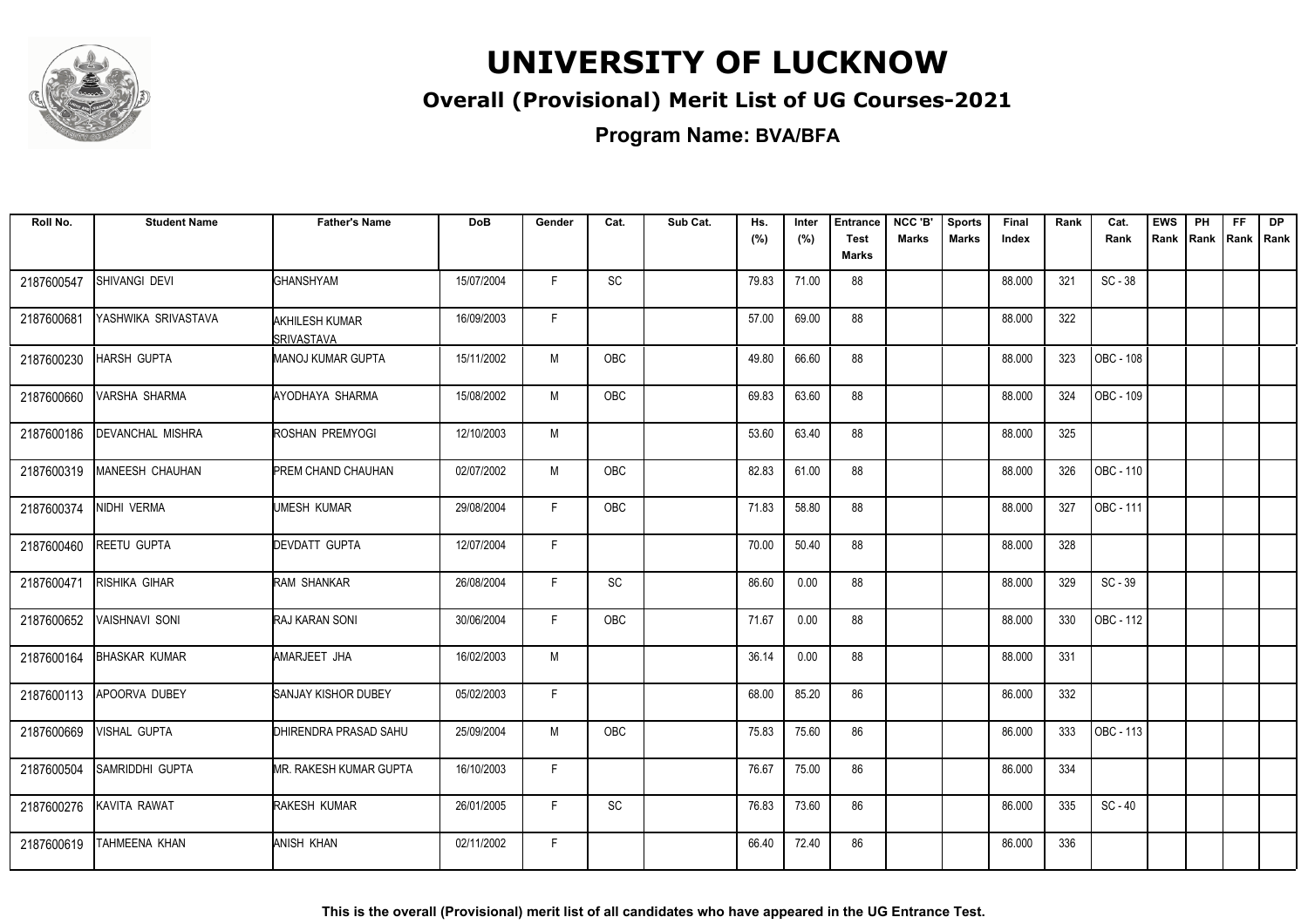

### **Overall (Provisional) Merit List of UG Courses-2021**

**Program Name: BVA/BFA**

| Roll No.   | <b>Student Name</b>      | <b>Father's Name</b>     | <b>DoB</b> | Gender       | Cat.       | Sub Cat. | Hs.<br>(%) | Inter<br>(%) | <b>Entrance</b><br><b>Test</b><br>Marks | NCC 'B'<br><b>Marks</b> | <b>Sports</b><br><b>Marks</b> | Final<br>Index | Rank | Cat.<br>Rank | <b>EWS</b><br>Rank | PH | <b>FF</b><br>Rank Rank Rank | DP |
|------------|--------------------------|--------------------------|------------|--------------|------------|----------|------------|--------------|-----------------------------------------|-------------------------|-------------------------------|----------------|------|--------------|--------------------|----|-----------------------------|----|
| 2187600639 | UJJWAL MISHRA            | OM SHANKER MISHRA        | 21/07/2002 | M            |            |          | 70.67      | 71.60        | 86                                      |                         |                               | 86.000         | 337  |              |                    |    |                             |    |
| 2187600617 | SYEDA HADIYA             | <b>ABDUL MALIK</b>       | 16/01/2002 | F.           |            |          | 79.80      | 68.60        | 86                                      |                         |                               | 86.000         | 338  |              |                    |    |                             |    |
| 2187600019 | ABU NOMAN                | ABU SUFIYAN              | 05/12/2003 | M            |            |          | 64.60      | 68.40        | 86                                      |                         |                               | 86.000         | 339  |              |                    |    |                             |    |
| 2187600528 | SHABIBA TASKEEN KHAN     | SAGHEER AHMED KHAN       | 27/07/1999 | F            |            |          | 70.08      | 68.33        | 86                                      |                         |                               | 86.000         | 340  |              |                    |    |                             |    |
| 2187600353 | MUSKAN CHAURASIYA        | SUDAMA CHAURASIYA        | 18/02/2000 | F.           | OBC        |          | 79.67      | 64.00        | 86                                      |                         |                               | 86.000         | 341  | OBC - 114    |                    |    |                             |    |
| 2187600499 | SAKSHI RAI               | VINOD KUMAR RAI          | 07/06/2004 | F            |            |          | 54.50      | 59.00        | 86                                      |                         |                               | 86.000         | 342  |              |                    |    |                             |    |
| 2187600018 | ABU TALIB KHAN           | <b>ABDUL ALEEM KHAN</b>  | 17/02/2002 | M            |            |          | 60.00      | 56.40        | 86                                      |                         |                               | 86.000         | 343  |              |                    |    |                             |    |
| 2187600183 | <b>DEEPTI MISHRA</b>     | MITHILESH MISHRA         | 08/06/2002 | F            |            |          | 73.33      | 0.00         | 86                                      |                         |                               | 86.000         | 344  |              |                    |    |                             |    |
| 2187600401 | PRACHI YADAV             | RAM LAL YADAV            | 25/07/2002 | F.           |            |          | 66.80      | 0.00         | 86                                      |                         |                               | 86.000         | 345  |              |                    |    |                             |    |
| 2187600251 | <b>ISHITA SONKER</b>     | <b>ANIL KUMAR SONKER</b> | 13/09/2003 | $\mathsf{F}$ | SC         |          | 69.60      | 80.50        | 84                                      |                         |                               | 84.000         | 346  | $SC - 41$    |                    |    |                             |    |
| 2187600066 | ANAND PRAKASH GAUTAM     | RAJESH KUMAR             | 04/07/2002 | M            | <b>SC</b>  |          | 72.17      | 76.40        | 84                                      |                         |                               | 84.000         | 347  | $SC - 42$    |                    |    |                             |    |
| 2187600638 | <b>UDAI PRATAP SINGH</b> | ARJUN SINGH              | 13/02/2003 | M            |            |          | 77.40      | 75.00        | 84                                      |                         |                               | 84.000         | 348  |              |                    |    |                             |    |
| 2187600132 | ASHI SINGH               | <b>ADESH KUMAR SINGH</b> | 25/12/2005 | F.           | <b>OBC</b> |          | 62.50      | 74.80        | 84                                      |                         |                               | 84.000         | 349  | OBC - 115    |                    |    |                             |    |
| 2187600616 | <b>SWETA KUMARI</b>      | <b>ARVIND KUMAR</b>      | 03/10/2004 | F.           | OBC        |          | 77.83      | 73.40        | 84                                      |                         |                               | 84.000         | 350  | OBC - 116    |                    |    |                             |    |
| 2187600597 | SUDHEER VERMA            | HARIKESH VERMA           | 19/10/2003 | M            | OBC        |          | 68.50      | 72.00        | 84                                      |                         |                               | 84.000         | 351  | OBC - 117    |                    |    |                             |    |
| 2187600103 | ANUPAMA                  | <b>BHIRGU NATH</b>       | 31/05/2001 | F.           | OBC        |          | 63.33      | 69.80        | 84                                      |                         |                               | 84.000         | 352  | OBC - 118    |                    |    |                             |    |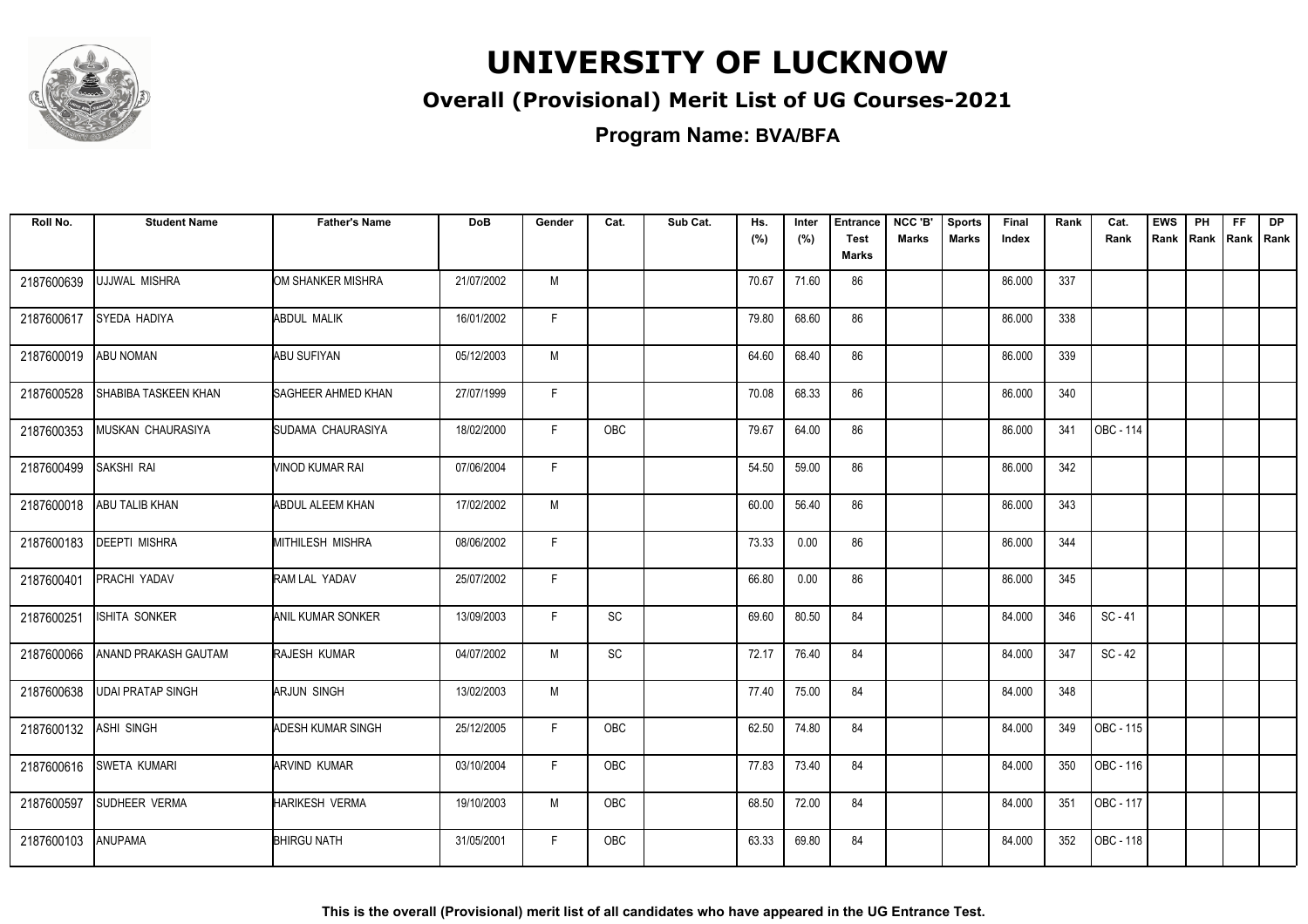

### **Overall (Provisional) Merit List of UG Courses-2021**

**Program Name: BVA/BFA**

| Roll No.   | <b>Student Name</b>           | <b>Father's Name</b>       | <b>DoB</b> | Gender | Cat.       | Sub Cat.  | Hs.<br>(%) | Inter<br>(%) | <b>Entrance</b><br><b>Test</b><br><b>Marks</b> | NCC 'B'<br><b>Marks</b> | <b>Sports</b><br><b>Marks</b> | Final<br>Index | Rank | Cat.<br>Rank | <b>EWS</b><br>Rank | PH<br>Rank | FF.<br>Rank   Rank | <b>DP</b>      |
|------------|-------------------------------|----------------------------|------------|--------|------------|-----------|------------|--------------|------------------------------------------------|-------------------------|-------------------------------|----------------|------|--------------|--------------------|------------|--------------------|----------------|
| 2187600664 | VIJAY LAXMI NISHAD            | KRISHNA KUMAR NISHAD       | 21/10/2004 | F.     | <b>OBC</b> | UE        | 76.33      | 66.40        | 84                                             |                         |                               | 84.000         | 353  | OBC - 119    |                    |            |                    |                |
| 2187600539 | SHEFALI GUPTA                 | <b>RAVI PRAKASH GUPTA</b>  | 11/04/2002 | F      |            |           | 83.60      | 63.20        | 84                                             |                         |                               | 84.000         | 354  |              |                    |            |                    |                |
| 2187600683 | YUVRAJ                        | MANOJ KUMAR                | 15/05/2004 | M      | OBC        |           | 65.00      | 62.60        | 84                                             |                         |                               | 84.000         | 355  | OBC - 120    |                    |            |                    |                |
| 2187600304 | KUMARI LALIMA                 | <b>PREM KUMAR SINGH</b>    | 01/02/2002 | F      |            |           | 60.60      | 58.20        | 84                                             |                         |                               | 84.000         | 356  |              |                    |            |                    |                |
| 2187600403 | <b>PRAGATI</b>                | <b>GIRDHAR PRASAD SAH</b>  | 20/08/2002 | F      |            |           | 42.40      | 57.60        | 84                                             |                         |                               | 84.000         | 357  |              |                    |            |                    |                |
| 2187600134 | <b>ASHOK</b>                  | JAGVEER SINGH              | 10/02/2002 | M      | SC         |           | 64.67      | 53.80        | 84                                             |                         |                               | 84.000         | 358  | $SC - 43$    |                    |            |                    |                |
| 2187600043 | AKANSHA PRAJAPATI             | VINOD KUMAR PRAJAPATI      | 05/11/2001 | F.     | OBC        |           | 55.83      | 46.33        | 84                                             |                         |                               | 84.000         | 359  | OBC - 121    |                    |            |                    |                |
| 2187600028 | ADITI SINGHAL                 | <b>MUNISH SINGHAL</b>      | 23/05/2002 | F      |            |           | 68.33      | 0.00         | 84                                             |                         |                               | 84.000         | 360  |              |                    |            |                    |                |
| 2187600162 | <b>BHARADWAJ HARSH PRAMOD</b> | <b>PRAMOD KUMAR</b>        | 30/06/2002 | M      |            |           | 67.83      | 0.00         | 84                                             |                         |                               | 84.000         | 361  |              |                    |            |                    |                |
| 2187600238 | <b>HEMANSHI DIXIT</b>         | <b>DEVRAJ DIXIT</b>        | 19/10/2003 | F      |            |           | 62.40      | 0.00         | 84                                             |                         |                               | 84.000         | 362  |              |                    |            |                    |                |
| 2187600571 | SIDDHI AGARWAL                | <b>MANOJ KUMAR AGARWAL</b> | 03/10/2002 | F      |            |           | 88.33      | 85.40        | 82                                             |                         |                               | 82.000         | 363  |              |                    |            |                    |                |
| 2187600166 | <b>BHAVYA CHAURASIA</b>       | PANKAJ CHAURASIA           | 22/07/2003 | M      | OBC        |           | 80.67      | 81.80        | 82                                             |                         |                               | 82.000         | 364  | OBC - 122    |                    |            |                    |                |
| 2187600590 | <b>SRASHTI MITRA</b>          | CHANDRA KANT               | 14/02/2004 | F.     | SC         |           | 65.20      | 77.00        | 82                                             |                         |                               | 82.000         | 365  | SC-44        |                    |            |                    |                |
| 2187600360 | NAUSHEEN JAVED                | JAVED JAMIL                | 27/05/2002 | F.     |            |           | 63.40      | 72.80        | 82                                             |                         |                               | 82.000         | 366  |              |                    |            |                    |                |
| 2187600335 | MAYANK JAISWAL                | MANOJ KUMAR                | 27/01/2003 | M      | OBC        | <b>DP</b> | 65.00      | 70.60        | 82                                             |                         |                               | 82.000         | 367  | OBC - 123    |                    |            |                    | $\overline{2}$ |
| 2187600482 | <b>ROHIT</b>                  | NARAYAN DAS                | 02/02/2002 | M      | OBC        |           | 65.50      | 69.80        | 82                                             |                         |                               | 82.000         | 368  | OBC - 124    |                    |            |                    |                |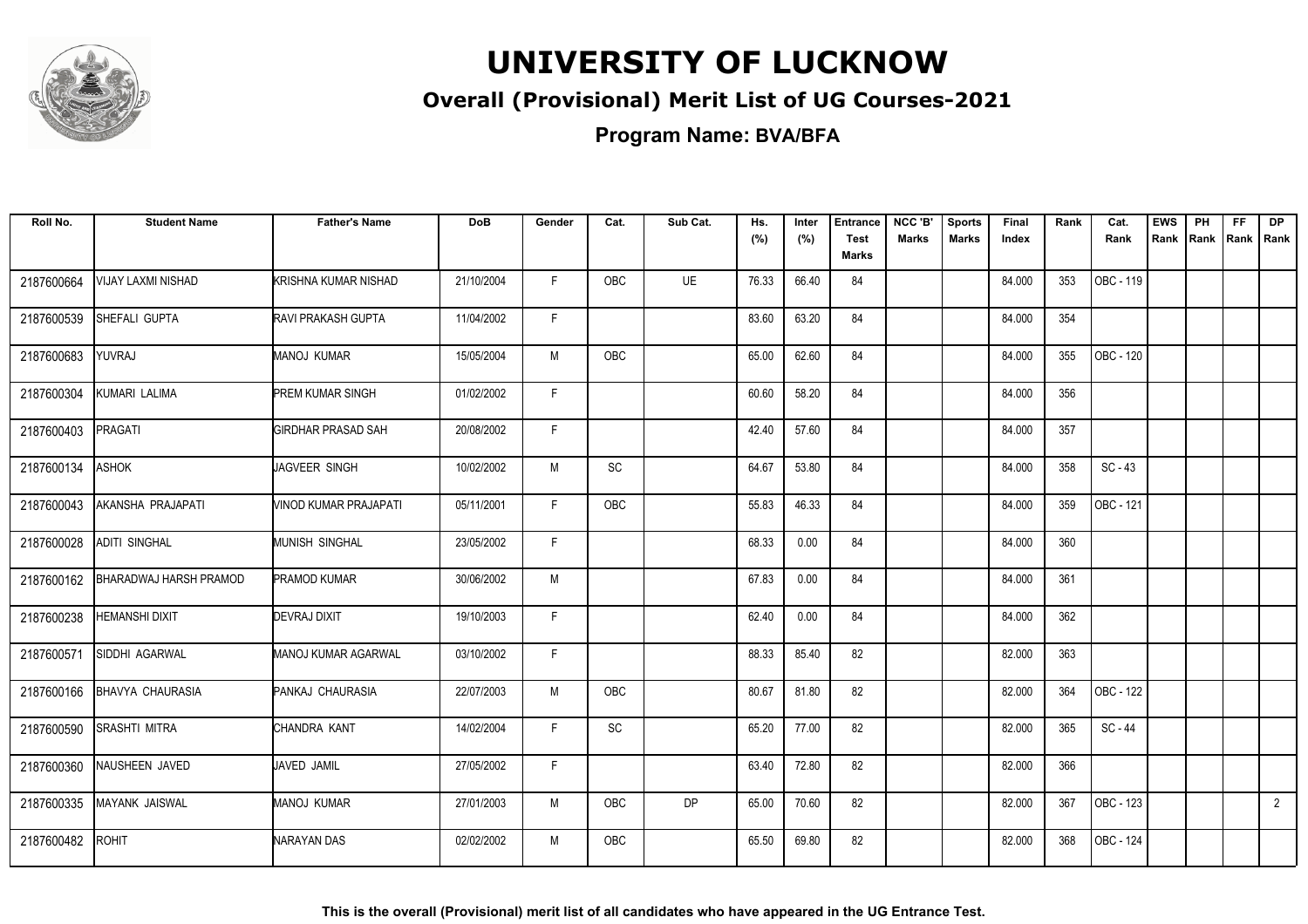

### **Overall (Provisional) Merit List of UG Courses-2021**

**Program Name: BVA/BFA**

| Roll No.   | <b>Student Name</b>     | <b>Father's Name</b>                      | <b>DoB</b> | Gender | Cat.      | Sub Cat. | Hs.   | Inter | <b>Entrance</b>      | NCC 'B'      | <b>Sports</b> | Final  | Rank | Cat.      | <b>EWS</b> | PH | <b>FF</b>   | <b>DP</b> |
|------------|-------------------------|-------------------------------------------|------------|--------|-----------|----------|-------|-------|----------------------|--------------|---------------|--------|------|-----------|------------|----|-------------|-----------|
|            |                         |                                           |            |        |           |          | (%)   | (%)   | <b>Test</b><br>Marks | <b>Marks</b> | <b>Marks</b>  | Index  |      | Rank      | Rank Rank  |    | Rank   Rank |           |
| 2187600227 | <b>GYANESHWAR SAHU</b>  | JAGESHWAR SAHU                            | 14/11/2000 | M      | OBC       |          | 64.67 | 69.40 | 82                   |              |               | 82.000 | 369  | OBC - 125 |            |    |             |           |
| 2187600538 | SHEETAL PRAJAPATI       | <b>VINOD KUMAR</b>                        | 05/07/1999 | F      | OBC       |          | 70.83 | 68.80 | 82                   |              |               | 82.000 | 370  | OBC - 126 |            |    |             |           |
| 2187600523 | <b>SAURABH KANOJIYA</b> | <b>I</b> KANHAIYA LAL KANOJIYA            | 26/07/2003 | M      | <b>SC</b> |          | 71.50 | 67.40 | 82                   |              |               | 82.000 | 371  | $SC - 45$ |            |    |             |           |
| 2187600323 | MANNU SWAMI             | RABINDRA KUMAR<br>BARNWAL                 | 31/05/2002 | M      |           |          | 54.20 | 66.00 | 82                   |              |               | 82.000 | 372  |           |            |    |             |           |
| 2187600530 | SHAILJA SINGH           | RAGHVENDRA PRATAP<br>ISINGH               | 11/10/2004 | F.     |           |          | 68.17 | 65.40 | 82                   |              |               | 82.000 | 373  |           |            |    |             |           |
| 2187600446 | RAJAT JOSHI             | KHEEMANAND JOSHI                          | 16/10/2002 | M      |           |          | 61.40 | 61.33 | 82                   |              |               | 82.000 | 374  |           |            |    |             |           |
| 2187600117 | <b>ARATI KUMARI</b>     | RAMAYAN RAM                               | 05/12/2003 | F.     | SC        |          | 61.00 | 55.80 | 82                   |              |               | 82.000 | 375  | $SC - 46$ |            |    |             |           |
| 2187600674 | YASH BAJPAI             | AJAY KUMAR BAJPAI                         | 01/01/2004 | M      |           |          | 64.20 | 0.00  | 82                   |              |               | 82.000 | 376  |           |            |    |             |           |
| 2187600381 | NISHA BATHAM            | RAM SANEHI BATHAM                         | 07/02/2005 | F.     | OBC       |          | 77.50 | 77.80 | 80                   |              |               | 80.000 | 377  | OBC - 127 |            |    |             |           |
| 2187600204 | <b>DIVYA TRIPATHI</b>   | RAVINDRA KUMAR TRIPATHI                   | 04/01/2004 | F      |           |          | 60.40 | 77.00 | 80                   |              |               | 80.000 | 378  |           | 9          |    |             |           |
| 2187600495 | SAKSHI DUBEY            | ABHAIJIT DUBEY                            | 06/12/2002 | F      |           |          | 66.50 | 74.80 | 80                   |              |               | 80.000 | 379  |           |            |    |             |           |
| 2187600077 | ANJALI BHARTI           | <b>PRAMOD KUMAR BHARTI</b>                | 04/03/2004 | F      |           |          | 71.00 | 74.20 | 80                   |              |               | 80.000 | 380  |           |            |    |             |           |
| 2187600025 | <b>ADITI AGRAWAL</b>    | ASHUTOSH AGRAWAL                          | 28/09/2003 | F      |           |          | 51.20 | 72.40 | 80                   |              |               | 80.000 | 381  |           |            |    |             |           |
| 2187600455 | RANJAN SINGH            | SANJAY SINGH                              | 02/05/2003 | F      |           |          | 57.17 | 70.60 | 80                   |              |               | 80.000 | 382  |           |            |    |             |           |
| 2187600308 | LAIBA RAIS              | RAIS AHMAD                                | 08/07/2002 | F      | OBC       |          | 68.83 | 63.20 | 80                   |              |               | 80.000 | 383  | OBC - 128 |            |    |             |           |
| 2187600604 | SUPRIYA SRIVASTAVA      | <b>GIRJA SHANKAR</b><br><b>SRIVASTAVA</b> | 14/07/2004 | F      |           |          | 75.83 | 61.60 | 80                   |              |               | 80.000 | 384  |           |            |    |             |           |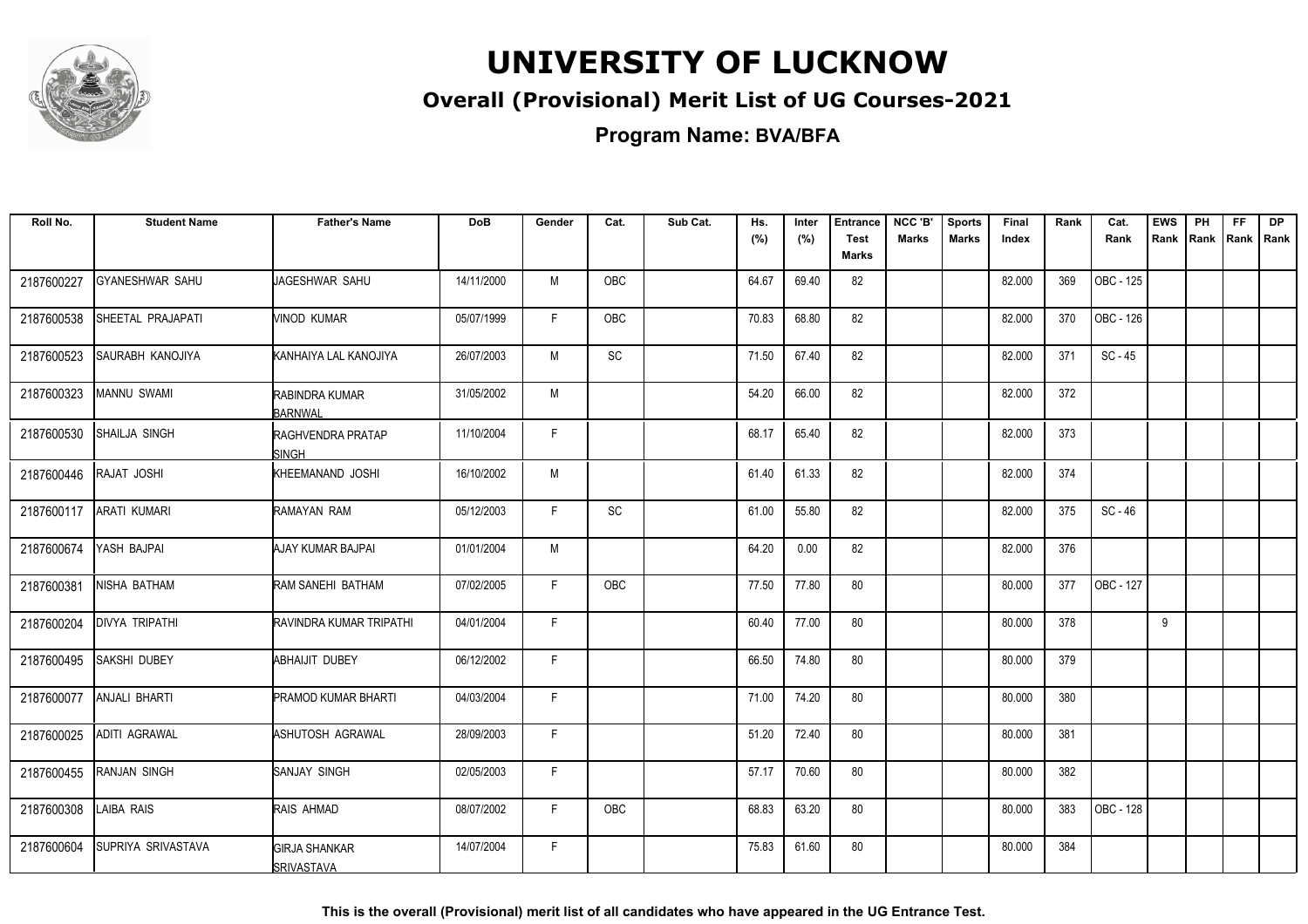

### **Overall (Provisional) Merit List of UG Courses-2021**

**Program Name: BVA/BFA**

| Roll No.   | <b>Student Name</b>    | <b>Father's Name</b>             | <b>DoB</b> | Gender       | Cat.       | Sub Cat. | Hs.   | Inter | <b>Entrance</b>      | NCC 'B'      | <b>Sports</b> | Final  | Rank | Cat.      | <b>EWS</b> | PH | <b>FF</b> | <b>DP</b>   |
|------------|------------------------|----------------------------------|------------|--------------|------------|----------|-------|-------|----------------------|--------------|---------------|--------|------|-----------|------------|----|-----------|-------------|
|            |                        |                                  |            |              |            |          | (%)   | (%)   | <b>Test</b><br>Marks | <b>Marks</b> | <b>Marks</b>  | Index  |      | Rank      | Rank Rank  |    |           | Rank   Rank |
| 2187600618 | <b>TABASSUM</b>        | ANWARUL HAQ                      | 03/06/2002 | F            | <b>OBC</b> |          | 61.83 | 58.20 | 80                   |              |               | 80.000 | 385  | OBC - 129 |            |    |           |             |
| 2187600203 | <b>DIVYA SINGH</b>     | RAKESH KUMAR                     | 22/12/2003 | F.           |            |          | 73.60 | 0.00  | 80                   |              |               | 80.000 | 386  |           |            |    |           |             |
| 2187600373 | NIDHI SRIVASTAVA       | ASHWANI SRIVASTAVA               | 07/06/2003 | F            |            |          | 69.00 | 88.80 | 78                   |              |               | 78.000 | 387  |           |            |    |           |             |
| 2187600305 | KUMARI NALINI SHREE    | ASHOK KUMAR                      | 26/08/2005 | $\mathsf{F}$ | <b>SC</b>  |          | 75.80 | 79.20 | 78                   |              |               | 78.000 | 388  | $SC - 47$ |            |    |           |             |
| 2187600226 | <b>GUNN KHATTRI</b>    | Minay khattri                    | 12/02/2003 | F            |            |          | 56.40 | 75.80 | 78                   |              |               | 78.000 | 389  |           |            |    |           |             |
| 2187600347 | <b>MOHD SAIF KHAN</b>  | <b>MOHD NADEEM KHAN</b>          | 06/10/2004 | M            |            |          | 72.50 | 70.00 | 78                   |              |               | 78.000 | 390  |           |            |    |           |             |
| 2187600320 | <b>MANISH KUMAR</b>    | PRAHLAAD                         | 21/08/2002 | M            | SC         |          | 68.83 | 69.40 | 78                   |              |               | 78.000 | 391  | SC-48     |            |    |           |             |
| 2187600377 | NIKHILESH GOND         | NARSINGH GOND                    | 02/10/2002 | M            | OBC        |          | 66.17 | 66.79 | 78                   |              |               | 78.000 | 392  | OBC - 130 |            |    |           |             |
| 2187600516 | <b>SAUMYA SINGH</b>    | AJIT KUMAR SINGH                 | 03/09/2002 | F            |            |          | 57.00 | 66.00 | 78                   |              |               | 78.000 | 393  |           |            |    |           |             |
| 2187600511 | <b>SARFARAZ AHMAD</b>  | FARID AHMAD                      | 11/01/2003 | M            |            |          | 66.00 | 65.83 | 78                   |              |               | 78.000 | 394  |           |            |    |           |             |
| 2187600588 | <b>SOUMYA RATHORE</b>  | ANAND RATHORE                    | 31/01/2003 | F.           | OBC        |          | 72.67 | 63.40 | 78                   |              |               | 78.000 | 395  | OBC - 131 |            |    |           |             |
| 2187600247 | <b>ISHA GUPTA</b>      | Mikas gupta                      | 21/07/2001 | F.           |            |          | 74.33 | 61.67 | 78                   |              |               | 78.000 | 396  |           |            |    |           |             |
| 2187600136 | <b>ASHUTOSH PORWAL</b> | <b>SEETARAM PORWAL</b>           | 31/01/2003 | M            |            |          | 71.67 | 60.80 | 78                   |              |               | 78.000 | 397  |           |            |    |           |             |
| 2187600089 | <b>ANKITA TRIPATHI</b> | JANARDAN PRASAD<br>TRIPATHI      | 15/07/1999 | F            |            |          | 68.83 | 58.20 | 78                   |              |               | 78.000 | 398  |           |            |    |           |             |
| 2187600640 | <b>UMA DEVI</b>        | <b>JASWANT</b>                   | 05/06/2001 | F.           | SC         |          | 60.33 | 47.40 | 78                   |              |               | 78.000 | 399  | SC-49     |            |    |           |             |
| 2187600024 | <b>ADITI AGARWAL</b>   | NARESH CHANDRA<br><b>AGARWAL</b> | 12/12/2002 | F.           |            |          | 58.80 | 0.00  | 78                   |              |               | 78.000 | 400  |           |            |    |           |             |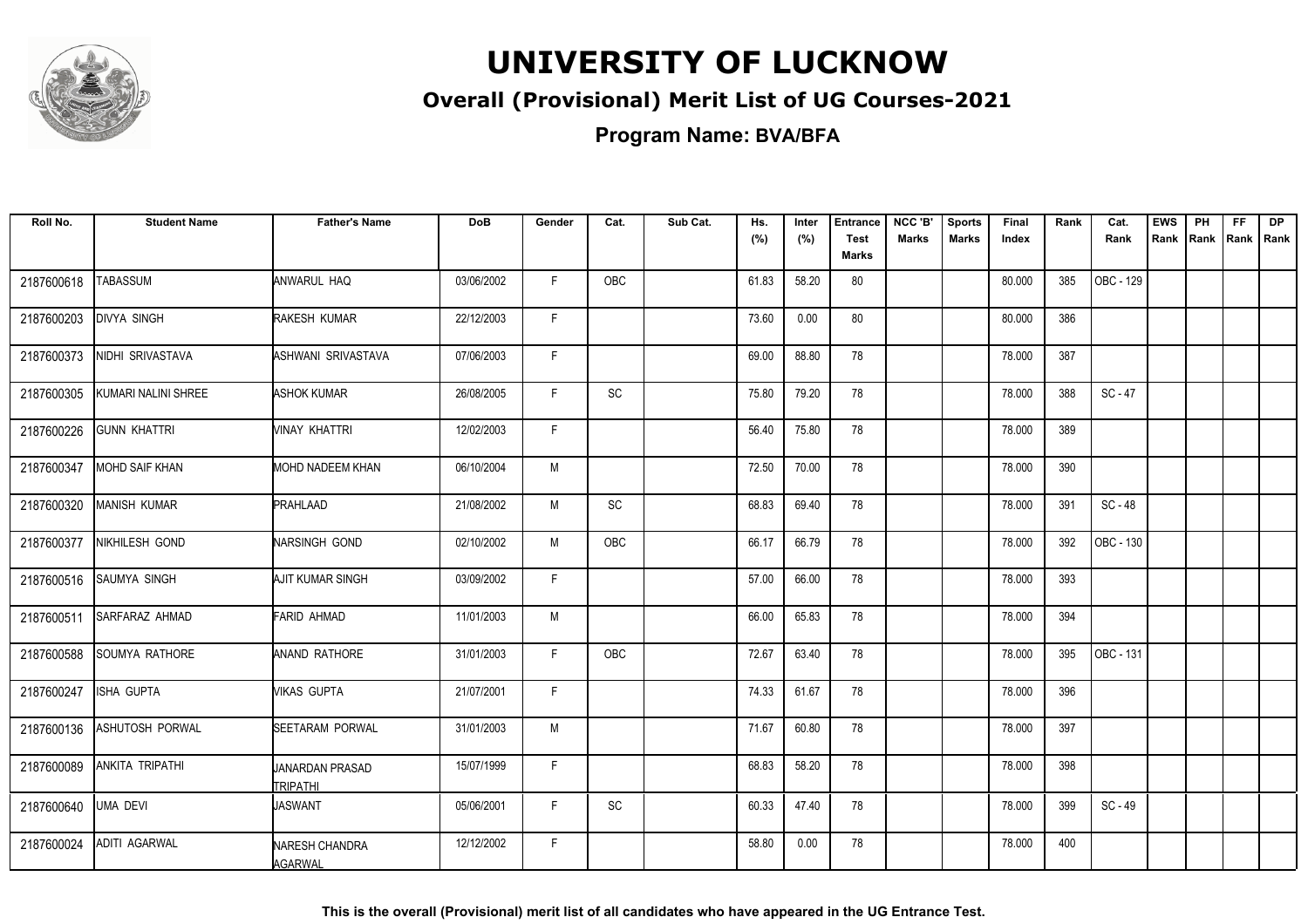

### **Overall (Provisional) Merit List of UG Courses-2021**

**Program Name: BVA/BFA**

| Roll No.   | <b>Student Name</b>           | <b>Father's Name</b>    | <b>DoB</b> | Gender | Cat.       | Sub Cat. | Hs.<br>(%) | Inter<br>(%) | <b>Entrance</b><br><b>Test</b><br>Marks | NCC 'B'<br>Marks | <b>Sports</b><br><b>Marks</b> | Final<br>Index | Rank | Cat.<br>Rank | <b>EWS</b><br>Rank | PH<br><b>IRank</b> | <b>FF</b> | <b>DP</b><br> Rank   Rank |
|------------|-------------------------------|-------------------------|------------|--------|------------|----------|------------|--------------|-----------------------------------------|------------------|-------------------------------|----------------|------|--------------|--------------------|--------------------|-----------|---------------------------|
| 2187600505 | <b>SANA</b>                   | NAJMUL HASAN            | 10/04/2001 | F      | <b>OBC</b> |          | 74.83      | 72.20        | 76                                      |                  |                               | 76.000         | 401  | OBC - 132    |                    |                    |           |                           |
| 2187600291 | <b>KM SHIVANI PANDEY</b>      | <b>HARIOM PANDEY</b>    | 17/07/2001 | F.     |            |          | 75.50      | 70.00        | 76                                      |                  |                               | 76.000         | 402  |              | 10 <sup>°</sup>    |                    |           |                           |
| 2187600056 | <b>AMAN PRAKASH</b>           | <b>RAJ KUMAR</b>        | 10/09/2002 | M      | <b>SC</b>  |          | 66.50      | 68.00        | 76                                      |                  |                               | 76.000         | 403  | $SC - 50$    |                    |                    |           |                           |
| 2187600386 | <b>NOOR SABA</b>              | <b>MOHD MUNEER</b>      | 11/08/2000 | F      | OBC        |          | 78.50      | 64.60        | 76                                      |                  |                               | 76.000         | 404  | OBC - 133    |                    |                    |           |                           |
| 2187600123 | ARPITA KASHYAP                | SHYAM LAL KASHYAP       | 20/06/2002 | F.     | OBC        |          | 72.00      | 64.20        | 76                                      |                  |                               | 76.000         | 405  | OBC - 134    |                    |                    |           |                           |
| 2187600231 | <b>HARSH SAHAI</b>            | <b>SHIV SAHAI</b>       | 01/05/2003 | M      |            |          | 60.20      | 64.20        | 76                                      |                  |                               | 76.000         | 406  |              |                    |                    |           |                           |
| 2187600279 | KHUSHI GUPTA                  | AJAY PRAKASH GUPTA      | 11/07/2001 | F      | <b>OBC</b> |          | 42.67      | 63.80        | 76                                      |                  |                               | 76.000         | 407  | OBC - 135    |                    |                    |           |                           |
| 2187600215 | <b>ERA MISHRA</b>             | <b>SANJAY KUMAR</b>     | 02/07/2004 | F      |            |          | 67.17      | 62.00        | 76                                      |                  |                               | 76.000         | 408  |              | 11                 |                    |           |                           |
| 2187600340 | <b>MAYURI CHAUHAN</b>         | <b>BHOJ RAJ SINGH</b>   | 10/02/2002 | F      | OBC        |          | 68.00      | 55.00        | 76                                      |                  |                               | 76.000         | 409  | OBC - 136    |                    |                    |           |                           |
| 2187600286 | KIRTI VERMA                   | HIMANSHU VERMA          | 13/04/2003 | F.     | <b>OBC</b> |          | 77.67      | 0.00         | 76                                      |                  |                               | 76.000         | 410  | OBC - 137    |                    |                    |           |                           |
| 2187600100 | ANUJ CHAUBEY                  | RAJESH CHAUBEY          | 10/05/2004 | M      |            |          | 77.60      | 0.00         | 76                                      |                  |                               | 76.000         | 411  |              |                    |                    |           |                           |
| 2187600135 | <b>ASHUTOSH PANDEY</b>        | <b>RAM FERAN PANDEY</b> | 20/04/2004 | M      |            |          | 73.00      | 0.00         | 76                                      |                  |                               | 76.000         | 412  |              |                    |                    |           |                           |
| 2187600331 | <b>MARIYAM IMRAN</b>          | IMRAN ABBASI            | 08/10/2003 | F      |            |          | 60.20      | 0.00         | 76                                      |                  |                               | 76.000         | 413  |              |                    |                    |           |                           |
| 2187600209 | <b>DIVYANSHI SINGH GAUTAM</b> | RUDRA PAL SINGH         | 07/09/2002 | F      |            |          | 66.40      | 80.00        | 74                                      |                  |                               | 74.000         | 414  |              |                    |                    |           |                           |
| 2187600549 | SHIVANGI SINGH                | KAMLESH SINGH           | 20/04/2003 | F.     |            |          | 75.50      | 73.80        | 74                                      |                  |                               | 74.000         | 415  |              |                    |                    |           |                           |
| 2187600533 | SHALINI TRIPATHI              | KAMLA KANT TRIPATHI     | 22/02/2002 | F.     |            |          | 78.17      | 73.00        | 74                                      |                  |                               | 74.000         | 416  |              |                    |                    |           |                           |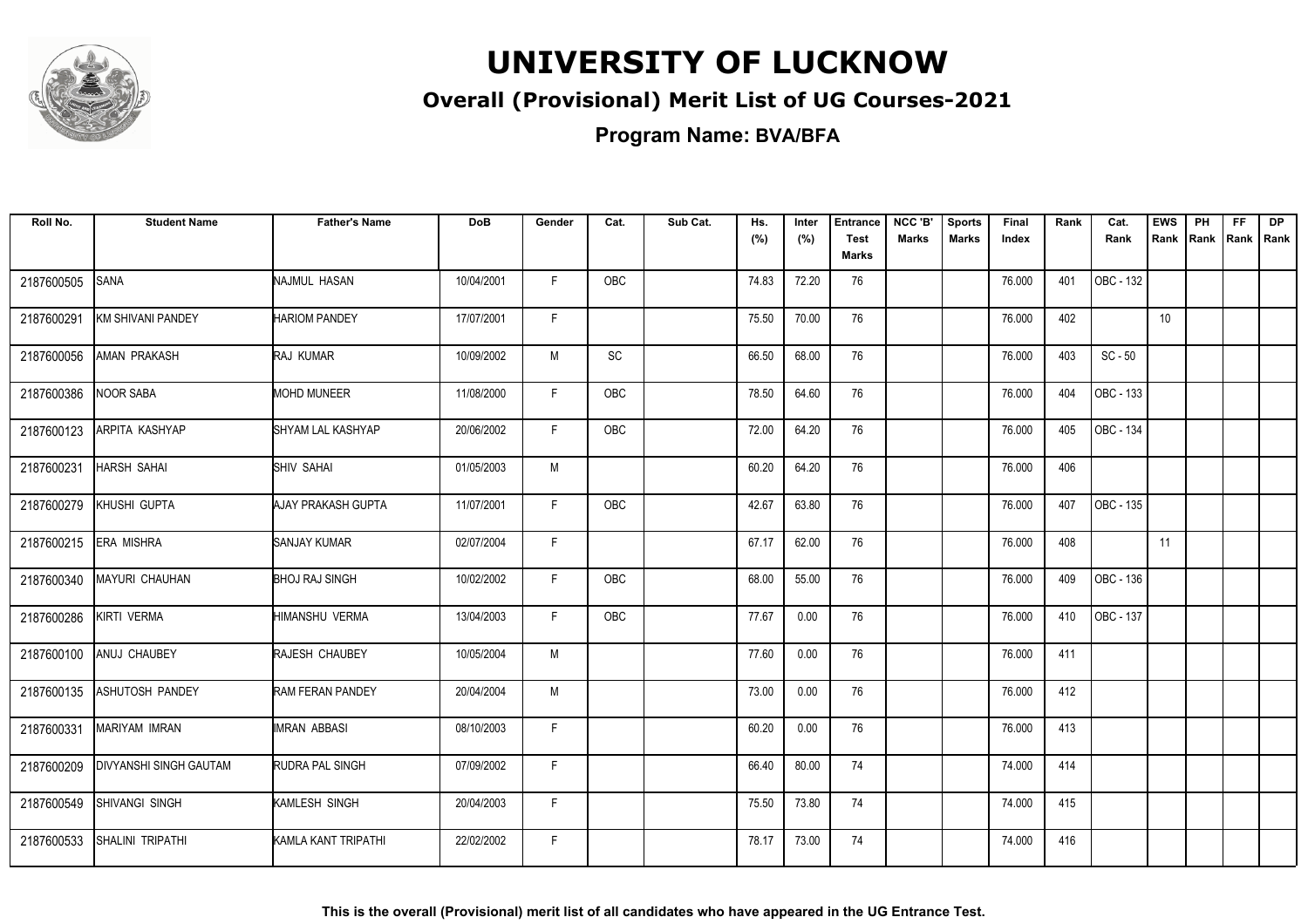

### **Overall (Provisional) Merit List of UG Courses-2021**

**Program Name: BVA/BFA**

| Roll No.   | <b>Student Name</b>     | <b>Father's Name</b>         | <b>DoB</b> | Gender | Cat.       | Sub Cat. | Hs.<br>(%) | Inter<br>(%) | <b>Entrance</b><br><b>Test</b><br><b>Marks</b> | NCC 'B'<br><b>Marks</b> | <b>Sports</b><br><b>Marks</b> | Final<br>Index | Rank | Cat.<br>Rank | <b>EWS</b><br>Rank | PH<br>Rank | FF.<br>Rank   Rank | <b>DP</b> |
|------------|-------------------------|------------------------------|------------|--------|------------|----------|------------|--------------|------------------------------------------------|-------------------------|-------------------------------|----------------|------|--------------|--------------------|------------|--------------------|-----------|
| 2187600285 | KHUSHI YADAV            | DHARAM SINGH YADAV           | 24/02/2003 | F      | OBC        |          | 59.40      | 72.40        | 74                                             |                         |                               | 74.000         | 417  | OBC - 138    |                    |            |                    |           |
| 2187600378 | NIKITA PARMAR           | AWADESH SINGH PARMAR         | 10/01/2000 | F.     |            |          | 69.67      | 71.20        | 74                                             |                         |                               | 74.000         | 418  |              |                    |            |                    |           |
| 2187600111 | <b>ANUSHKA YADAV</b>    | <b>SAHDEV KUMAR YADAV</b>    | 16/03/2003 | F      | OBC        |          | 68.67      | 57.60        | 74                                             |                         |                               | 74.000         | 419  | OBC - 139    |                    |            |                    |           |
| 2187600202 | <b>DIVYA BHARTI</b>     | <b>BHAI LAL BHARTI</b>       | 30/01/2002 | F      | <b>SC</b>  |          | 65.50      | 57.40        | 74                                             |                         |                               | 74.000         | 420  | $SC - 51$    |                    |            |                    |           |
| 2187600634 | TUBA KHATOON            | JAMEEL AHMAD KHAN            | 27/03/2004 | F      |            |          | 52.40      | 55.00        | 74                                             |                         |                               | 74.000         | 421  |              |                    |            |                    |           |
| 2187600064 | ANAMIKA SINGH           | SATYA SWAROOP SINGH          | 19/10/2000 | F.     | <b>OBC</b> |          | 61.50      | 52.80        | 74                                             |                         |                               | 74.000         | 422  | OBC - 140    |                    |            |                    |           |
| 2187600513 | SATLAJ VERMA            | PHOOL CHAND VERMA            | 07/07/2003 | M      | OBC        |          | 73.67      | 0.00         | 74                                             |                         |                               | 74.000         | 423  | OBC - 141    |                    |            |                    |           |
| 2187600387 | OM DWIVEDI              | <b>KESHAV DWIVEDI</b>        | 11/01/2005 | M      |            |          | 71.50      | 0.00         | 74                                             |                         |                               | 74.000         | 424  |              |                    |            |                    |           |
| 2187600075 | <b>ANIL KUMAR</b>       | SATYA PAL                    | 06/07/2003 | M      | OBC        |          | 74.80      | 79.27        | 72                                             |                         |                               | 72.000         | 425  | OBC - 142    |                    |            |                    |           |
| 2187600537 | SHASHWAT VERMA          | AMAR ASHOK VERMA             | 29/09/2004 | M      | OBC        |          | 80.33      | 78.20        | 72                                             |                         |                               | 72.000         | 426  | OBC - 143    |                    |            |                    |           |
| 2187600008 | AASTIKA SHARMA          | <b>GIRISH CHANDRA SHARMA</b> | 14/08/2003 | F      |            |          | 71.67      | 73.00        | 72                                             |                         |                               | 72.000         | 427  |              |                    |            |                    |           |
| 2187600456 | RANJEET SINGH           | UJAGAR SINGH                 | 12/02/2002 | M      |            |          | 66.33      | 70.20        | 72                                             |                         |                               | 72.000         | 428  |              |                    |            |                    |           |
| 2187600585 | SONI                    | <b>SHYAM SUNDAR</b>          | 07/07/2004 | F.     |            |          | 74.17      | 68.40        | 72                                             |                         |                               | 72.000         | 429  |              |                    |            |                    |           |
| 2187600310 | <b>LAIBA ANSARI</b>     | SHAKIR ALI                   | 20/10/2003 | M      | OBC        |          | 75.17      | 68.20        | 72                                             |                         |                               | 72.000         | 430  | OBC - 144    |                    |            |                    |           |
| 2187600014 | ABHAY PRATAP            | <b>VIPENDRA KUMAR</b>        | 05/11/2003 | M      | OBC        |          | 72.20      | 68.00        | 72                                             |                         |                               | 72.000         | 431  | OBC - 145    |                    |            |                    |           |
| 2187600180 | <b>DEEPANSHI MISHRA</b> | <b>PRADEEP MISHRA</b>        | 21/05/2002 | F      |            |          | 67.80      | 65.20        | 72                                             |                         |                               | 72.000         | 432  |              |                    |            |                    |           |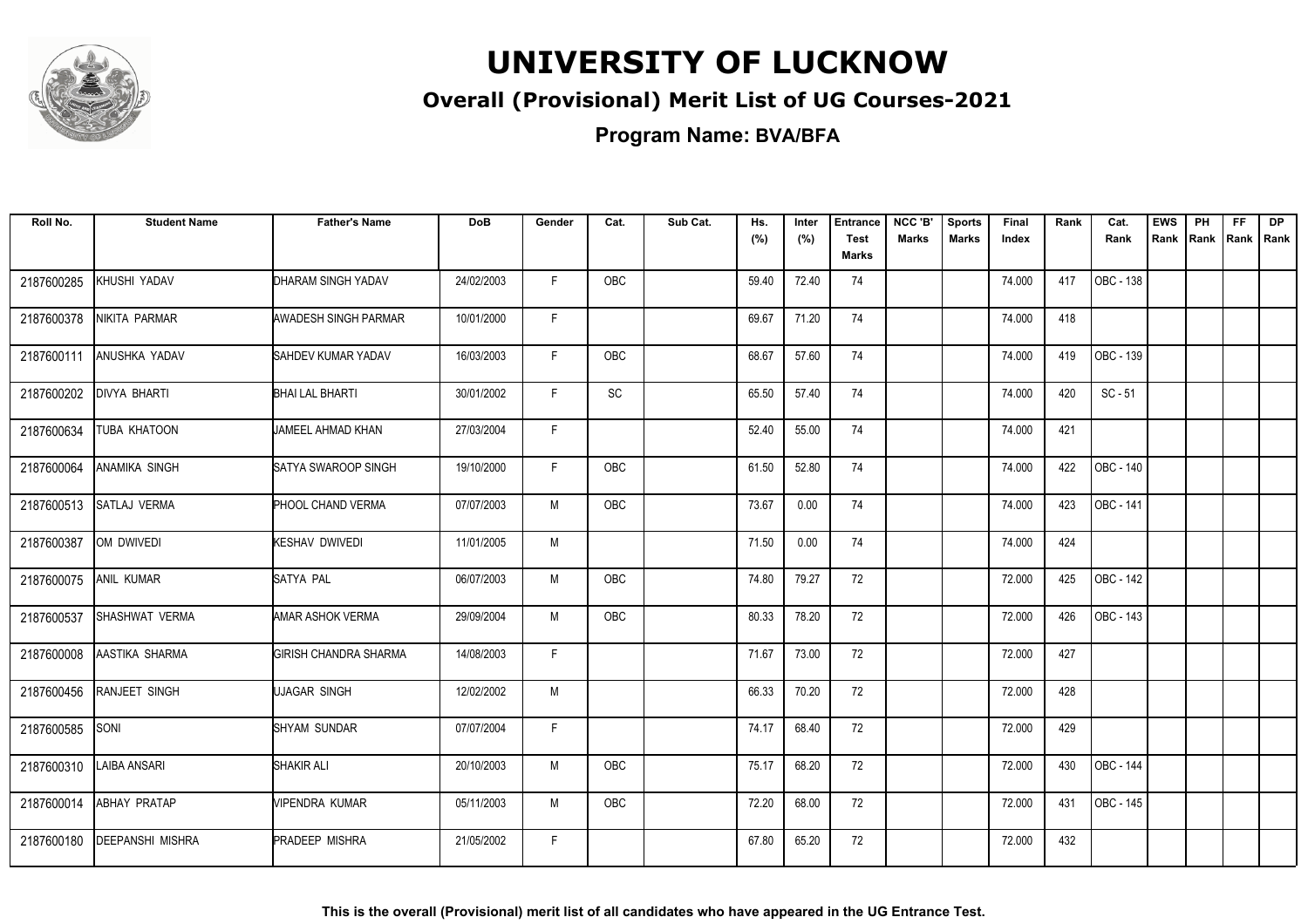

### **Overall (Provisional) Merit List of UG Courses-2021**

**Program Name: BVA/BFA**

| Roll No.   | <b>Student Name</b>     | <b>Father's Name</b>             | <b>DoB</b> | Gender | Cat.       | Sub Cat. | Hs.   | Inter | <b>Entrance</b>             | NCC 'B'      | <b>Sports</b> | Final  | Rank | Cat.      | <b>EWS</b> | PH   | <b>FF</b> | <b>DP</b>   |
|------------|-------------------------|----------------------------------|------------|--------|------------|----------|-------|-------|-----------------------------|--------------|---------------|--------|------|-----------|------------|------|-----------|-------------|
|            |                         |                                  |            |        |            |          | (%)   | (%)   | <b>Test</b><br><b>Marks</b> | <b>Marks</b> | <b>Marks</b>  | Index  |      | Rank      | Rank       | Rank |           | Rank   Rank |
| 2187600116 | ARANCHA KHARE           | JITENDRA KHARE                   | 20/10/2002 | F      |            |          | 51.80 | 63.83 | 72                          |              |               | 72.000 | 433  |           |            |      |           |             |
| 2187600145 | <b>AYUSH KOHLI</b>      | VISHAL KOHLI                     | 30/05/2004 | М      |            |          | 64.17 | 0.00  | 72                          |              |               | 72.000 | 434  |           |            |      |           |             |
| 2187600635 | TULIKA PUSHKER          | <b>RAJESH KUMAR PUSHKER</b>      | 09/08/2002 | F      | SC         |          | 55.67 | 0.00  | 72                          |              |               | 72.000 | 435  | $SC - 52$ |            |      |           |             |
| 2187600350 | MUBASSHIRA RAHMAN       | ZIA UR RAHMAN                    | 18/11/2000 | F      |            |          | 91.20 | 75.80 | 70                          |              |               | 70.000 | 436  |           |            |      |           |             |
| 2187600564 | SHREYOSI BISWAS         | <b>SANJAY BISWAS</b>             | 30/07/2002 | F      |            |          | 64.80 | 74.60 | 70                          |              |               | 70.000 | 437  |           |            |      |           |             |
| 2187600322 | <b>MANISHA VERMA</b>    | RAM TAHAL VERMA                  | 28/03/2003 | F      | <b>OBC</b> |          | 59.17 | 74.60 | 70                          |              |               | 70.000 | 438  | OBC - 146 |            |      |           |             |
| 2187600297 | KRISHNA KUMAR KUSHWAHA  | PARASNATH KUSHWAHA               | 12/01/2004 | M      | OBC        |          | 80.60 | 64.80 | 70                          |              |               | 70.000 | 439  | OBC - 147 |            |      |           |             |
| 2187600397 | POONAM                  | DWARIKA PRASAD                   | 01/01/2000 | F      | <b>OBC</b> |          | 75.00 | 63.00 | 70                          |              |               | 70.000 | 440  | OBC - 148 |            |      |           |             |
| 2187600191 | <b>DEVASHISH MISHRA</b> | OM PRAKASH MISHRA                | 25/06/2004 | M      |            |          | 58.17 | 58.40 | 70                          |              |               | 70.000 | 441  |           |            |      |           |             |
| 2187600465 | RIDHI SINGH             | DURG VIJAY SINGH                 | 10/07/2004 | F      |            |          | 79.00 | 57.60 | 70                          |              |               | 70.000 | 442  |           |            |      |           |             |
| 2187600648 | UTSAV SINGH             | SHYAM SHANKAR                    | 09/12/2003 | М      | SC         |          | 47.20 | 57.20 | 70                          |              |               | 70.000 | 443  | $SC - 53$ |            |      |           |             |
| 2187600079 | <b>ANJALI PATEL</b>     | ABHIMANYOU SINGH                 | 05/08/2000 | F      | <b>OBC</b> |          | 76.00 | 57.00 | 70                          |              |               | 70.000 | 444  | OBC - 149 |            |      |           |             |
| 2187600244 | HRITIK ROSHAN MAURYA    | <b>MAHENDRA PRATAP</b><br>MAURYA | 30/07/2003 | M      | <b>OBC</b> |          | 64.40 | 0.00  | 70                          |              |               | 70.000 | 445  | OBC - 150 |            |      |           |             |
| 2187600140 | <b>ATHRAV MISHRA</b>    | SHASHIBHUSHAN MISHRA             | 09/02/2005 | M      |            |          | 51.60 | 0.00  | 70                          |              |               | 70.000 | 446  |           |            |      |           |             |
| 2187600219 | <b>GARIMA TIWARI</b>    | <b>PRAMOD TIWARI</b>             | 21/08/2005 | F      |            |          | 73.67 | 75.40 | 68                          |              |               | 68.000 | 447  |           |            |      |           |             |
| 2187600167 | <b>BHUMI AGRAWAL</b>    | NARENDRA KUMAR<br><b>AGRAWAL</b> | 14/02/2003 | F.     |            |          | 84.00 | 74.80 | 68                          |              |               | 68.000 | 448  |           |            |      |           |             |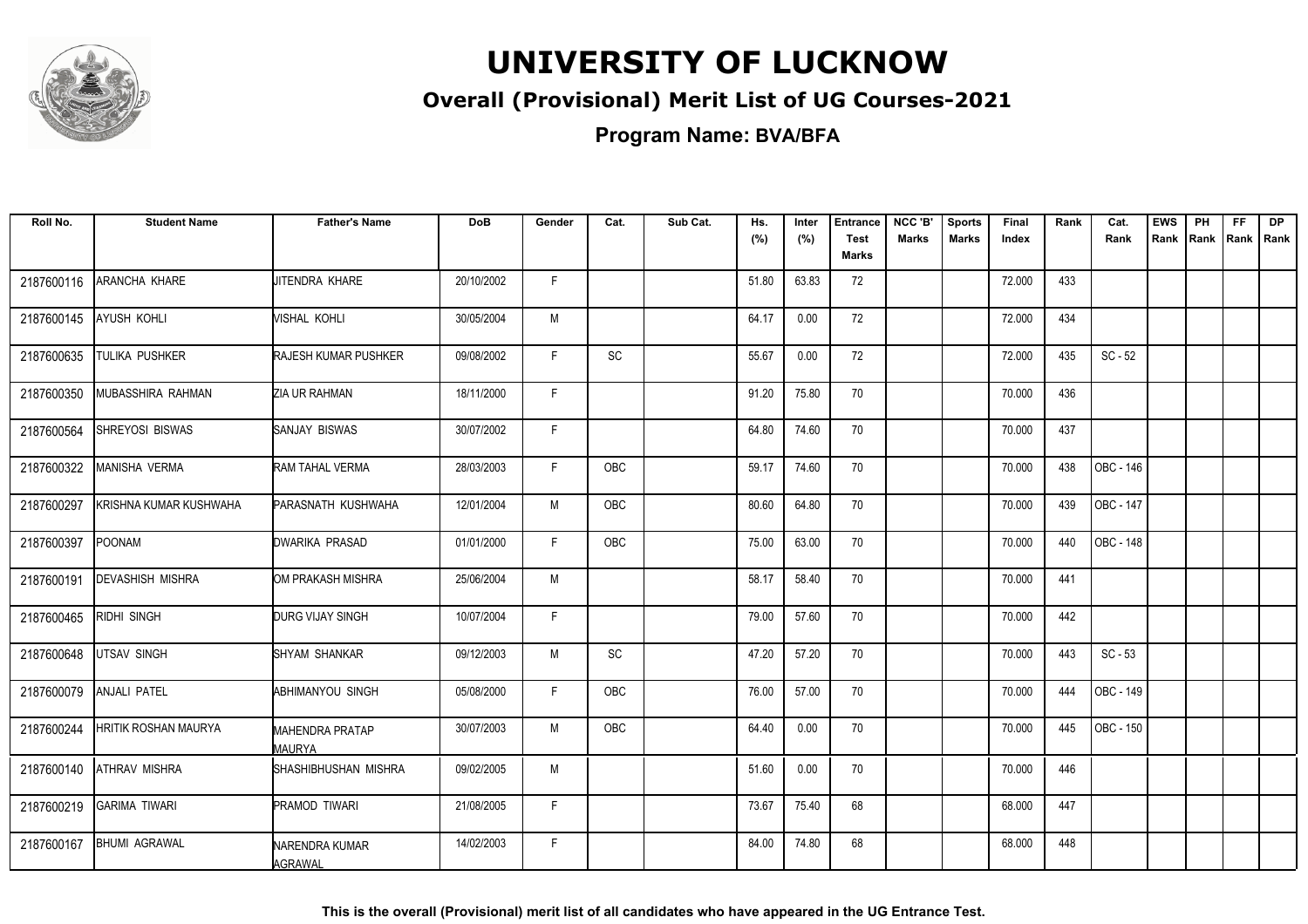

### **Overall (Provisional) Merit List of UG Courses-2021**

**Program Name: BVA/BFA**

| Roll No.   | <b>Student Name</b>      | <b>Father's Name</b>      | <b>DoB</b> | Gender | Cat.                         | Sub Cat. | Hs.<br>(%) | Inter<br>(%) | <b>Entrance</b><br><b>Test</b><br><b>Marks</b> | NCC 'B'<br><b>Marks</b> | <b>Sports</b><br><b>Marks</b> | Final<br>Index | Rank | Cat.<br>Rank | <b>EWS</b><br>Rank | PH<br>Rank | <b>FF</b><br>Rank   Rank | <b>DP</b> |
|------------|--------------------------|---------------------------|------------|--------|------------------------------|----------|------------|--------------|------------------------------------------------|-------------------------|-------------------------------|----------------|------|--------------|--------------------|------------|--------------------------|-----------|
| 2187600104 | ANURAG JORIA             | RAM KRISHNA JORIA         | 01/10/2004 | M      | OBC                          |          | 75.33      | 69.40        | 68                                             |                         |                               | 68.000         | 449  | OBC - 151    |                    |            |                          |           |
| 2187600404 | <b>PRAGYA PAL</b>        | SANJAY PAL                | 16/01/2003 | F.     | OBC                          |          | 65.83      | 64.40        | 68                                             |                         |                               | 68.000         | 450  | OBC - 152    |                    |            |                          |           |
| 2187600339 | <b>MAYANK SHUKLA</b>     | AMIT SHUKLA               | 08/03/2003 | M      |                              |          | 62.60      | 0.00         | 68                                             |                         |                               | 68.000         | 451  |              |                    |            |                          |           |
| 2187600622 | TANAY SRIVASTAVA         | RAJESH SRIVASTAVA         | 13/08/2002 | M      |                              |          | 58.50      | 69.33        | 66                                             |                         |                               | 66.000         | 452  |              |                    |            |                          |           |
| 2187600498 | SAKSHI PAL               | RAM KISHOR PAL            | 18/10/2001 | M      | OBC                          |          | 55.50      | 68.40        | 66                                             |                         |                               | 66.000         | 453  | OBC - 153    |                    |            |                          |           |
| 2187600393 | <b>PAWANI PAL</b>        | KAMLESH CHANDRA PAL       | 30/07/2004 | F.     | <b>OBC</b>                   |          | 72.00      | 67.20        | 66                                             |                         |                               | 66.000         | 454  | OBC - 154    |                    |            |                          |           |
| 2187600542 | SHIVAKANT RAWAT          | HARINAM RAWAT             | 21/10/1999 | M      | SC                           |          | 64.00      | 0.00         | 66                                             |                         |                               | 66.000         | 455  | $SC - 54$    |                    |            |                          |           |
| 2187600675 | YASH GUPTA               | SANJAY GUPTA              | 19/08/2002 | M      |                              |          | 80.67      | 85.40        | 64                                             |                         |                               | 64.000         | 456  |              |                    |            |                          |           |
| 2187600510 | <b>SARAL VERMA</b>       | YOGESH KUMAR              | 16/08/2001 | M      | OBC                          |          | 70.67      | 78.20        | 64                                             |                         |                               | 64.000         | 457  | OBC - 155    |                    |            |                          |           |
| 2187600260 | JYOTI SONKER             | <b>GOPAL SONKER</b>       | 25/03/2003 | F      | $\operatorname{\textsf{SC}}$ |          | 62.40      | 72.00        | 64                                             |                         |                               | 64.000         | 458  | $SC - 55$    |                    |            |                          |           |
| 2187600296 | <b>KRISHNA DIXIT</b>     | <b>PRAHLAD BABU DIXIT</b> | 29/08/2004 | M      |                              |          | 65.17      | 70.67        | 64                                             |                         |                               | 64.000         | 459  |              |                    |            |                          |           |
| 2187600256 | <b>JAI PRAKASH RAWAT</b> | ANIL KUMAR                | 15/04/2002 | M      | SC                           |          | 71.17      | 65.20        | 64                                             |                         |                               | 64.000         | 460  | $SC - 56$    |                    |            |                          |           |
| 2187600536 | <b>SHASHANK MISHRA</b>   | <b>SANJAY MISHRA</b>      | 23/10/2003 | M      |                              |          | 55.83      | 62.80        | 64                                             |                         |                               | 64.000         | 461  |              |                    |            |                          |           |
| 2187600531 | SHAKTI GEORGE            | <b>BRAJESH BHARTI</b>     | 11/11/2004 | F      |                              |          | 74.17      | 62.20        | 64                                             |                         |                               | 64.000         | 462  |              |                    |            |                          |           |
| 2187600439 | RAGINI DIVAKAR           | KAMLESH KUMAR             | 24/03/2003 | F.     | SC                           |          | 65.00      | 61.40        | 64                                             |                         |                               | 64.000         | 463  | $SC - 57$    |                    |            |                          |           |
| 2187600278 | <b>KHUSHBOO</b>          | PANKAJ KUMAR              | 22/11/2000 | F.     | SC                           |          | 70.33      | 54.20        | 64                                             |                         |                               | 64.000         | 464  | $SC - 58$    |                    |            |                          |           |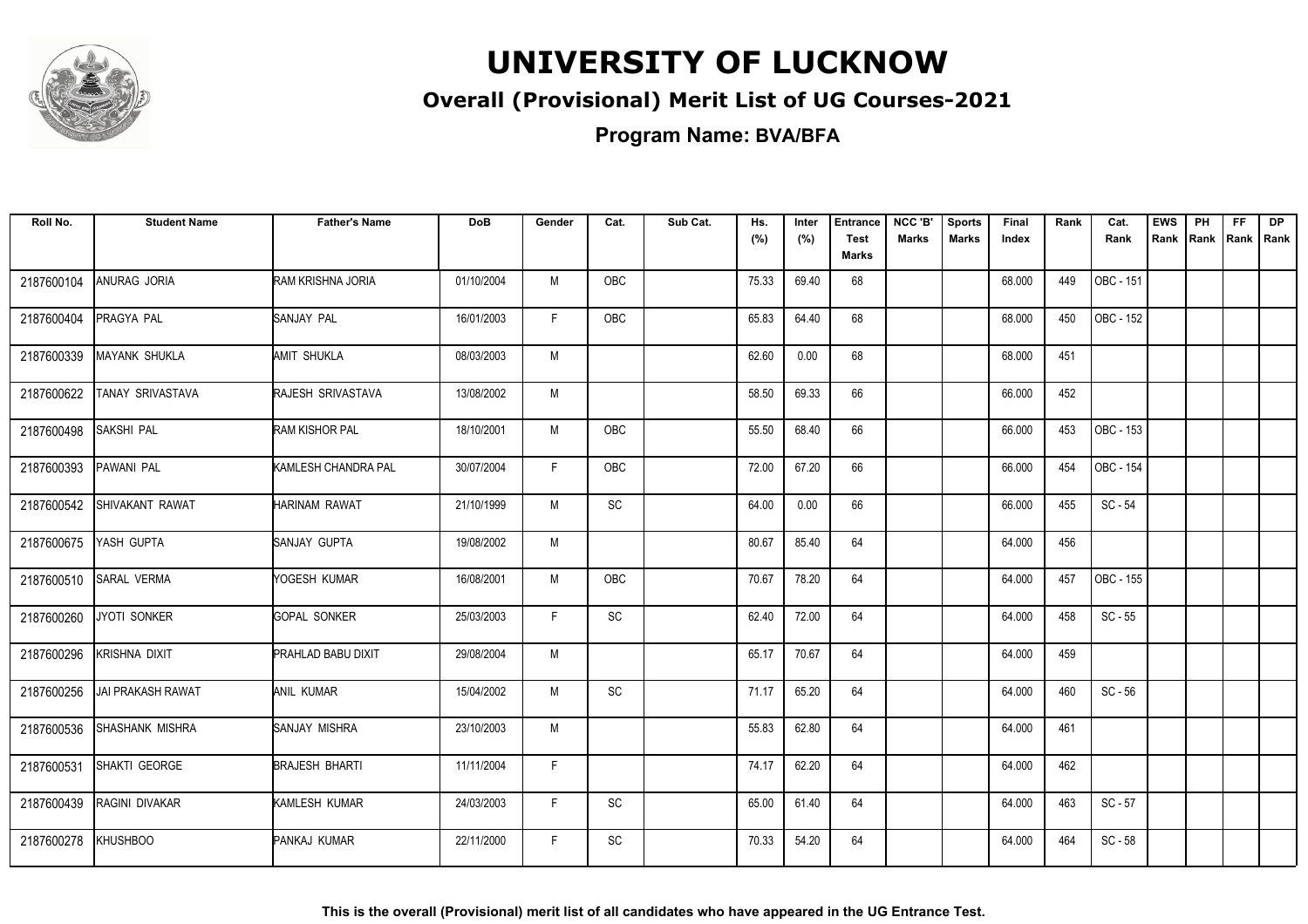

### **Overall (Provisional) Merit List of UG Courses-2021**

**Program Name: BVA/BFA**

| Roll No.   | <b>Student Name</b>       | <b>Father's Name</b>      | <b>DoB</b> | Gender       | Cat.       | Sub Cat. | Hs.<br>(%) | Inter<br>(%) | <b>Entrance</b><br><b>Test</b><br><b>Marks</b> | NCC 'B'<br>Marks | <b>Sports</b><br><b>Marks</b> | <b>Final</b><br>Index | Rank | Cat.<br>Rank | <b>EWS</b><br>Rank | PH<br><b>IRank</b> | <b>FF</b> | <b>DP</b><br>  Rank   Rank |
|------------|---------------------------|---------------------------|------------|--------------|------------|----------|------------|--------------|------------------------------------------------|------------------|-------------------------------|-----------------------|------|--------------|--------------------|--------------------|-----------|----------------------------|
| 2187600149 | <b>AYUSH SINGH RUHELA</b> | <b>RAM KISHORE RUHELA</b> | 29/11/2002 | M            |            |          | 67.50      | 0.00         | 64                                             |                  |                               | 64.000                | 465  |              |                    |                    |           |                            |
| 2187600098 | <b>ANSHIKA SHARMA</b>     | AATM PRAKASH SHARMA       | 10/11/2002 | F.           | OBC        |          | 48.20      | 76.70        | 62                                             |                  |                               | 62.000                | 466  | OBC - 156    |                    |                    |           |                            |
| 2187600041 | <b>AKANKSHA SINGH</b>     | <b>RAM PRAKASH SINGH</b>  | 24/05/2006 | $\mathsf{F}$ |            |          | 70.00      | 75.60        | 62                                             |                  |                               | 62.000                | 467  |              | 12 <sup>°</sup>    |                    |           |                            |
| 2187600515 | <b>SATYAM VERMA</b>       | <b>RAJ KUMAR VERMA</b>    | 06/01/2004 | M            | SC         |          | 64.83      | 73.80        | 62                                             |                  |                               | 62.000                | 468  | $SC - 59$    |                    |                    |           |                            |
| 2187600336 | <b>MAYANK MISHRA</b>      | <b>VINAY MISHRA</b>       | 20/10/2005 | M            |            |          | 57.33      | 69.40        | 62                                             |                  |                               | 62.000                | 469  |              |                    |                    |           |                            |
| 2187600389 | <b>PALLAVI SHUKLA</b>     | KANDRAP DEV SHUKLA        | 15/08/2003 | F            |            | UE       | 55.17      | 68.33        | 62                                             |                  |                               | 62.000                | 470  |              |                    |                    |           |                            |
| 2187600351 | MUKUL VERMA               | SUDHEER KUMAR VERMA       | 02/10/2000 | M            | SC         |          | 56.33      | 60.00        | 62                                             |                  |                               | 62.000                | 471  | $SC - 60$    |                    |                    |           |                            |
| 2187600412 | <b>PRATIBHA VERMA</b>     | YOGESH VERMA              | 04/07/2003 | F            | <b>OBC</b> |          | 67.17      | 56.80        | 62                                             |                  |                               | 62.000                | 472  | OBC - 157    |                    |                    |           |                            |
| 2187600535 | ISHAMBHAVI PANDEY         | RAKESH KUMAR PANDEY       | 02/12/2002 | F.           |            |          | 57.33      | 52.20        | 62                                             |                  |                               | 62.000                | 473  |              |                    |                    |           |                            |
| 2187600099 | <b>ANSHIKA YADAV</b>      | <b>DINESH YADAV</b>       | 01/01/2004 | M            | <b>OBC</b> |          | 58.80      | 0.00         | 62                                             |                  |                               | 62.000                | 474  | OBC - 158    |                    |                    |           |                            |
| 2187600346 | <b>MOHD IMRAN RIZVI</b>   | <b>MOHD MOJIZ RIZVI</b>   | 21/05/2001 | M            |            |          | 62.00      | 63.20        | 60                                             |                  |                               | 60.000                | 475  |              |                    |                    |           |                            |
| 2187600290 | KM SHWETA AGRAHARI        | RAM CHANDRA AGRAHARI      | 29/12/2000 | F.           |            |          | 74.50      | 58.80        | 60                                             |                  |                               | 60.000                | 476  |              |                    |                    |           |                            |
| 2187600179 | <b>DEEPANJALI PANDEY</b>  | SHRIKANT PANDEY           | 21/05/2003 | M            |            |          | 67.33      | 0.00         | 60                                             |                  |                               | 60.000                | 477  |              |                    |                    |           |                            |
| 2187600011 | ABDUL AHAD                | MOHAMMAD SHAKEEL          | 28/05/2002 | M            |            |          | 56.83      | 80.33        | 58                                             |                  |                               | 58.000                | 478  |              |                    |                    |           |                            |
| 2187600120 | ARJUN CHAURASIYA          | RANJEET CHAURASIYA        | 07/07/2003 | M            | OBC        |          | 63.33      | 72.80        | 58                                             |                  |                               | 58.000                | 479  | OBC - 159    |                    |                    |           |                            |
| 2187600629 | <b>TASLEEM</b>            | MOHD SAEED                | 30/05/2003 | М            |            |          | 65.00      | 59.40        | 58                                             |                  |                               | 58.000                | 480  |              |                    |                    |           |                            |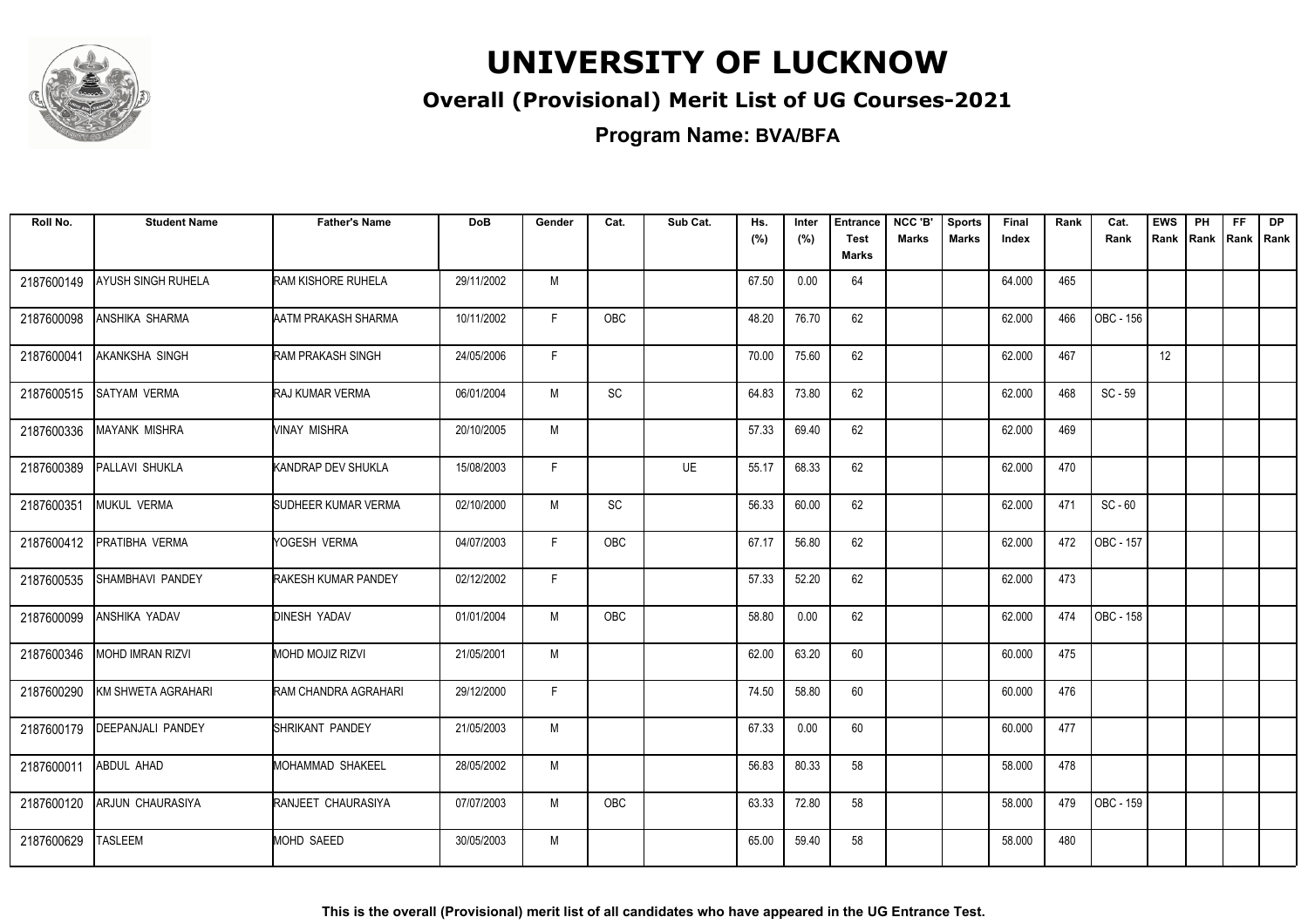

### **Overall (Provisional) Merit List of UG Courses-2021**

**Program Name: BVA/BFA**

| Roll No.   | <b>Student Name</b>      | <b>Father's Name</b>      | <b>DoB</b> | Gender       | Cat.       | Sub Cat. | Hs.<br>(%) | Inter<br>(%) | <b>Entrance</b><br><b>Test</b><br><b>Marks</b> | NCC 'B'<br><b>Marks</b> | <b>Sports</b><br><b>Marks</b> | Final<br>Index | Rank | Cat.<br>Rank           | <b>EWS</b><br>Rank | PH<br>Rank | FF. | <b>DP</b><br>Rank   Rank |
|------------|--------------------------|---------------------------|------------|--------------|------------|----------|------------|--------------|------------------------------------------------|-------------------------|-------------------------------|----------------|------|------------------------|--------------------|------------|-----|--------------------------|
| 2187600458 | RAVI KUMAR               | AJAY KUMAR                | 17/03/2000 | M            | SC         |          | 58.50      | 49.20        | 58                                             |                         |                               | 58.000         | 481  | $SC - 61$              |                    |            |     |                          |
| 2187600354 | <b>MUSKAN GUPTA</b>      | UMESH GUPTA               | 20/06/2000 | F.           | <b>OBC</b> |          | 65.71      | 77.00        | 56                                             |                         |                               | 56.000         | 482  | OBC - 160              |                    |            |     |                          |
| 2187600420 | PRIYA GUPTA              | <b>RAJ KUMAR GUPTA</b>    | 12/10/2001 | $\mathsf{F}$ |            |          | 66.00      | 70.17        | 56                                             |                         |                               | 56.000         | 483  |                        |                    |            |     |                          |
| 2187600497 | SAKSHI PAL               | <b>RAJ BAHADUR PAL</b>    | 11/11/2003 | F            | OBC        |          | 64.00      | 69.80        | 56                                             |                         |                               | 56.000         | 484  | OBC - 161              |                    |            |     |                          |
| 2187600224 | <b>GUDDU RAJA</b>        | <b>DEVENDRA PAL SINGH</b> | 07/09/2005 | M            |            |          | 60.17      | 66.00        | 54                                             |                         |                               | 54.000         | 485  |                        |                    |            |     |                          |
| 2187600196 | <b>DIKSHA KUMARI</b>     | <b>UMESH MISHRA</b>       | 02/02/2004 | M            |            |          | 54.50      | 64.00        | 54                                             |                         |                               | 54.000         | 486  |                        |                    |            |     |                          |
| 2187600343 | <b>MILISHA YADAV</b>     | NAND LAL YADAV            | 03/01/2000 | F.           | <b>OBC</b> |          | 68.00      | 62.20        | 54                                             |                         |                               | 54.000         | 487  | $\overline{OBC}$ - 162 |                    |            |     |                          |
| 2187600359 | NASHARA SIRAJ            | SIRAJUDDIN                | 02/11/2003 | F.           |            |          | 59.17      | 58.00        | 54                                             |                         |                               | 54.000         | 488  |                        |                    |            |     |                          |
| 2187600031 | ADITYA BHARTI            | <b>ASHOK</b>              | 05/05/2004 | M            | <b>SC</b>  |          | 67.00      | 68.60        | 52                                             |                         |                               | 52.000         | 489  | $SC - 62$              |                    |            |     |                          |
| 2187600479 | <b>RIYA RASTOGI</b>      | <b>SANTOSH RASTOGI</b>    | 16/04/2003 | E            | <b>OBC</b> |          | 61.83      | 58.60        | 52                                             |                         |                               | 52.000         | 490  | $IOBC - 163$           |                    |            |     |                          |
| 2187600544 | <b>SHIVAM KUMAR</b>      | <b>BIRENDRA SINGH</b>     | 15/01/2003 | M            |            |          | 49.60      | 64.00        | 48                                             |                         |                               | 48.000         | 491  |                        |                    |            |     |                          |
| 2187600560 | SHREYA SINGH             | AKHILESH KUMAR SINGH      | 30/11/2003 | F.           |            |          | 65.60      | 76.20        | 46                                             |                         |                               | 46.000         | 492  |                        |                    |            |     |                          |
| 2187600592 | <b>SRISHTI TIWARI</b>    | SHAKTI NATH TIWARI        | 10/05/2002 | F            |            |          | 38.67      | 66.80        | 46                                             |                         |                               | 46.000         | 493  |                        |                    |            |     |                          |
| 2187600211 | <b>DIYA AASTHA SINGH</b> | <b>DHARAM PAL SINGH</b>   | 01/06/2002 | F            |            |          | 72.67      | 73.83        | 44                                             |                         |                               | 44.000         | 494  |                        |                    |            |     |                          |
| 2187600214 | EKTA RAJ                 | <b>SUNIL KUMAR</b>        | 13/02/2003 | F            | SC         |          | 54.67      | 66.00        | 44                                             |                         |                               | 44.000         | 495  | $SC - 63$              |                    |            |     |                          |
| 2187600356 | <b>MUSKAN YADAV</b>      | <b>RAM KUMAR YADAV</b>    | 26/02/2003 | M            | <b>OBC</b> |          | 72.17      | 61.40        | 44                                             |                         |                               | 44.000         | 496  | OBC - 164              |                    |            |     |                          |